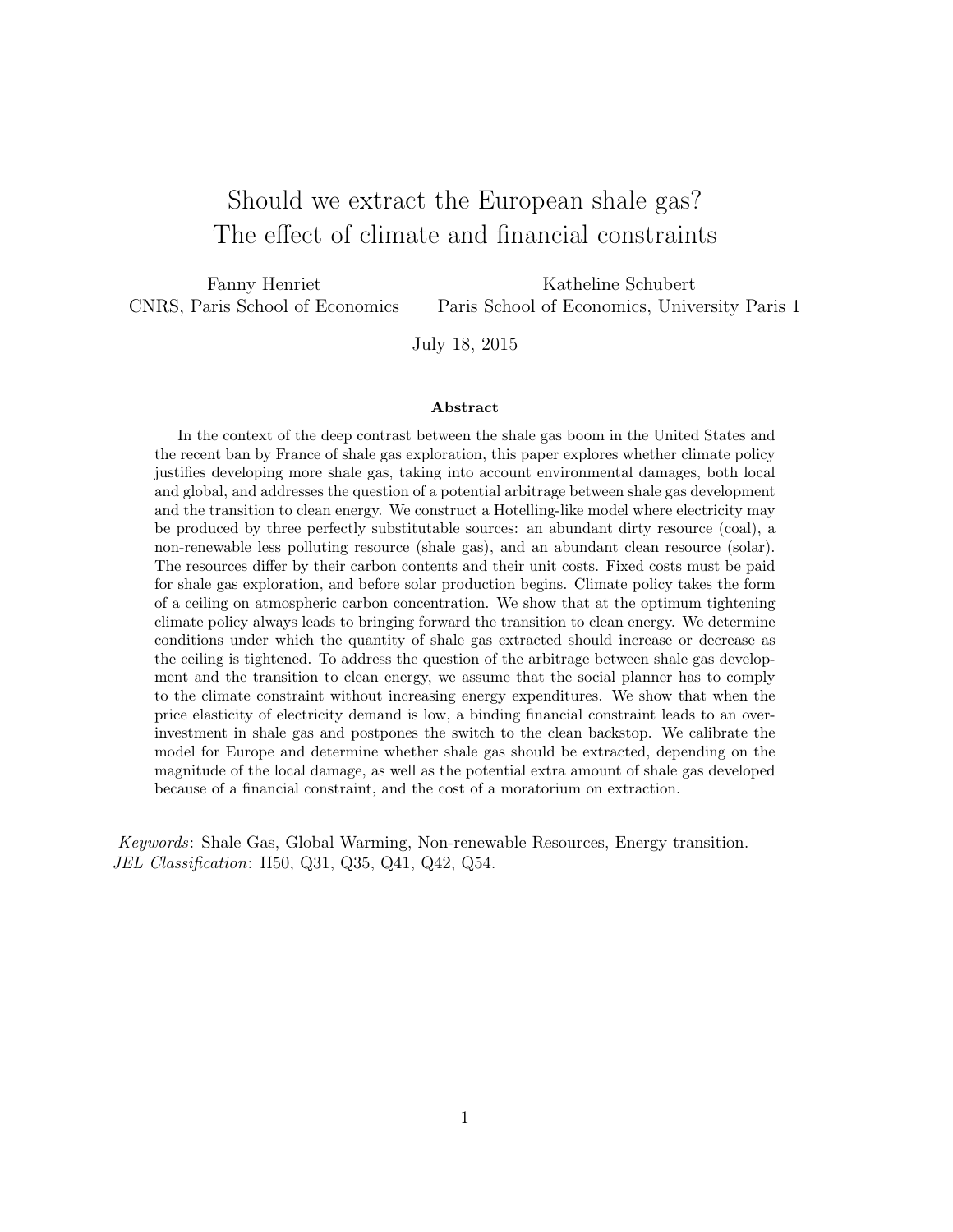### 1 Introduction

In France, the Jacob law of July 13th, 2011 banned hydraulic fracturing ("fracking"): "Under the Environment Charter of 2004 and the principle of preventive and corrective action under Article L. 110-1 of the Environment Code, exploration and exploitation of hydrocarbon liquids or gas by drilling followed by hydraulic fracturing of the rock are prohibited on the national territory." Moreover, the exploration licences held by companies like the American Schuepbach or the French Total were cancelled. Schuepbach complained to the court that this law was unfair and unconstitutional, but the Constitutional Court confirmed the ban on October 8th, 2013, saying that the Jacob law conforms to the constitution and is not disproportionate. By the same time, French President François Hollande said France will not allow exploration of shale gas as long as he is in office.

This position, although supported by a majority of the population<sup>1</sup>, may seem puzzling, at a time where France is trying to reduce its reliance on nuclear energy whilst containing the increase of the consumer electricity price. France is the only one of the European Union's 28 countries besides Bulgaria to ban shale gas. However, the ban is grounded on two types of strong environmental arguments, that need to be examined closely. First, fracking is considered as dangerous and environmentally damaging. It pumps water, sand and chemical under high pressure deep underground to liberate the gas that is trapped in the rock. The main dangers are for surface water (through the disposal of the fracturing fluids) and groundwater (through the accidental leakage of fracking fluids from the pipe into potable aquifers). Also, seismic vibrations caused by the injection of water underground is feared. Finally, there are concerns over landscape, as the number of wells may be very important and their layout very dense. Second, it is argued that what should be done in the face of global warming is to reduce drastically the use of fossil fuels, not to find new ones, which will have the effect of postponing the transition to clean renewable energy. To these arguments, shale gas supporters answer that natural gas is less polluting than other fossil fuels (oil, and particularly coal), and that its substitution to coal and oil should be encouraged on environmental grounds. Indeed, it seems impossible to fight global warming effectively without substantially reducing the use of coal, what shale gas could allow. According to the International Monetary Fund (2014), "Natural gas is the cleanest source of energy among other fossil fuels (petroleum products and coal) and does not suffer from the other liabilities potentially associated with nuclear power generation. The abundance of natural gas could thus provide a "bridge" between where we are now in terms of the global energy mix and a hopeful future that would chiefly involve renewable energy sources."

The contrast between the position held by France and the situation of the United States is stunning. United States is at date the first natural gas producer in the world. Shale gas has risen from 2% of domestic energy production a decade ago to nearly 40% today (IMF, 2014). It has profoundly modified the energy mix: shale gas is gradually replacing coal for electricity generation. Coal-fired power plants produced more than half of the total electricity supply in 1990, and natural gas-fired power plants 12%; in 2013, the figures are respectively 29% and 27% (Energy Information Administration, 2014). Shale gas supporters in the US put forward the facts that it has allowed to create jobs, relocate some manufacturing activities, lower the vulnerability

<sup>1</sup> IFOP survey, Sept. 13th, 2012: 74% of the respondents are opposed to shale gas exploitation; BVA survey, Oct. 2nd, 2014: 62%. Note that this is greater than the opposition to nuclear energy, which provides most of France's electricity.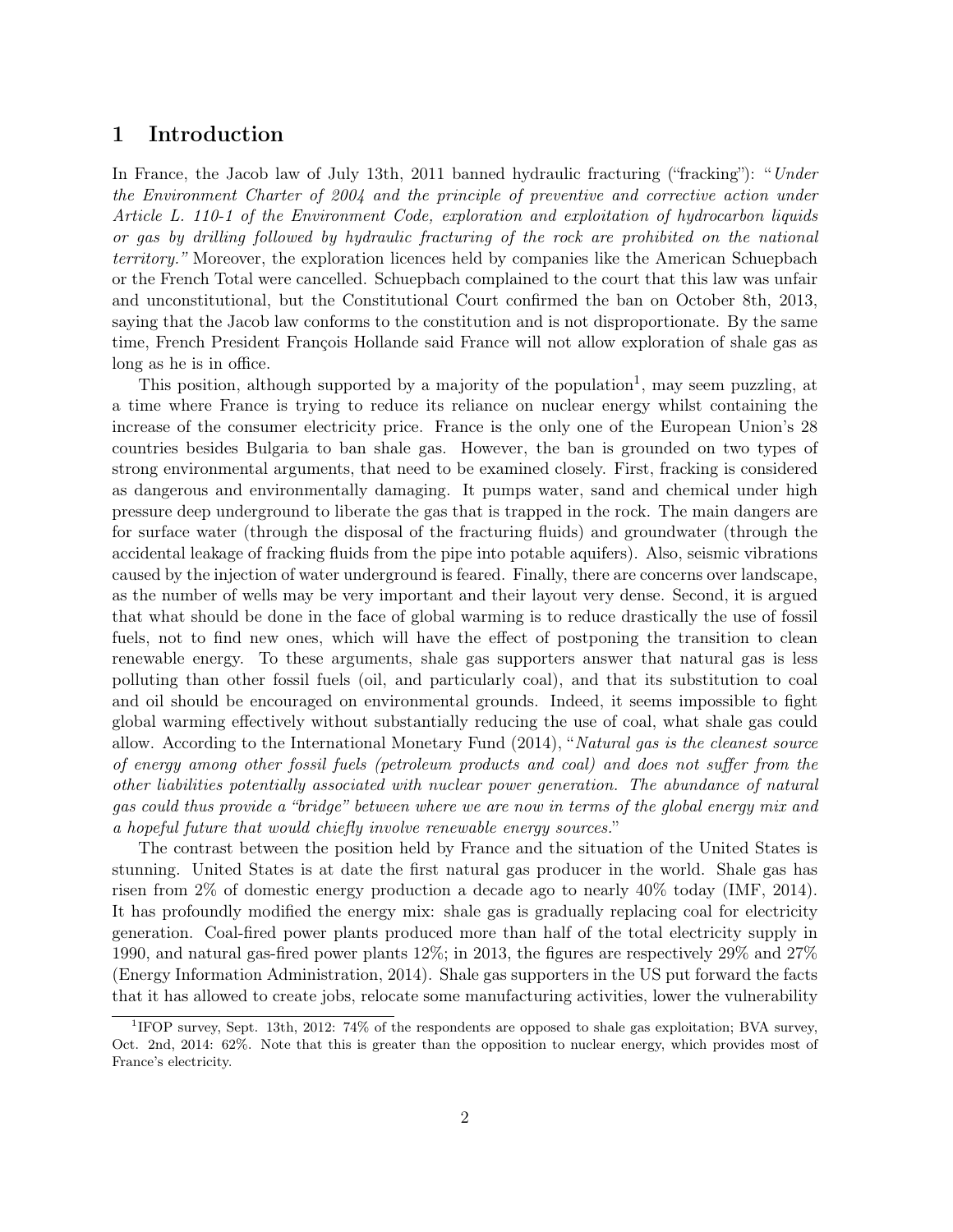to oil shocks, and impact positively the external balance (IMF, 2014).

This paper pretends neither to examine all aspects of this complex problem nor to prove the positions of France or the United States right. Our objective is to explore whether climate policy justifies developing more shale gas and to address the question of a potential arbitrage between shale gas development and the transition to clean energy, when environmental damages, both local and global, are taken into account, and financial constraints as well. To do so, we construct a Hotelling-like model where electricity may be produced by the means of three perfectly substitutable energy sources: an abundant dirty resource, a non-renewable less polluting resource, and an abundant clean resource (the clean backstop), provided that appropriate fixed costs are paid for. The three resources differ by their carbon contents and hence their potential danger for the climate, and the local damages their extraction causes. The costs of electricity generation by the three resources also differ. The dirty resource is typically coal. It is supposed to be abundant. The less dirty non-renewable resource is shale gas. Exploration and development allow to build the shale gas reserves that will be extracted (Gaudet and Lasserre, 1988). Any quantity of shale gas can be developed, provided that the cost is paid for: physical scarcity is not a problem either. The clean backstop energy is typically solar energy. A fixed R&D cost must be paid before solar production begins. It is decreasing in time due to exogenous technical progress (Dasgupta et al., 1982). Following Chakravorty et al. (2006a, 2006b), climate policy takes the form of a ceiling under which atmospheric  $CO<sub>2</sub>$  concentration must be kept. Agents derive their utility from the consumption of electricity. The social planner seeks to maximize the intertemporal welfare, taking account of the climate constraint.

We show that whatever the magnitude of the local damage caused by shale gas extraction, tightening climate policy always leads to bringing forward the transition to clean energy. The effect of a more stringent climate policy on the quantity of shale gas extracted is less straightforward. When the local damage is high and climate policy is lenient, few shale gas if any is developed, and its extraction does not take place immediately; then, tightening climate policy leads to increase the quantity of shale gas developed, at the expense of coal, and to extract it earlier. When the local damage is small, shale gas is optimally developed and extracted immediately; then a more stringent climate policy may lead to increase or reduce the quantity of shale gas developed, depending on the magnitude of the advantage of shale gas over coal in terms of carbon emissions. However, if the elasticity of demand is low, a more stringent climate policy always lead to extract more shale gas, even when the local damage is low.

We then compel the social planner to meet the ceiling imposed by climate policy without increasing total energy expenditures, compared to their level absent this policy. The primary effect of this constraint is to increase the monetary costs associated to the energy mix (production and investment costs), while the external cost (the local environmental damage) remains unchanged. Environmental matters becomes less important compared to costs, which is an incentive to develop more shale gas and extract it earlier. We show that when the price elasticity of electricity demand is low, a binding financial constraint leads to an over-investment in shale gas and postpones the switch to the clean backstop.

We calibrate the model for Europe and perform simulations. We find that for a  $3^{\circ}C$  ceiling, that we translate into a European electricity sector ceiling, if the local damage represents 75% of shale gas unit cost for producing electricity (large damage), only 5.7% of total European shale gas resources should be extracted. A financial constraint on energy expenditures leads to a massive over-investment in shale gas, as it leads to extract 3.5 times more shale gas than in the reference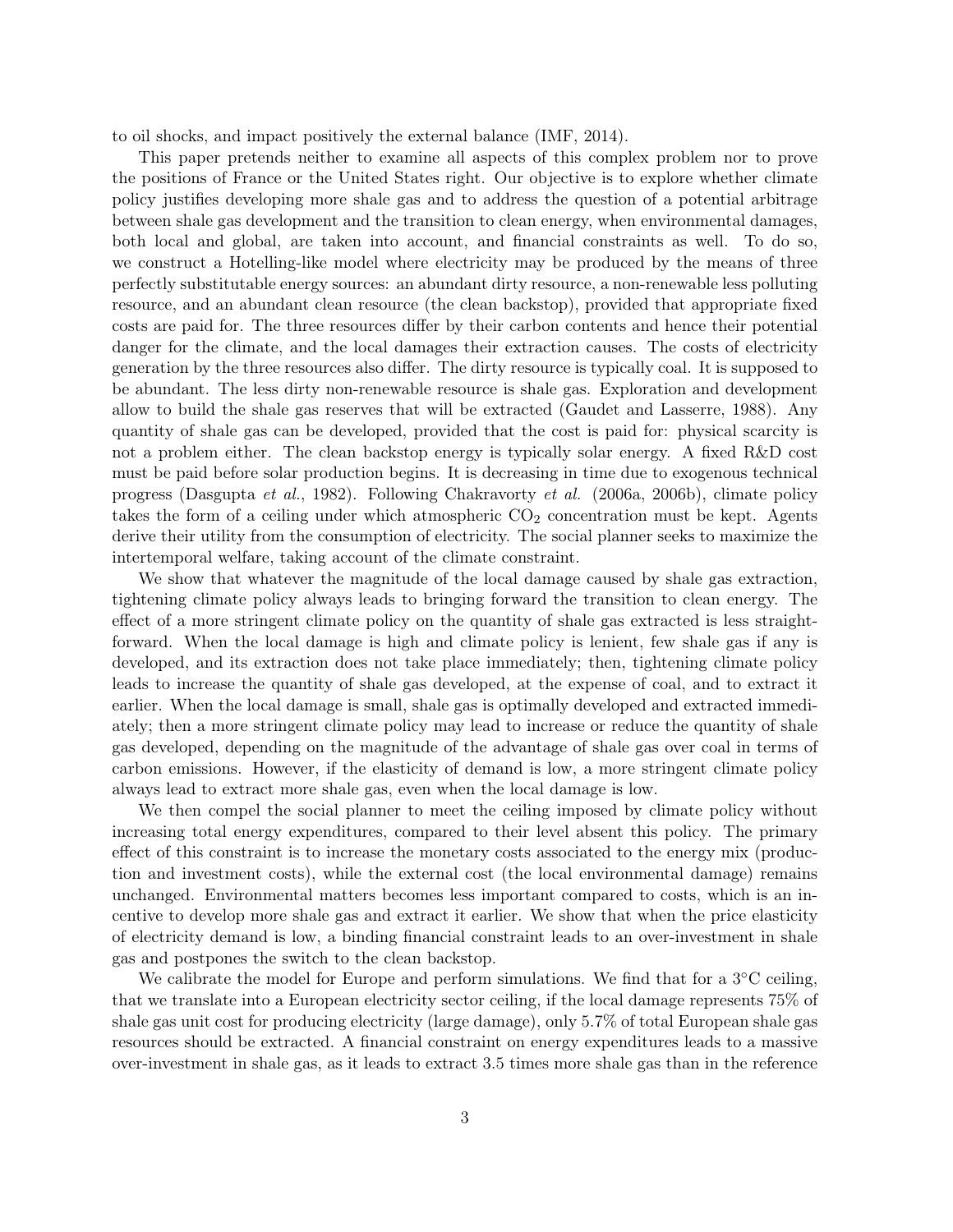scenario, representing 20% of total European resources. In this large damage case, a moratorium on shale gas development, together with the enforcement of the ceiling, entails an increase of 1.8% of energy expenditures and a decrease of 3.6% of intertemporal welfare compared to the reference scenario. The switch to solar energy occurs 2 years earlier with a moratorium on shale gas.

The remaining of the paper is as follows. Section 2 presents the model and the optimal solution. Section 3 shows the results of a comparative dynamics exercise performed to see how the optimal solution is modified when environmental policy becomes more stringent. Section 4 introduces the financial constraint. Section 5 presents illustrative simulations concerning electricity generation in Europe. Section 6 concludes.

### 2 The model

### 2.1 Assumptions

We consider an economy where electricity is initially produced by coal-fired power plants, and where two other energy sources, shale gas and solar, may be developed and used in electricity generation as well. Coal is supposed to be abundant but very polluting. Shale gas is nonrenewable, and also polluting but to a lesser extent. Solar is abundant and clean. The three resources are perfect substitutes in electricity generation<sup>2</sup>.

The label  $d$  for "dirty" stands for the dirty resource, namely coal. The pollution intensity of coal is  $\theta_d$ : the extraction and use of one unit of coal leads to the emission of  $\theta_d$  unit of CO<sup>2</sup> ("carbon" thereafter). The marginal long term production cost of electricity with coal is  $c_d$ . It is supposed to be constant. This cost includes the extraction cost of coal, but also capital costs and operating and maintenance costs<sup>3</sup>. The extraction rate of coal is  $x_d(t)$ . Coal is abundant: resources under the ground are so large that scarcity is not an issue (see Table 1). This assumption prevents us from examining the argument of shale gas opponents that shale gas must not be exploited because it adds to existing fossil fuel reserves, whereas what should be done in the face of global warming is to leave fossil fuel in the ground, not find new reserves. Indeed, coal reserves and resources are so large (Table 1) that they are more than sufficient by themselves to overtake any reasonable constraint on atmospheric carbon concentration.

The label e for "exhaustible" stands for shale gas. Its pollution intensity is  $\theta_e$ , with  $\theta_e \leq \theta_d$ . Indeed, Heath *et al.* (2014), performing a meta-analysis of the literature to date, obtained that emissions from shale gas-generated electricity are approximately half that of coal-generated electricity, and that emissions from unconventional gas-generated electricity are roughly equivalent

 $2<sup>2</sup>$ The assumption of perfect substitutability of the energy sources is reasonable as far as electricity generation is concerned. It is not the case at the moment in transport, which justifies our focus on electricity generation.

<sup>3</sup>This cost is in fact the levelized cost of electricity generated by coal-fired power plants. According to the US Energy Information Administration, "levelized cost of electricity (LCOE) is often cited as a convenient summary measure of the overall competitiveness of different generating technologies. It represents the per-kilowatt hour cost (in real dollars) of building and operating a generating plant over an assumed financial life and duty cycle. Key inputs to calculating LCOE include capital costs, fuel costs, fixed and variable operations and maintenance (O&M) costs, financing costs, and an assumed utilization rate for each plant type. The importance of the factors varies among the technologies. For technologies such as solar and wind generation that have no fuel costs and relatively small variable O&M costs, LCOE changes in rough proportion to the estimated capital cost of generation capacity. For technologies with significant fuel cost, both fuel cost and overnight cost estimates significantly affect LCOE." (EIA, 2014a).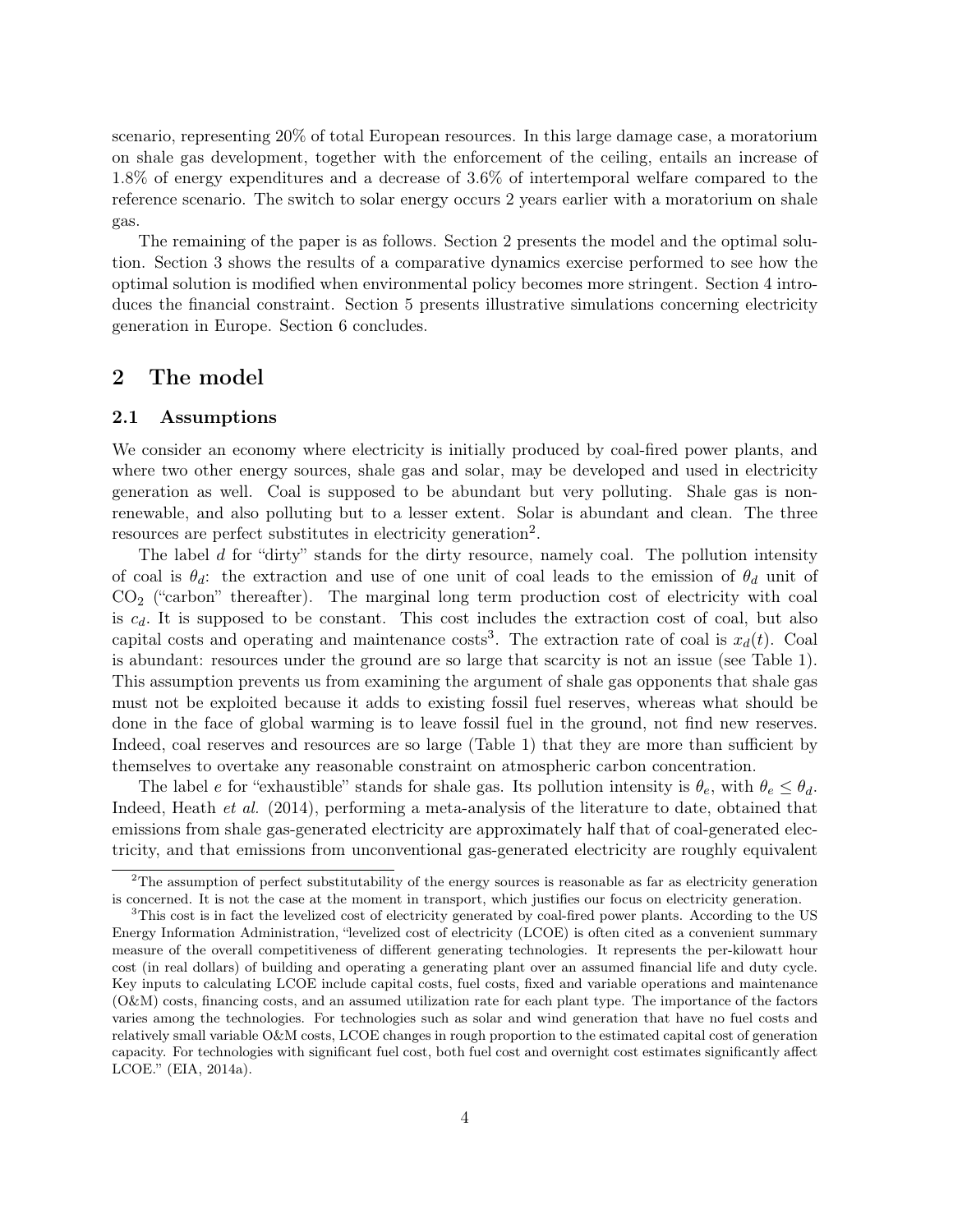|                                                                                                      | reserves            |              | resources            |              |  |  |  |
|------------------------------------------------------------------------------------------------------|---------------------|--------------|----------------------|--------------|--|--|--|
|                                                                                                      | GtC.<br>EJ          |              | EJ.                  | $\rm GtC$    |  |  |  |
| conventional oil                                                                                     | $4900 - 7610$       | $98 - 152$   | $4170 - 6150$        | $83 - 123$   |  |  |  |
| unconventional oil                                                                                   | $3750 - 5600$       | $75 - 112$   | $11\,280 - 14\,800$  | $226 - 297$  |  |  |  |
| conventional gas                                                                                     | $5000 - 7100$       | $76 - 108$   | $7200 - 8900$        | $110 - 136$  |  |  |  |
| unconventional gas                                                                                   | $20\ 100 - 67\ 100$ | $307 - 1026$ | $40\ 200 - 121\ 900$ | $614 - 1863$ |  |  |  |
| $17\,300 - 21\,000$<br>$7510 - 11230$<br>$446 - 542$<br>$291\,000 - 435\,000$<br>coal                |                     |              |                      |              |  |  |  |
| $1002 - 1940$<br>$51\,050 - 108\,410$<br>$353850 - 586750$<br>$8543 - 13649$<br>total                |                     |              |                      |              |  |  |  |
| Reserves are those quantities able to be recovered under existing economic and operating conditions; |                     |              |                      |              |  |  |  |
| resources are those whose economic extraction is potentially feasible.                               |                     |              |                      |              |  |  |  |

Table 1: Estimates of fossil reserves and resources, and their carbon content. Source: IPCC WG III AR 5, 2014, Chapter 7 Table 7.2

|     |      | coal shale unconventional conventional |      |
|-----|------|----------------------------------------|------|
| 980 | -470 | 460                                    | 450. |

Table 2: Median estimate of life cycle GHG emissions (g  $CO<sub>2</sub>eq/kWh$ ) from electricity generated using coal or different types of natural gas. Source: Heath et al., 2014

to those of conventional  $\text{gas}^4$  (see Table 2). The most recent estimates by IPCC are consistent with these results (see Table 3). The long term marginal production cost of electricity using shale gas is  $c_e$ . As for coal, this includes the fuel extraction cost, other operating and maintenance costs and capital costs. We make the assumption that  $c_e < c_d$  (see Energy Information Administration, 2014a and Table 4). The extraction of shale gas causes a local marginal damage d, supposed to be constant. This damage is due primarily to the technology employed to extract shale gas, namely hydraulic fracturing. It has been at the center of the discussions on shale gas development, around the world and in France in particular. According to the review by Mason et al. (2014), the literature to date offers very few empirical estimates of these negative externalities. Before beginning to extract shale gas, it is necessary to incur an upfront exploration cost. The total quantity of reserves  $X_e$  available after exploration and development is endogenous, and proportional to the exploration investment:  $X_e = f(I)$ , with  $f'(.) > 0$  and  $f''(.) < 0$ . This can also be written  $I = E(X_e)$ , with  $E'(X_e) > 0$  and  $E''(X_e) > 0$ , as in Gaudet and Lasserre (1988). We suppose that the exploration cost must be paid at the beginning of the planning horizon, even though the actual extraction of shale gas may be postponed to a later date<sup>5</sup>. The extraction rate of shale gas is  $x_e(t)$ .

The label b for "clean backstop" stands for solar energy. The long term marginal production cost of electricity with solar is  $c_b$ . We make the assumption  $c_b > \max(c_e + d, c_d)$ . Solar-fired power plants can be developed at a R&D cost  $CF(t)$ . It is supposed to be decreasing in time, because of (exogenous) technical progress:  $CF'(t) < 0, CF''(t) > 0$  (Dasgupta *et al.*, 1982). The production rate of solar energy is  $x_b(t)$ .

<sup>&</sup>lt;sup>4</sup>Note that methane leakage was not taken into account in the analysis because of the wide variability of estimates (0.66–6.2% for unconventional gas, 0.53–4.7% for conventional gas).

<sup>&</sup>lt;sup>5</sup>This assumption is technical. It allows to get rid of problems of concavity of the value function appearing when exploration and exploitation of shale gas reserves are performed at the same date.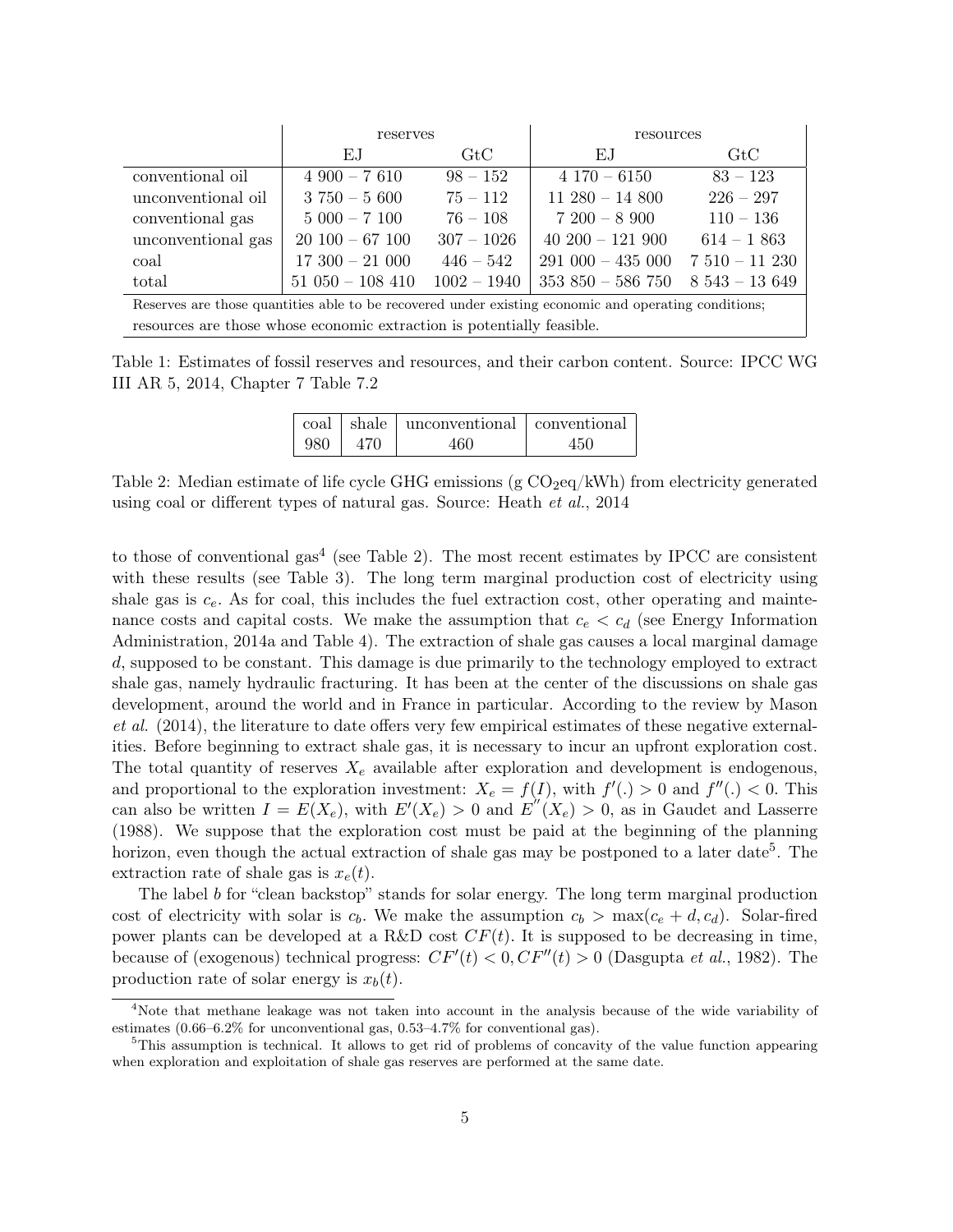|                                      | direct emissions                        | life-cycle emissions                    |  |  |
|--------------------------------------|-----------------------------------------|-----------------------------------------|--|--|
|                                      | $\min / \mathrm{median} / \mathrm{max}$ | $\min / \mathrm{median} / \mathrm{max}$ |  |  |
| coal PC                              | 670 / 760 / 870                         | 740 / 820 / 910                         |  |  |
| $\text{gaz} - \text{combined cycle}$ | 350 / 370 /<br>490                      | 490/<br>650<br>410.                     |  |  |

Table 3: Emissions of selected electricity supply technologies  $(gCO_2eq/kWh)$ . Source: IPCC WG III AR 5, 2014, Annex III Table A.III.2

|                                  | levelized    | fixed | variable O&M transmission |            | total |
|----------------------------------|--------------|-------|---------------------------|------------|-------|
|                                  | capital cost | O&M   | including fuel            | investment |       |
| conventional coal                | 60           | 4.2   | 30.3                      | 1.2        | 95.6  |
| natural gas-fired combined cycle | 14.3         |       | 49.1                      | 1.2        | 66.3  |
| solar PV                         | 114.5        | 11.4  |                           | 4.1        | 130   |
| solar thermal                    | 195          | 42.1  |                           | 6.0        | 243   |

Table 4: US average levelized cost of electricity (2012 \$/MWh). Source: EIA, 2014a

The combustion of the two polluting resources generates carbon emissions that accumulate in the atmosphere.  $Z(t)$  is the atmospheric concentration of carbon. Its change over time is given by:

$$
\dot{Z}(t) = \theta_e x_e(t) + \theta_d x_d(t)
$$

meaning that carbon concentration can only increase, as soon as fossil fuels are used for electricity generation. In other words, we suppose that there is no natural decay of carbon, as in van der Ploeg and Withagen  $(2012)$  and Coulomb and Henriet  $(2014)^6$ .

Finally climate policy is modeled as a cap on the atmospheric carbon concentration Z, following the strand of literature initiated by Chakravorty *et al.* (2006a, 2006b).

Electricity produced at date t is  $x(t) = x_d(t) + x_e(t) + x_b(t)$ . Agents derive their utility directly from the consumption of electricity. Let  $u(x(t))$  be the utility function at date t, with u twice continuously differentiable, strictly increasing and strictly concave, and  $\rho$  the social discount rate, assumed to be constant. The social planner chooses the extraction and production rates  $x_d(t)$ ,  $x_e(t)$ ,  $x_b(t)$ , the amount of shale gas developed  $X_e$ , and the date  $T_b$  at which the R&D investment for solar energy is made which maximize:

$$
\int_0^{\infty} e^{-\rho t} \left[ u \left( x_d(t) + x_e(t) + x_b(t) \right) - c_d x_d(t) - (c_e + d) x_e(t) - c_b x_b(t) \right] dt - E(X_e) - C F(T_b) e^{-\rho T_b}
$$

under the constraints:

$$
\int_0^\infty x_e(t)dt \le X_e, \quad X_e(0) = X_e \text{ given} \tag{1}
$$

$$
\int_0^\infty (\theta_d x_d(t) + \theta_e x_e(t)) dt \le \overline{Z} - Z_0, \quad Z(0) = Z_0 \text{ given}
$$
 (2)

$$
x_d(t) \ge 0, \ x_e(t) \ge 0, \ x_b(t) \ge 0 \tag{3}
$$

 $6$ Our model is close to the one in Henriet and Coulomb (2014) to other respects as well. However, they do not introduce fixed costs and local damages, which are key ingredients of our model.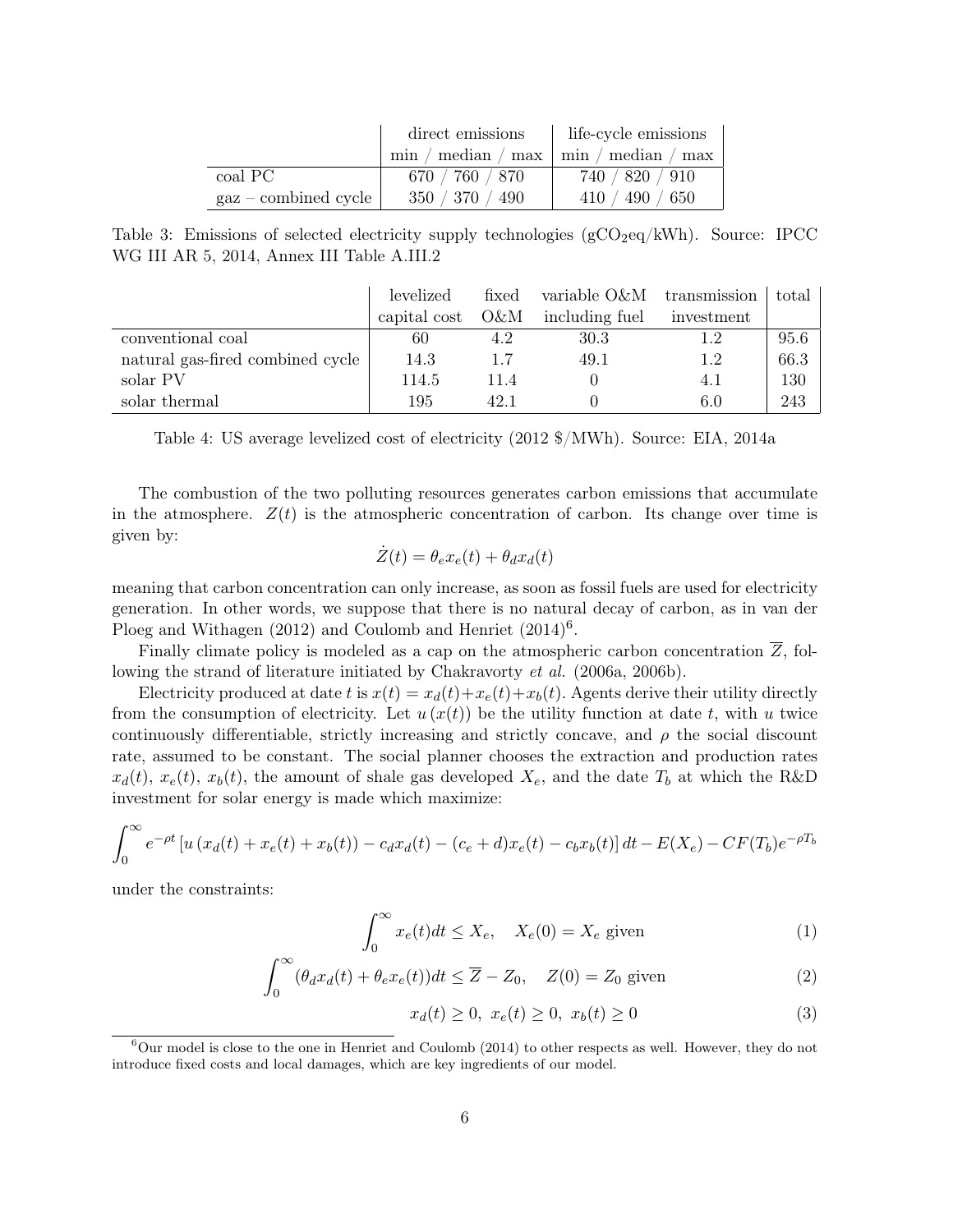In order to solve the general problem, we first assume that  $T_b$  and  $X_e$  are given, and we compute the constrained optimal price path. We obtain the value of the problem for each price path, and we maximize this value over  $T_b$  and  $X_e$ .

### 2.2 Ordering resource use

The first order necessary conditions of optimality are, with  $\lambda(t)$  the scarcity rent associated to the stock of shale gas and  $\mu(t)$  the carbon value:

$$
u'(x_d(t)) \le c_d + \theta_d \mu(t) \tag{4}
$$

$$
u'(x_e(t)) \le c_e + d + \lambda(t) + \theta_e \mu(t)
$$
\n<sup>(5)</sup>

$$
u'(x_b(t)) \le c_b \tag{6}
$$

with equality when the energy is actually used, and

$$
\dot{\lambda}(t) = \rho \lambda(t) \tag{7}
$$

$$
\dot{\mu}(t) = \rho \mu(t) \text{ before the ceiling} \tag{8}
$$

$$
\lim_{t \to \infty} e^{-\rho t} \lambda(t) X_e(t) = 0 \tag{9}
$$

$$
\lim_{t \to \infty} e^{-\rho t} \mu(t) Z(t) = 0 \tag{10}
$$

Following Chakravorty et al (2006a, 2006b) and the subsequent literature, it is easy to see that at the optimum:

- $X_e$  is exhausted;
- the ceiling is reached at date  $T_b$ ;
- $\bullet$  the three energy sources are used successively there is no phase of simultaneous use;
- R&D costs  $CF(t)$  are paid when the clean backstop starts to be used, i.e. at date  $T<sub>b</sub>$ (Dasgupta et al., 1982).

We have supposed that the marginal cost of production of electricity with shale gas is lower than the one with coal:  $c_e < c_d$ . However, because of the existence of the local damage caused by shale gas extraction, the full marginal production cost for shale gas  $c_e + d$  may be lower or higher than the marginal production cost for coal  $c_d$ . We successively study the two cases of a large and a small marginal local damage.

#### 2.2.1 Large local damage

By large local damage we mean that the local damage more than compensates the gain in terms of production cost due to the use of shale gas instead of coal in electricity generation:  $d > c_d - c_e$ . Hence if the total marginal cost is taken into account, coal is cheaper than shale gas. However, shale gas has an advantage over coal as regards carbon emissions. We suppose that the local damage is not large enough to make solar cheaper than shale gas.

The price<sup>7</sup> path is potentially composed of three phases (see for instance Chakravorty *et al.*, 2006a, 2006b or Coulomb and Henriet, 2014):

<sup>7</sup>Of course, "price" is used here simply but inaccurately to denote marginal utility.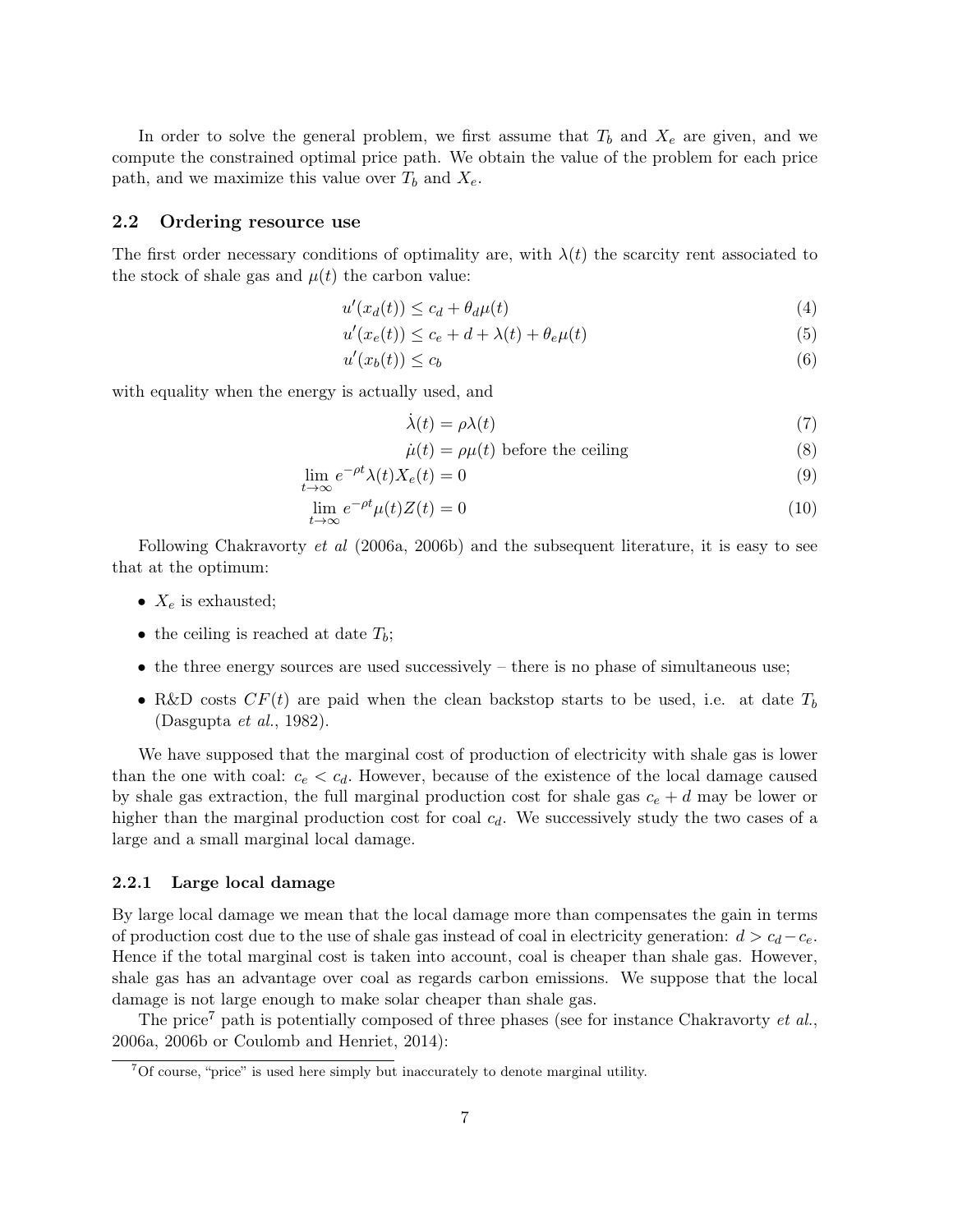• Phase 1: coal is used in quantity  $X_d = \frac{\bar{Z}-Z_0-\theta_eX_e}{\theta_d}$  $\frac{\partial \theta - \theta_e X_e}{\partial d}$ , between dates 0 and  $T_e$ . Its price can be written:

$$
p_d(t) = c_d + \theta_d \mu_0 e^{\rho t} \tag{11}
$$

with  $\mu_0$  such that:  $\int_0^{T_e} x_d(t)dt = \int_0^{T_e} D(p_d(t)) dt = \frac{\bar{Z} - Z_0 - \theta_e X_e}{\theta_d}$  $\frac{\partial_0 - \theta_e X_e}{\partial_d}$ , where  $D(.) = u'^{-1}(.)$  is the demand function.

• Phase 2: shale gas is used in quantity  $X_e$ , between dates  $T_e$  and  $T_b$ . Its price can be written:

$$
p_e(t) = c_e + d + (\lambda_0 + \theta_e \mu_0)e^{\rho t}
$$
 (12)

with  $\lambda_0$  such that:  $\int_{T_e}^{T_b} x_e(t)dt = \int_{T_e}^{T_b} D(p_e(t)) dt = X_e$ .  $T_e$ , the date of the switch from coal to shale gas, is endogenously determined by the continuity of the energy price at date  $T_e$ :  $p_d(T_e) = p_e(T_e)$ , i.e.

$$
c_d + \theta_d \mu_0 e^{\rho T_e} = c_e + d + (\lambda_0 + \theta_e \mu_0) e^{\rho T_e}
$$
\n(13)

• Phase 3: the clean backstop is used at the constant price:

$$
p_b(t) = c_b \tag{14}
$$

from date  $T_b$  onwards.

One (or two) of these phases may not exist. For instance, in the absence of any constraint on the atmospheric carbon concentration (when  $\overline{Z} \to \infty$ ), CO<sub>2</sub> emissions do not matter and, as coal is available in infinite amount and is the cheapest source of energy  $(c_d < c_e + d < c_b)$ , it will be used alone forever. As soon as  $\overline{Z}$  is finite however, there will be a switch to solar at some point. But is it useful to introduce shale gas as well? Clearly, if  $\theta_e$  is close to  $\theta_d$ , shale gas, which is more costly than coal, because of the local damage and the upfront development cost, and equally polluting, will never be used. On the other hand, if  $\theta_e$  is close to zero and the ceiling constraint very tight, it may happen that shale gas is exploited from the beginning of the trajectory at the expense of coal.

To sum up, when the local damage due to shale gas extraction is large, shale gas does not replace coal immediately in electricity generation, unless its advantage in terms of carbon emissions is large and climate policy stringent enough to compensate its disadvantage in terms of local damage.

#### 2.2.2 Small local damage

In this case,  $d < c_d - c_e$ . The advantage of shale gas in terms of production costs dominates. Shale gas is also less polluting than coal. It will be used immediately in electricity generation. But it may be the case that we return to coal, more costly and more polluting than shale gas, later on, because shale gas is scarce while coal is abundant.

Again, the price path is potentially composed of 3 phases:

• Phase 1: shale gas is used in quantity  $X_e$ , between dates 0 and  $T_d$ . Its price is given by (12), with  $(\lambda_0 + \theta_e \mu_0)$  such that:  $\int_0^{T_d} x_e(t) dt = \int_0^{T_d} D(p_e(t)) dt = X_e$ .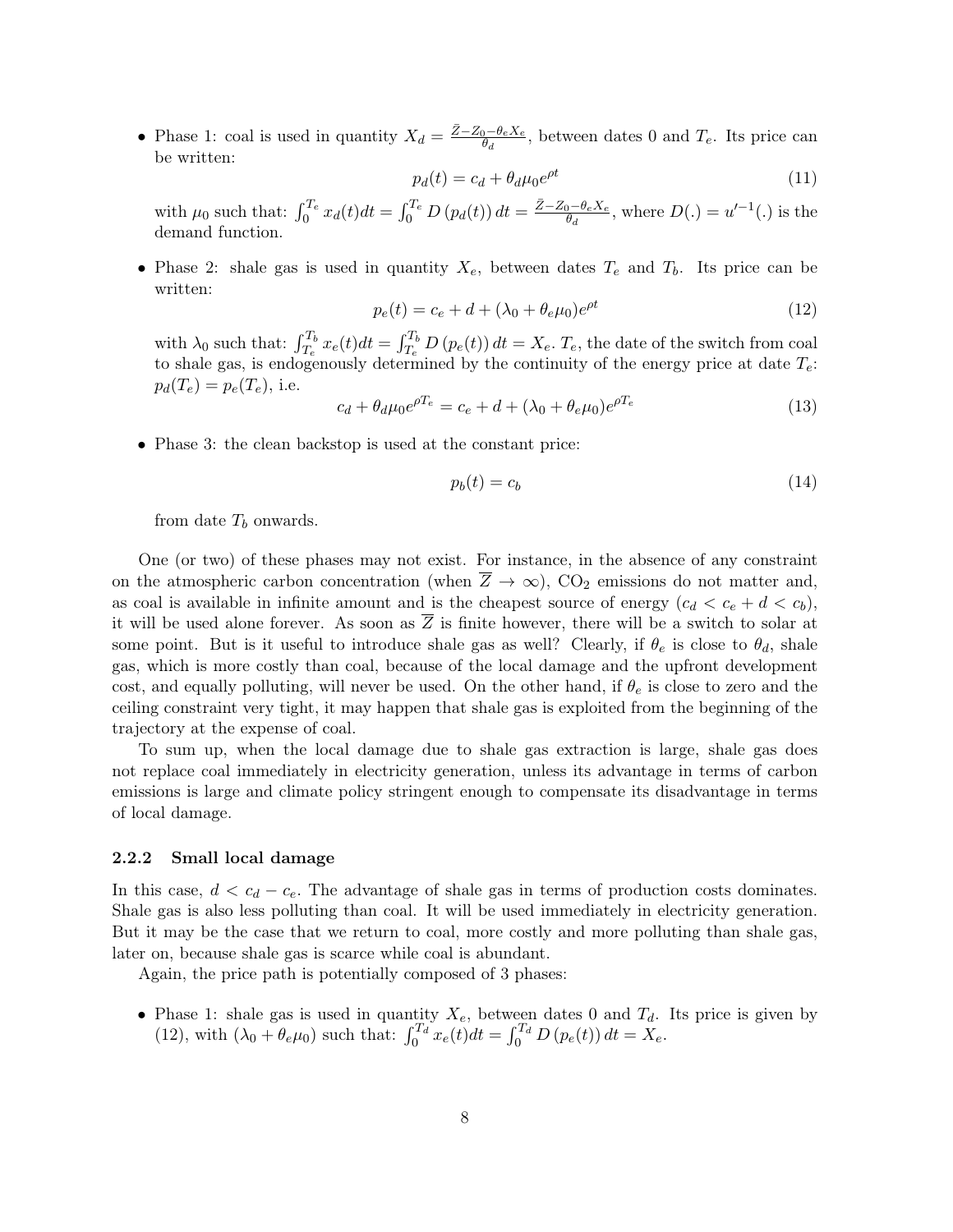• Phase 2: coal is used in quantity  $X_d = \frac{\bar{Z}-Z_0-\theta_eX_e}{\theta_d}$  $\frac{\partial g^{-1} \theta_e X_e}{\partial d}$ , between dates  $T_d$  and  $T_b$ . Its price is given by (11), with  $\mu_0$  such that:  $\int_{T_d}^{T_b} x_d(t)dt = \int_{T_d}^{T_b} D(p_d(t)) dt = \frac{\bar{Z} - Z_0 - \theta_e X_e}{\theta_d}$  $\frac{\partial \theta_d}{\partial d}$ .  $T_d$ , the date of the switch from shale gas to coal, is endogenously determined by  $p_e(T_d) = p_d(T_d)$ , i.e.

$$
c_e + d + (\lambda_0 + \theta_e \mu_0)e^{\rho T_d} = c_d + \theta_d \mu_0 e^{\rho T_d}
$$
\n(15)

• Phase 3: the clean backstop is used at price  $c<sub>b</sub>$  (see (14)) from date  $T<sub>b</sub>$  onwards.

Here again, one of these phases may not exist. For instance, absent climate policy ( $Z \rightarrow \infty$ ) shale gas, the cheapest source of energy, is used first, then coal is used forever. Solar is never developed. As in the previous case, as soon as some climate policy is introduced, solar will be used at some point.

### 2.3 Optimal extraction path

We now find the optimal quantity of shale gas to be developed  $X_e$  and the optimal date of the switch from the polluting energy to solar in electricity generation  $T_b$ .

#### 2.3.1 Large local damage

When  $d > c_d - c_e$ , the optimal quantity of shale gas developed,  $X_e$ , and the optimal date of the switch from shale gas to solar,  $T_b$ , solve:

$$
\lambda_0 = E'(X_e) \tag{16}
$$

$$
[u(x_e(T_b)) - (c_e + d + (\lambda_0 + \theta_e \mu_0)e^{\rho T_b})x_e(T_b)] - [u(x_b) - c_b x_b] = CF'(T_b) - \rho CF(T_b)
$$
 (17)

Equation (16) states that costs of exploration for finding shale gas reserves must be paid up to the point where the exploration cost of a marginal unit of reserve  $E'(X_e)$  is equal to the value of this reserve under the ground, which is the initial scarcity rent  $\lambda_0$ . Equation (17) shows that at the optimal date of the switch from shale gas to solar the marginal benefice of the switch is equal to its marginal cost (Dasgupta *et al.*, 1982). It shows that the electricity price jumps downwards at the date of the switch, the size of the jump being proportional to the marginal cost of delaying R&D in the backstop technology.

Equations  $(1)$ ,  $(2)$ ,  $(13)$ ,  $(16)$  and  $(17)$  characterize the optimal solution when the sequence of energy use is coal (from 0 to  $T_e$ ), shale gas (from  $T_e$  to  $T_b$ ) and solar, i.e. when the three phases identified above exist.

We want now to check the conditions under which one of the two first phases does not exist, given that the last phase (solar) always exists as soon as some climate policy is introduced.

• If shale gas is used alone, and coal is left under the ground, then the values of  $\lambda_0$ ,  $\mu_0$ ,  $T_b$ and  $X_e$  must solve the system composed of equations (1), (16), (17) and

$$
\theta_e X_e = \overline{Z} - Z_0 \tag{18}
$$

which replaces (2). Moreover, to ensure that there exists no incentive to introduce coal at date 0, the initial price of shale gas  $p_e(0)$  must be below the initial price of coal,  $p_d(0)$ , i.e. we must have

$$
(\theta_d - \theta_e)\mu_0 \ge c_e + d - c_d + E'(X_e)
$$
\n<sup>(19)</sup>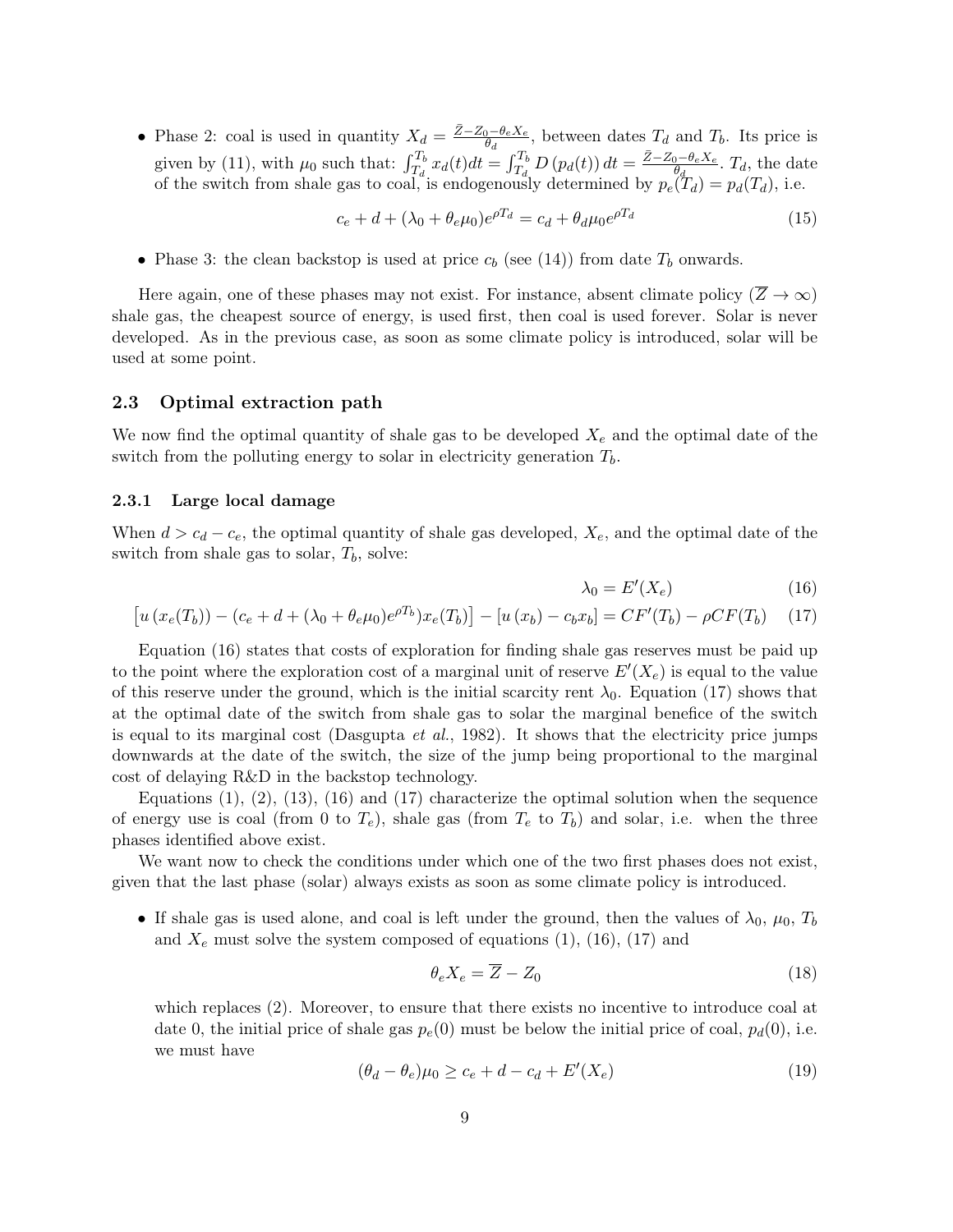If the solution of the above system is such that this condition is satisfied, then shale gas is used alone to get to the ceiling. There exists a threshold value of the ceiling  $\overline{Z}_1$  under which only shale is used. It is solution of the system composed of equations  $(1)$ ,  $(16)$ ,  $(17)$ , (18) and (19), this last equation being taken as an equality.

• If coal is used alone to get to the ceiling, then the values of  $\mu_0$  and  $T_b$  must solve the following system:

$$
\theta_d \int_0^{T_b} x_d(t)dt = \overline{Z} - Z_0 \tag{20}
$$

$$
[u(x_d(T_b)) - (c_d + \theta_d \mu_0 e^{\rho T_b}) x_d(T_b)] - [u(x_b) - c_b x_b] = C F'(T_b) - \rho C F(T_b)
$$
 (21)

where equation (20) is the combination of equations (1) and (2) for  $X_e = 0$ , and equation (21) is equation (17) in the case  $X_e = 0$ . Moreover, we must make sure that there is no incentive to extract shale gas: the final price of coal  $p_d(T_b)$  must be lower than the price of the first unit of shale gas that could be extracted at date  $T_b$ ,  $c_e + d + \theta_e \mu_0 e^{\rho T_b}$ . Hence we must have:

$$
(\theta_d - \theta_e)\mu_0 e^{\rho T_b} \le c_e + d - c_d \tag{22}
$$

meaning that the marginal gain in terms of pollution of switching from coal to shale gas, evaluated at the carbon value at date  $T_b$ , is smaller than the marginal cost of the switch. If the solution of the above system is such that this condition is satisfied, then shale gas is never extracted. There exists a threshold value of the ceiling  $\overline{Z}_2$ , such that if  $\overline{Z} \geq \overline{Z}_2$ shale gas is not developed.  $\overline{Z}_2$  is solution of the system composed of equations (20), (21) and (22), this last equation being written as an equality.

• For an intermediate ceiling  $\overline{Z}$  such that  $\overline{Z}_1 < \overline{Z} < \overline{Z}_2$ , the three phases exist.

#### 2.3.2 Small local damage

When  $d < c_d - c_e$ , the optimal quantity of shale gas developed,  $X_e$ , and the optimal date of the switch from coal to solar,  $T_b$ , solve:

$$
\lambda_0 = E'(X_e) \tag{23}
$$

$$
[u(x_d(T_b)) - (c_d + \theta_d \mu_0 e^{\rho T_b}) x_d(T_b)] - [u(x_b) - c_b x_b] = C F'(T_b) - \rho C F(T_b)
$$
 (24)

The interpretation of these equations is similar to the one given in the case of a large local damage.

Equations  $(1), (2), (15), (23)$  and  $(24)$  characterize the optimal solution when the sequence of energy use is shale gas (from 0 to  $T_d$ ), coal (from  $T_d$  to  $T_b$ ) and solar (from  $T_b$  onwards).

- As shale gas is cheaper and less polluting than coal, necessarily  $c_e + d + \theta_e \mu_0 < c_d + \theta_d \mu_0$  $\forall \mu_0$ . Hence  $\exists \lambda_0 > 0$  s.t.  $p_e(0) < p_d(0)$ , meaning that there always exists scope for shale gas exploration and extraction.
- Now, it is possible to switch directly from shale gas to solar, and leave coal forever in the ground? If shale is used, alone, to get to the ceiling, then  $\lambda_0, \mu_0, T_b$  and  $X_e$  must solve the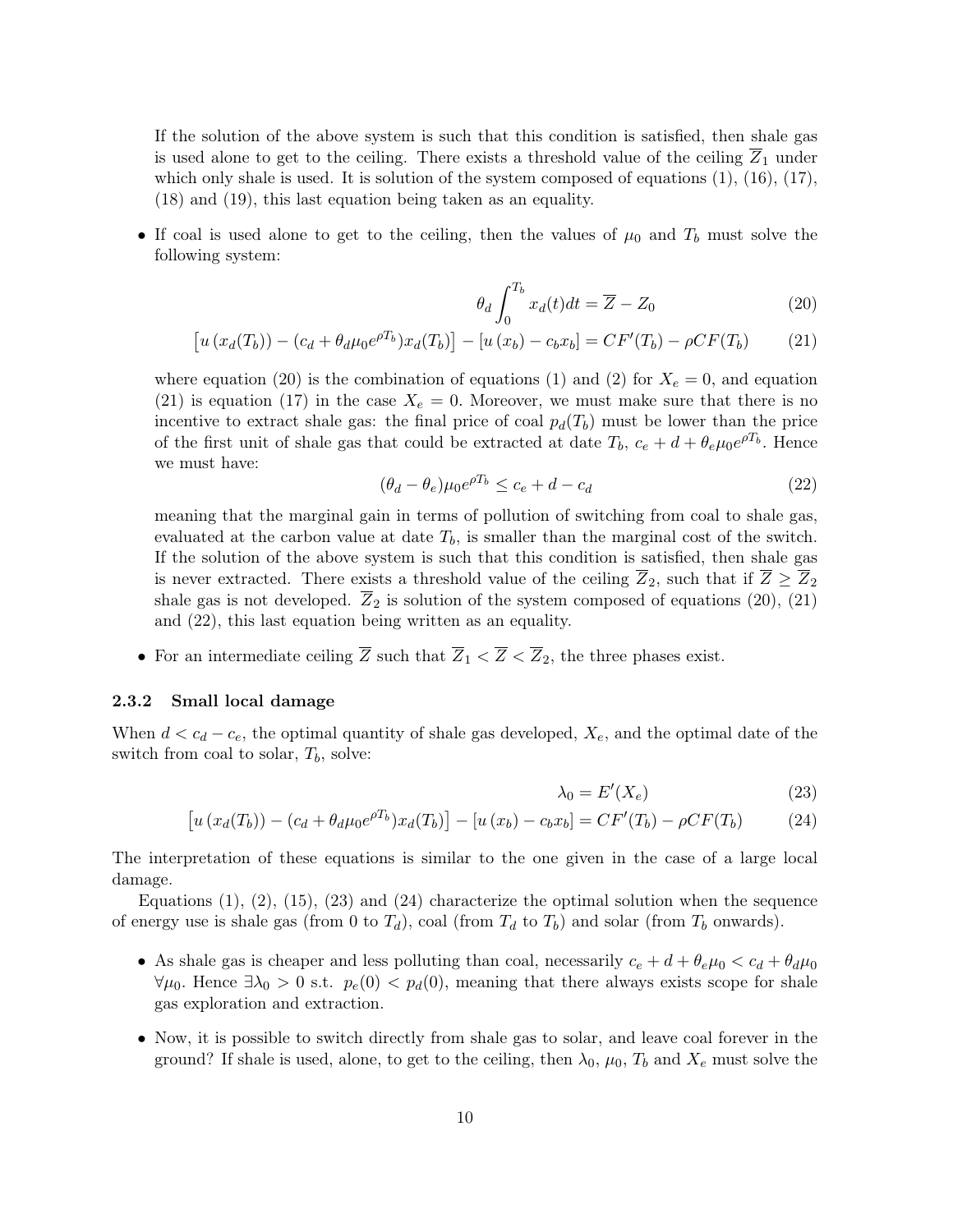system composed of equations (1), (18), (23) and:

$$
[u(x_e(T_b)) - (c_e + d + (\lambda_0 + \theta_e \mu_0)e^{\rho T_b})x_e(T_b)] - [u(x_b) - c_b x_b] = CF'(T_b) - \rho CF(T_b)
$$
\n(25)

Moreover, the final price of shale gas  $p_e(T_b)$  must be lower than the price of the first unit of coal that could be extracted at date  $T_b$ ,  $p_d(T_b)$ , i.e. we must have:

$$
(\theta_d - \theta_e)\mu_0 e^{rT_b} > c_e + d - c_d + E'(X_e)e^{rT_b}
$$
\n(26)

meaning that the cost in terms of pollution of switching to coal instead of going directly to solar is higher than the advantage in terms of production costs. It happens for values of the ceiling below  $\bar{Z}_3$  defined by (1), (18), (23), (25) and (26) taken as an equality.

• For  $\overline{Z} > \overline{Z}_3$ , the three resources are used.

To sum up, Fig. 1 represents the optimal succession of energy sources in electricity generation as a function of the stringency of climate policy. When the local damage is very large and climate policy lenient, coal is used alone to get to the ceiling. It is not optimal in this case to explore and develop shale gas. When environmental policy becomes more stringent, shale gas replaces coal at some point before the ceiling. For an even more stringent environmental policy, coal is completely evicted by shale gas. When the local damage is small shale gas is always developed, and its extraction begins immediately. If climate policy is lenient, shale gas is replaced by coal at some point before the ceiling, because it is abundant whereas shale gas is scarce and costly to develop. However, if climate policy is stringent, coal is never extracted.



Figure 1: Optimal succession of energy sources as a function of the stringency of climate policy

### 3 Comparative dynamics

We now perform exercises of comparative dynamics to see precisely how the optimal solution is modified when environmental policy becomes more stringent. In particular, we wonder whether climate policy justifies developing more shale gas, and making the transition to solar earlier.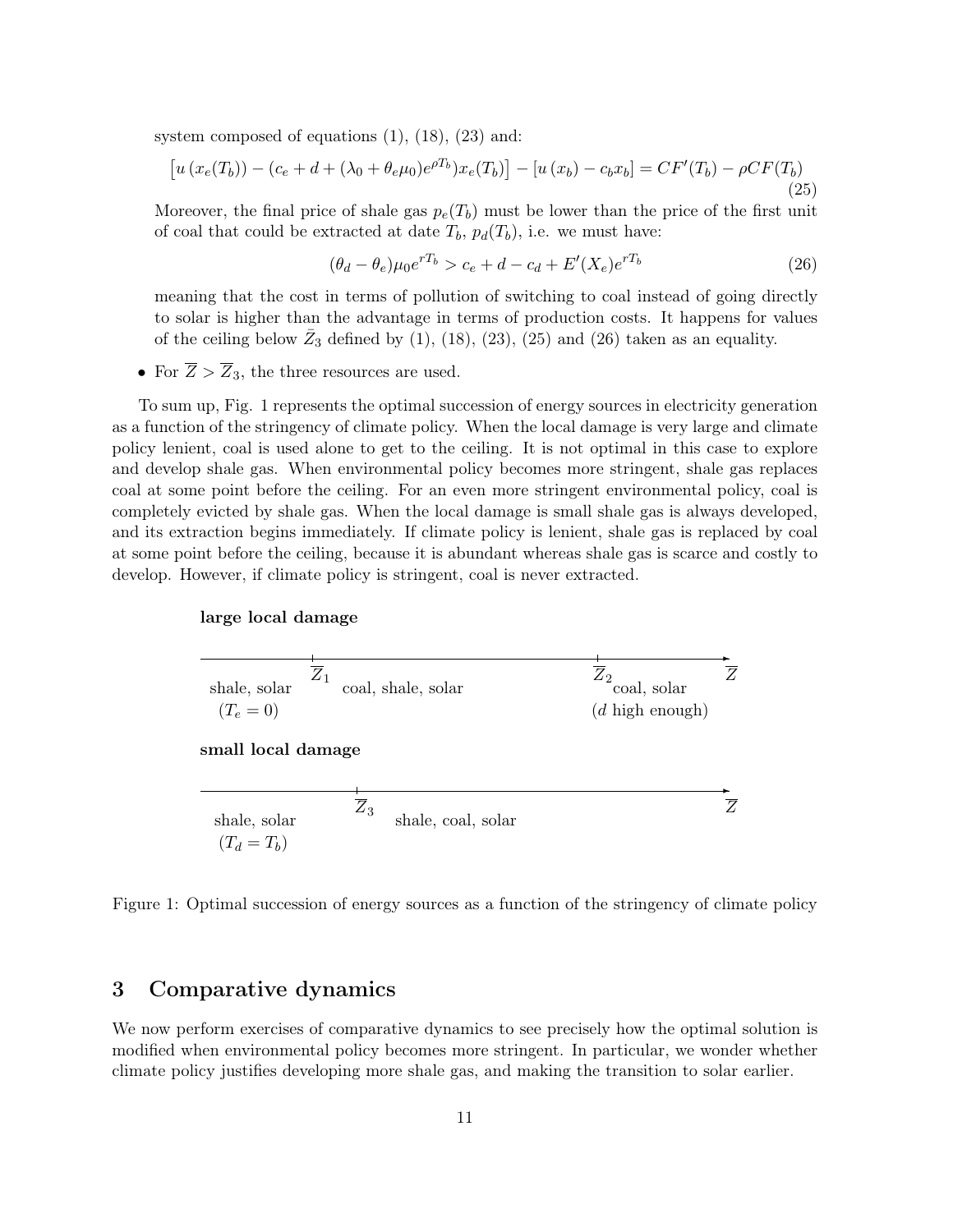### 3.1 Large local damage

We show in A that in this case:

$$
\frac{\partial \lambda_0}{\partial \overline{Z}} < 0, \qquad \frac{\partial \mu_0}{\partial \overline{Z}} < 0, \qquad \frac{\partial T_e}{\partial \overline{Z}} > 0, \qquad \frac{\partial T_b}{\partial \overline{Z}} > 0, \qquad \frac{\partial X_e}{\partial \overline{Z}} < 0
$$

When the marginal local damage of shale gas is large, with a lenient environmental policy few shale gas –if any– is extracted. Electricity is generated before the ceiling mainly by coal-fired power plants. However, as environmental policy becomes more stringent, the use of shale gas becomes more interesting because of its lower carbon content. This advantage on the climate point of view overcomes more and more the local damage drawback and the exploration cost. It is therefore optimal to use shale gas earlier and to develop it in a greater amount as climate policy becomes more stringent.

A more severe climate policy also makes the switch to solar energy happen earlier.

Clearly, in this case, the effect of a more stringent climate policy is to partially or even totally evict coal and to replace it by more shale gas before the ceiling, and to make the transition to clean energy happen sooner.

### 3.2 Small local damage

Likewise, a comparative dynamics exercise yields in the case of a small local damage (see B):

$$
\frac{\partial \mu_0}{\partial \overline{Z}} < 0, \qquad \frac{\partial T_d}{\partial \overline{Z}} < 0, \qquad \frac{\partial T_b}{\partial \overline{Z}} > 0
$$

Remember that in this case it is optimal to develop shale gas first. Then, quite intuitively, when environmental policy becomes more stringent, the date of the switch to coal is postponed while the date of the switch to solar is brought forward. However, the effect of a more stringent climate policy on the amount of shale gas reserves developed depends on its relative carbon content. We show in B that the two polar cases where shale gas is not polluting at all and shale gas is as polluting as coal lead to very different outcomes:

$$
\text{if } \theta_e = 0, \ \frac{\partial \lambda_0}{\partial \overline{Z}} < 0 \text{ and } \frac{\partial X_e}{\partial \overline{Z}} < 0
$$
\n
$$
\text{if } \theta_e = \theta_d, \ \frac{\partial \lambda_0}{\partial \overline{Z}} > 0 \text{ and } \frac{\partial X_e}{\partial \overline{Z}} > 0
$$

When shale gas is not polluting at all, the more stringent climate policy is, the more shale gas is developed. The total marginal variable cost of shale gas is smaller than the one of coal because the marginal local damage is small; furthermore, shale gas is not polluting. The only reason why coal is not completely evicted is the costly initial exploration investment needed to develop shale gas. However, when shale gas is as polluting as coal, imposing a climate policy does not favour shale gas: the more stringent climate policy is, the less shale gas is developed. In the general case, when shale is polluting but less polluting than coal, we show in C that if the price elasticity of electricity demand is small enough, the more stringent climate policy, the more shale gas is extracted.

The previous results are summarized in the following Proposition: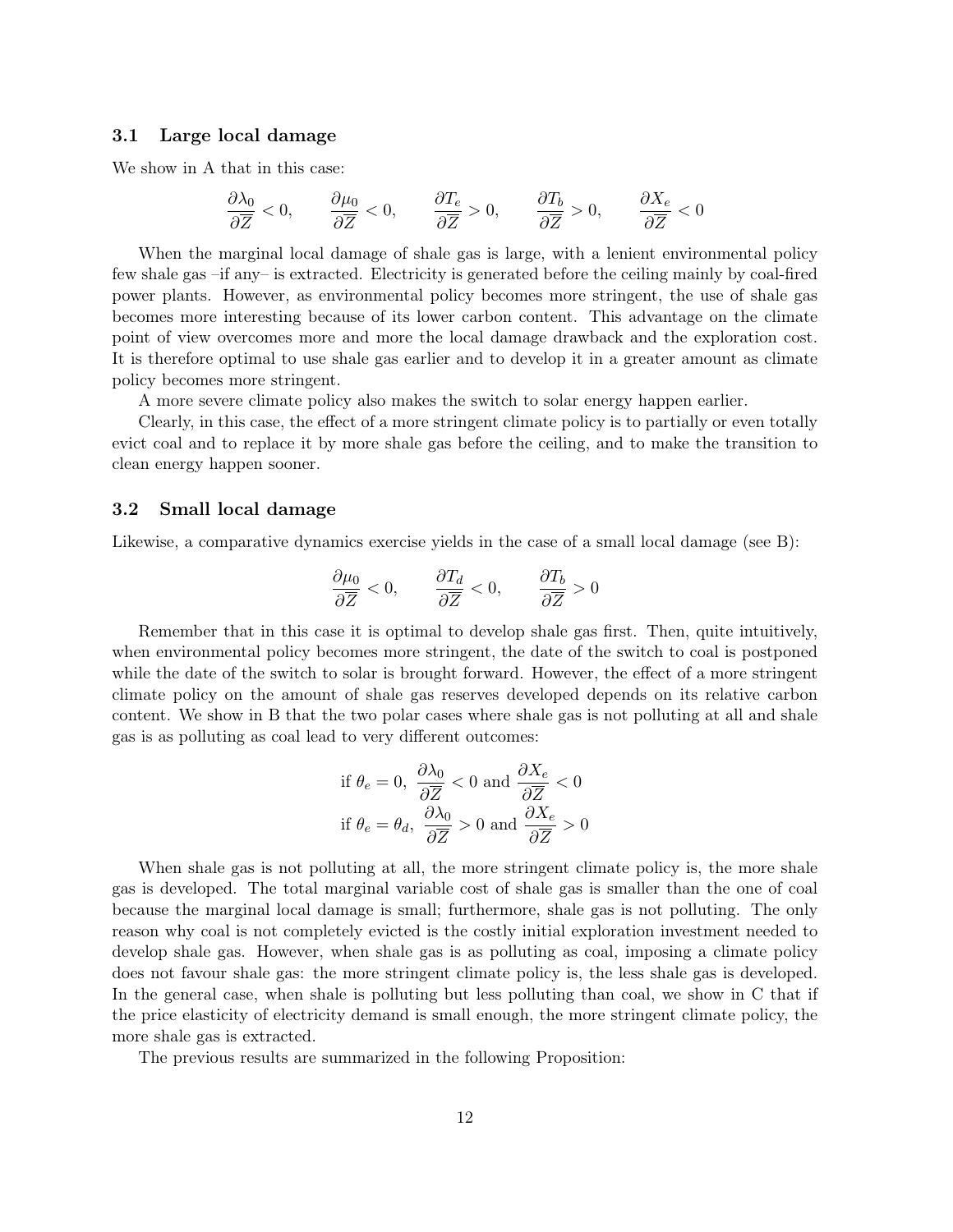Proposition 1 Tightening climate policy always leads to bringing forward the transition to clean energy. When the local damage caused by shale gas extraction is large, it also leads to an increase of the quantity of shale gas developed, at the expense of coal. However, when the local damage is small, it may be the case that a more stringent climate policy leads to reduce the quantity of shale gas developed, when the advantage of shale gas over coal in terms of carbon emissions is not large enough. For  $\theta_e < \theta_d$ , when the price elasticity of electricity demand is low enough, a more stringent policy always lead to increase the quantity of shale gas extracted.

### 4 Constraint on energy expenditures

In order to get more insights on the arbitrage between the development of the clean backstop, the development of shale gas and the cost of energy consumption, we add a constraint on total energy expenditures. The constraint says that energy expenditures relative to a given climate policy cannot exceed energy expenditures absent any climate policy. This constraint can be seen as a political constraint faced by a local social planner. It is justified by the fact that the cost argument is prominent in the reluctance of many countries to tighten their climate policy, even if it is optimal from a welfare point of view. Alternatively, the financial constraint can be justified by the fact that households do not want to increase their energy expenditures to fulfil the requirements of climate policy at the expense of their consumption of other goods<sup>8</sup>.

Let  $A_0$  be the present value of total energy expenditures:

$$
A_0 = \int_0^\infty e^{-\rho t} \left[ c_d x_d(t) + c_e x_e(t) + c_b x_b(t) \right] dt + E(X_e) + C F(T_b) e^{-\rho T_b}
$$
 (27)

The problem is the same as the original one except that we add the following constraint:

$$
A_0 \le A_0^{\text{ref}} \tag{28}
$$

where  $A_0^{\text{ref}}$  is the present value of energy expenditures when there is no climate policy. The objective is to see whether the previous results are modified when we force climate policy to be costless.

It is worth stressing that energy expenditures are not necessarily higher with climate policy than without. A stringent environmental policy is costly because it requires that expensive investments for shale gas exploration and solar energy R&D are made, and that the transition to clean energy happens earlier. However, a lenient one may come with a decrease of energy expenditures, due to the decrease of energy consumption, which may dominate the cost effect.

### 4.1 Solution

We have seen that the reference situation absent climate policy differs, depending on the value of the marginal local damage. If it is large, the reference path is a path where coal is used alone, from the origin onwards. Then  $x_d(t) = D(c_d)$  and  $A_0^{\text{ref}} = c_d D(c_d)/\rho$ . If it is small, shale gas is used first (from 0 to  $T_d$ ), then coal (from  $T_d$  onwards), and solar is never developed. Then:

$$
A_0^{\text{ref}} = \int_0^{T_d} e^{-\rho t} c_e x_e(t) dt + \int_{T_d}^{\infty} e^{-\rho t} c_d x_d(t) dt - E(X_e)
$$

<sup>8</sup>See D, showing that the optimal solution may be decentralized, and introducing the financial constraint in the households' optimization program.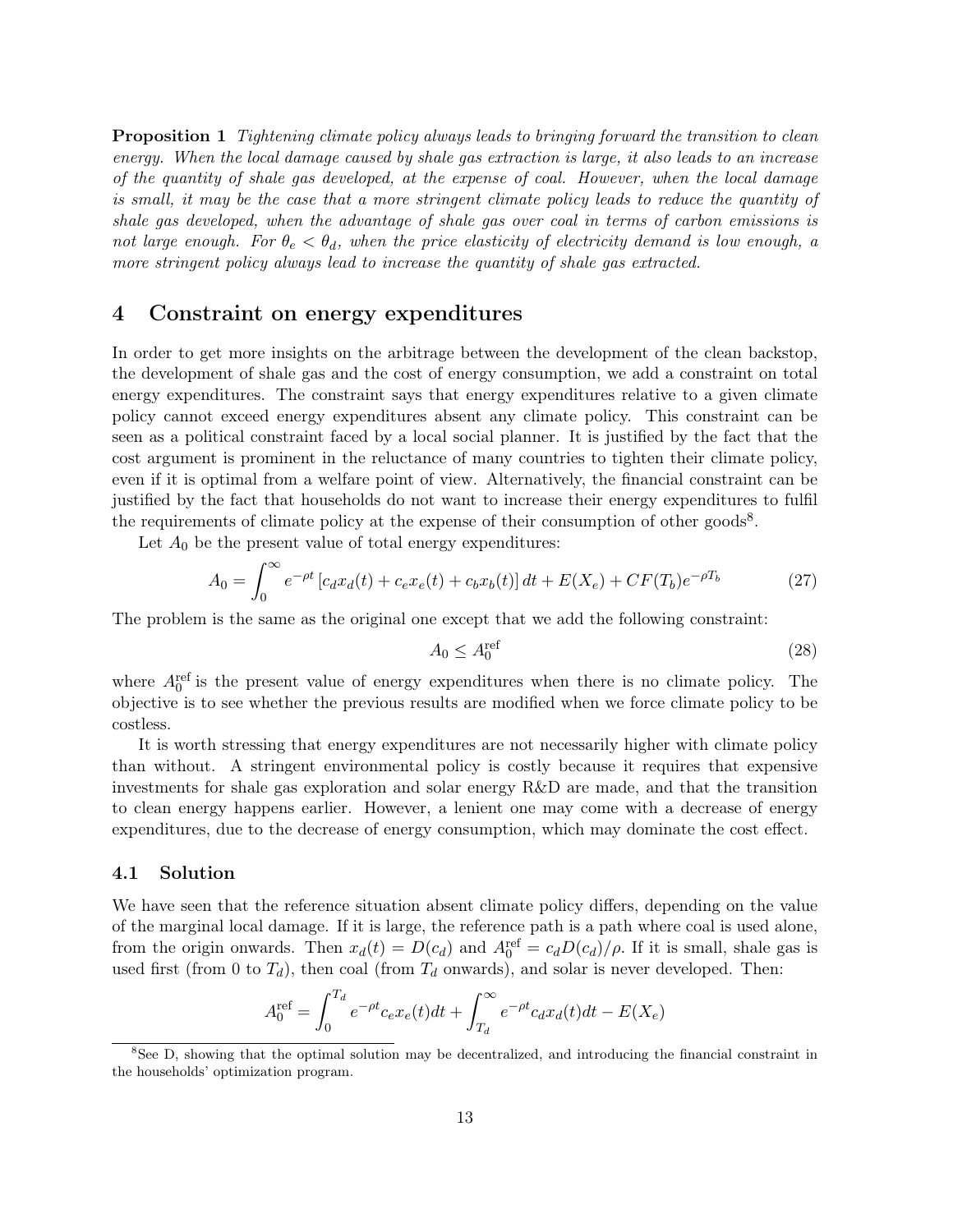with

$$
x_e(t) = D(c_e + d + \lambda_0 e^{\rho t})
$$
  

$$
x_d(t) = D(c_d)
$$

and where  $\lambda_0$ ,  $X_e$  and  $T_d$  are solution of the following system:

$$
\int_0^{T_d} x_e(t)dt = X_e
$$

$$
\lambda_0 = E'(X_e)
$$

$$
c_e + d + \lambda_0 e^{\rho T_d} = c_d
$$

Let  $\alpha$  be the Lagrange multiplier associated with constraint (28). The solutions are the same as the solutions without constraint, where  $c_e$ ,  $c_d$  and  $c_b$  are replaced by  $(1 + \alpha)c_e$ ,  $(1 + \alpha)c_d$ and  $(1+\alpha)c_b$ , and  $E(X_e)$  and  $CF(T_b)$  are replaced by  $(1+\alpha)E(X_e)$  and  $(1+\alpha)CF(T_b)$ . More precisely:

$$
u'(x_d(t)) \le (1+\alpha)c_d + \theta_d \mu_0 e^{\rho t}
$$
  

$$
u'(x_e(t)) \le (1+\alpha)c_e + d + (\lambda_0 + \theta_e \mu_0) e^{\rho t}
$$
  

$$
u'(x_b(t)) \le (1+\alpha)c_b
$$

plus the complementarity slackness condition:

$$
\alpha(A_0^{\text{ref}} - A_0) = 0, \ \alpha \ge 0, \ A_0^{\text{ref}} - A_0 \ge 0
$$

and

• if 
$$
d > (1 + \alpha)(c_d - c_e)
$$
:  
\n
$$
(1 + \alpha)c_d + \theta_d \mu_0 e^{\rho T_e} = (1 + \alpha)c_e + d + (\lambda_0 + \theta_e \mu_0)e^{\rho T_e}
$$
\n
$$
\lambda_0 = (1 + \alpha)E'(X_e)
$$
\n
$$
[u(x_e(T_b)) - ((1 + \alpha)c_e + d + (\lambda_0 + \theta_e \mu_0)e^{\rho T_b})x_e(T_b)] - [u(x_b) - (1 + \alpha)c_bx_b]
$$
\n
$$
= (1 + \alpha) [CF'(T_b) - \rho CF(T_b)]
$$
\n(31)

• if 
$$
d < (1 + \alpha)(c_d - c_e)
$$
:  
\n
$$
(1 + \alpha)c_e + d + (\lambda_0 + \theta_e \mu_0)e^{\rho T_d} = (1 + \alpha)c_d + \theta_d \mu_0 e^{\rho T_d}
$$
\n(32)  
\n
$$
\lambda_0 = (1 + \alpha)E'(X_e)
$$
\n(33)  
\n
$$
[u(x_d(T_b)) - ((1 + \alpha)c_d + \theta_d \mu_0 e^{\rho T_b})x_d(T_b)] - [u(x_b) - (1 + \alpha)c_b x_b] = (1 + \alpha) [CF'(T_b) - \rho CF(T_b)]
$$
\n(34)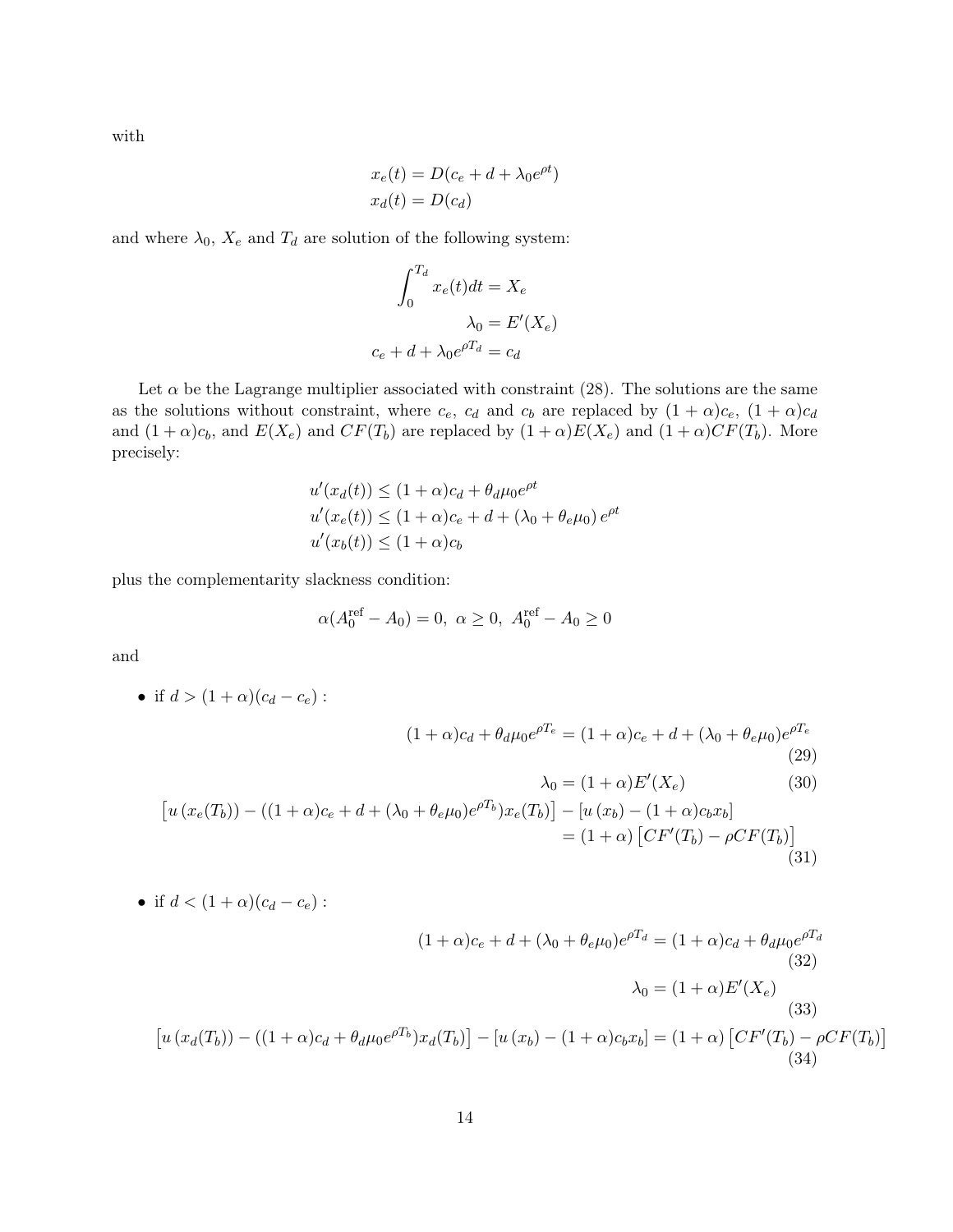When the financial constraint is binding,  $\alpha > 0$ . The primary effect of the constraint is to increase the monetary costs associated to electricity generation (extraction, investment and  $O&M$  costs), while the external cost d remains unchanged. Environmental matters become less important compared to costs. The declining importance of the local damage  $d$  is an incentive to develop more shale gas and extract it earlier. Note that, as global damage must remain below the ceiling and as damages are nil below the ceiling,  $\mu_0$  should adjust so that the importance of global damage does not decline. However, other effects can be playing in the other direction. The overall cost of consuming energy depends on the quantity consumed at each date, so that it depends on the shape of the demand function. We explore in what follows the overall effect of the financial constraint in the case of a low price elasticity of electricity demand.

### 4.2 Effect on shale gas and clean backstop in the case of a low price elasticity of demand

We perform again exercises of comparative dynamics to explore whether the financial constraint modifies the arbitrage between shale gas and clean technology investments. We expect that the financial constraint leads to over-investment in shale extraction and underinvestment in the clean backstop, compared to the optimal arbitrage. This is because the local damages become less important to the government when he has a financial constraint. We obtain non ambiguous analytical result in the case of an inelastic demand function. We extend the results to a low price elasticity of demand in C. The empirical literature shows that this is actually the relevant case<sup>9</sup>.

#### 4.2.1 Large local damage

Assume that the price elasticity of demand is zero, so that demand can be noted x. When the local damage is large, we find that, as  $\alpha$  increases (the financial constraint becomes more stringent), the supplementary quantity of shale extracted  $\frac{dX_e}{d\alpha}$  has the sign of:

$$
-\left(\frac{CF'(T_b) - \rho CF(T_b)}{x} - (c_b - c_e) + E'(X_e)e^{\rho T_b}\right)\left(\frac{\theta_d}{\theta_e} - 1\right)e^{-\rho T_b} + ((c_d - c_e)e^{-\rho T_e} - E'(X_e))
$$
\n(35)

The reasoning is the following. If one unit of coal is replaced by  $\frac{\theta_d}{\theta_e}$  units of shale gas (so that the ceiling remains binding), then the total quantity of fossil fuels used is increased by  $\frac{\theta_d}{\theta_e} - 1$ . The date at which the clean backstop must be developed is postponed from date  $T_b$  to date  $T_b + (\frac{\theta_d}{\theta_e} - 1)^{\frac{1}{x}}$ . As a result, the change in the development cost of the clean backstop is equal to  $(1+\alpha)\frac{CF'(T_b)-\rho CF(T_b)}{r}$  $\frac{-\rho CF(T_b)}{x}(\frac{\theta_d}{\theta_e}$  $\frac{\theta_d}{\theta_e} - 1$ ) $e^{-\rho T_b}$ . And, at date  $T_b$ , when the switch from shale gas to solar happens, the quantity  $\left(\frac{\theta_d}{\theta}\right)$  $\frac{\theta_d}{\theta_e} - 1$ ) costs  $c_e$  instead of  $c_b$ , which leads to a gain:  $(1 + \alpha)(c_b - c_e)(\frac{\theta_d}{\theta_e} 1)e^{-\rho T_b}$ . On the other hand, at date  $T_e$ , when the switch from coal to shale gas happens,  $\frac{\theta_d}{\theta_e}$ units of coal are replaced by shale gas. It comes at a cost  $(1+\alpha)\frac{\theta_d}{\theta}$  $\frac{\theta_d}{\theta_e}((c_d-c_e)e^{-\rho T_e}-E'(X_e)).$  As a result, increasing the quantity of shale gas extracted decreases the cost of energy if expression  $(35)$  is positive. Using equations  $(29)$  and  $(31)$ , equation  $(35)$  can be rewritten as:

$$
\frac{d + \theta_e \mu_0 e^{\rho T_b}}{1 + \alpha} \left( \frac{\theta_d}{\theta_e} - 1 \right) e^{-\rho T_b} + \frac{d e^{-\rho T_e} - (\theta_d - \theta_e) \mu_0}{1 + \alpha} = \frac{d}{1 + \alpha} \left( \left( \frac{\theta_d}{\theta_e} - 1 \right) e^{-\rho T_b} + e^{-\rho T_e} \right) (36)
$$

<sup>&</sup>lt;sup>9</sup>See Alberini *et al.* (2011), Table 1 pp. 871, for a survey of recent estimates of price elasticities of residential electricity consumption.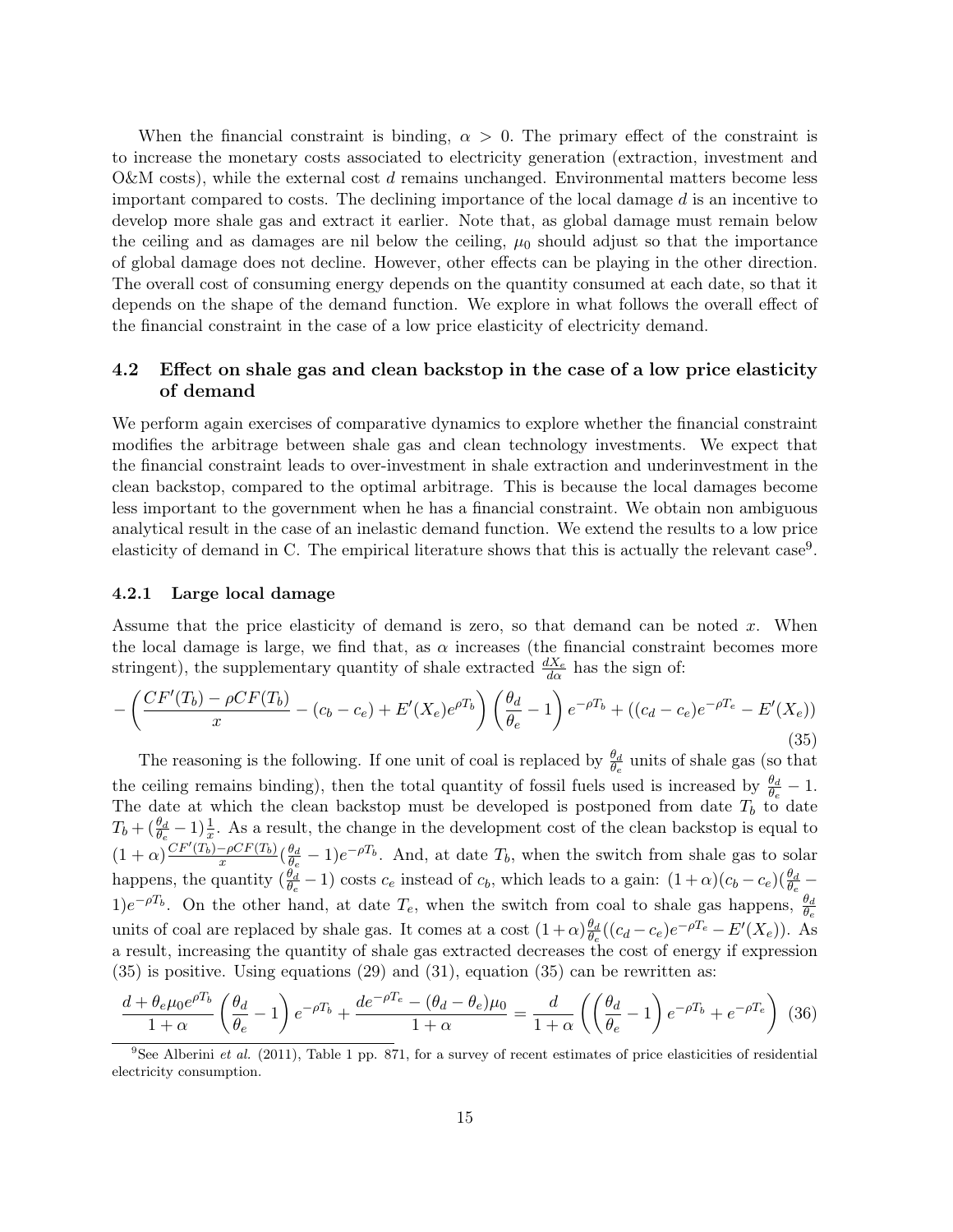The quantity of shale gas extracted increases as the financial constraint becomes more stringent.

A straightforward reasoning shows that, with zero elasticity of demand,  $\frac{dT_b}{d\alpha}$  has the sign of  $\frac{dX_e}{d\alpha}$ , as if  $T_b$  is postponed, shale gas must be used instead of coal to meet the pollution ceiling constraint, and  $dX_e$  must be positive.

These results generalize, at  $c_e$ ,  $c_b$ ,  $x_b$  given, to a sufficiently low price elasticity of demand, see C.

#### 4.2.2 Small local damage

Assume that the price elasticity of demand is zero, so that demand can be noted x. When the local damage is small, we find that, as  $\alpha$  increases, the supplementary quantity of shale gas extracted  $\frac{dX_e}{d\alpha}$  has the sign of:

$$
-\left(\frac{CF'(T_b)-\rho CF(T_b)}{x}-(c_b-c_d)\right)\left(\frac{\theta_d}{\theta_e}-1\right)e^{-\rho T_b}+\frac{\theta_d}{\theta_e}((c_d-c_e)e^{-\rho T_d}-E'(X_e))\tag{37}
$$

This expression can easily be interpreted. If one unit of coal is replaced by  $\frac{\theta_d}{\theta_e}$  units of shale gas (so that the ceiling remains binding), then the total quantity of fossil fuels used is increased by  $\theta_d$  $\frac{\theta_d}{\theta_e}$  – 1. The date at which the clean backstop must be developed is posponed from date  $T_b$  to date  $T_b + (\frac{\theta_d}{\theta_e} - 1)^{\frac{1}{x}}$ . As a result, the change in the development cost of the clean backstop is equal to  $(1+\alpha)\frac{CF'(T_b)-\rho CF(T_b)}{T}$  $\frac{-\rho CF(T_b)}{x}(\frac{\theta_d}{\theta_e}$  $\frac{\theta_d}{\theta_e} - 1$ ) $e^{-\rho T_b}$ . And, at date  $T_b$ , when the switch from coal to solar happens, the quantity  $\left(\frac{\theta_d}{\theta}\right)$  $\frac{\theta_d}{\theta_e}$  – 1) costs  $c_d$  instead of  $c_b$ , which leads to a gain:  $(c_b - c_d)(\frac{\theta_d}{\theta_e} - 1)e^{-\rho T_b}$ . On the other hand, at date  $T_d$ , when the switch from shale gas to coal happens,  $\frac{\theta_d}{\theta_e}$  units of coal are replaced by shale gas. It comes at a cost  $\frac{\theta_d}{\theta_e}((c_d - c_e)e^{-\rho T_d} - E'(X_e))$ . As a result, increasing the quantity of shale gas extracted decreases the cost of energy if expression (37) is positive.

Using equations (33) and (34), when the price elasticity of demand is nil,  $\left(\frac{CF'(T_b)-\rho CF(T_b)}{x}-(c_b-c_d)\right)e^{-\rho T_b}=$  $\frac{\theta_d\mu_0}{1+\alpha}$  and  $((c_d - c_e)e^{-\rho T_d} - E'(X_e)) = \frac{de^{-\rho T_d} - (\theta_d - \theta_e)\mu_0}{1+\alpha}$ . As a result,  $\frac{dX_e}{d\alpha}$  has the sign of:

$$
\left(\frac{\theta_d}{\theta_e}-1\right)\frac{\theta_d\mu_0}{1+\alpha}-\frac{\theta_d}{\theta_e}\frac{de^{-\rho T_d}-(\theta_d-\theta_e)\mu_0}{1+\alpha}=\frac{\theta_d}{\theta_e}\frac{de^{-\rho T_d}}{1+\alpha}
$$

which shows that when the price elasticity of demand is nil, the more stringent the financial constraint, the larger the quantity of shale gas developed, as long as  $d > 0$ . Again, this generalizes, at  $c_e$ ,  $c_b$ ,  $x_b$  given, to a sufficiently low price elasticity of demand, see C.

**Proposition 2** When the price elasticity of electricity demand is low enough, a binding financial constraint leads to more extraction of shale gas and postpones the date of the switch to the clean backstop.

### 5 Simulations

We perform in this section illustrative simulations. We use standard functional forms: a quadratic utility function, a solar R&D cost decreasing at a constant rate due to exogenous technical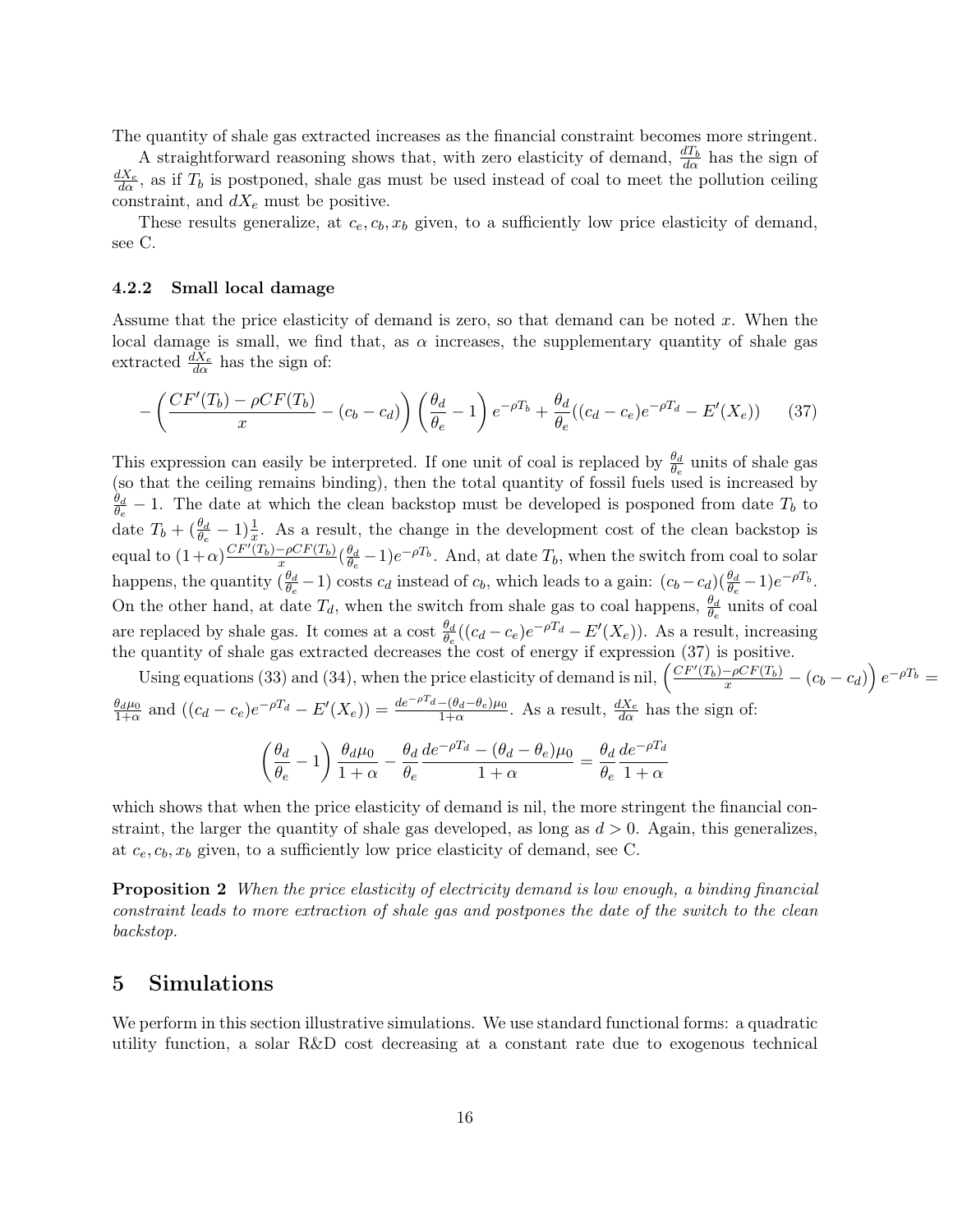progress, and a quadratic shale gas exploration cost:

$$
u(x) = ax - \frac{b}{2}x^2 \Longrightarrow D(p) = \frac{a-p}{b}
$$

$$
CF(t) = CF_0e^{-\gamma t}
$$

$$
E(X_e) = \frac{\varepsilon}{2}X_e^2
$$

We calibrate the model as far as possible to the European case, making the assumption that the unit costs of the three energy sources in electricity generation are equivalent in the US and in Europe, and that the marginal cost of shale gas exploration and development would be the same in Europe as in the US.

### 5.1 Calibration

Unit costs  $c_d$ ,  $c_e$  and  $c_b$  are in \$/MWh, and are drawn from the US levelized cost of electricity from EIA (2014a), see Table 4.

Emission coefficients  $\theta_d$  and  $\theta_e$  are in tCO<sub>2</sub>eq/kWh and come from Heath *et al.* (2014), see Table 2.

The exogenous rates of discounting and technical progress on the cost of R&D are arbitrarily<sup>10</sup> taken equal to  $\rho = 0.02$  and  $\gamma = 0.03$ .

The initial carbon concentration in the atmosphere is  $Z_0 = 400$  ppm, which amounts<sup>11</sup> to 3120  $10^9$  tCO<sub>2</sub>. According to the IPCC SRES scenarii<sup>12</sup>, around 50% of total emissions is projected to come from electricity generation. Around 11% of the greenhouse gases emitted worldwide in 2012 come from the European Union. Hence other things being equal, increasing total atmospheric carbon concentration by 150 ppm to reach 550 ppm  $CO<sub>2</sub>$  (i.e. reaching a 3<sup>°</sup>C target) corresponds to a European sectoral ceiling in electricity generation of  $\overline{Z} = Z_0 + 150 * 0.5 * 0.11 = 408$  ppm  $= 3183 \; 10^9 \; \text{tCO}_2.$ 

The fixed cost of developing a clean technology at date 0,  $CF_0$ , is assumed to be the investment necessary to solve the intermittence problem inherent to renewable energy such as solar energy and wind power (for instance, large scale electricity storage device and enhanced electric grid). This investment is calibrated using the French Environment and Energy Management Agency report<sup>13</sup> (ADEME, 2015). This cost is the sum of the network capacity cost, the network fixed cost, the electricity storage system and pumped storage power stations costs. It amounts to 329 Million  $\epsilon$ /year. With  $\rho = 2\%$ ,  $CF_0 = 17\ 329/0.02 \simeq 866.45\ 10^9$  \$.

Demand is calibrated using the assumptions that:

- absent climate policy, electricity is produced by coal-fired power plants; hence  $p = c_d = 95.6$ \$/MWh;
- the price elasticity of demand at this price is taken equal to  $0.25$  (see Alberini *et al.*, 2011).

<sup>&</sup>lt;sup>10</sup>Sensitivity analysis around  $\rho = 0.02$  and  $\gamma = 0.03$  show that the results do not change significantly.

<sup>&</sup>lt;sup>11</sup>Using the fact that 1 ppmv = 2.13 GtC =  $2.13*3.664$  GtCO<sub>2</sub> = 7.8 GtCO<sub>2</sub>.

 $12$ http://www.ipcc.ch/ipccreports/sres/emission/index.php?idp=118#533

 $^{13}$ www.ademe.fr/sites/assets/documents/rapport100enr\_comite.pdf.

See Table 4 in the Appendix of the report.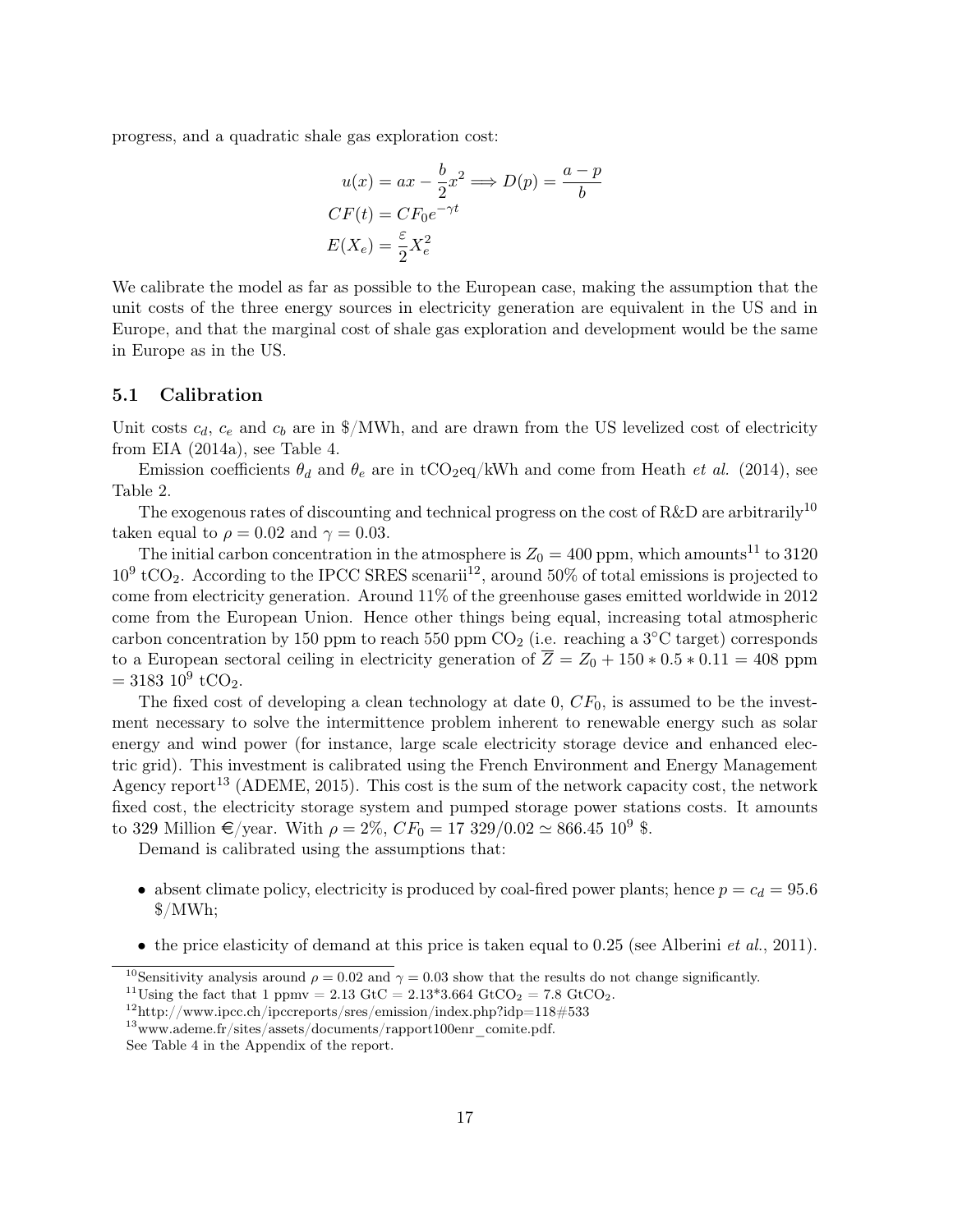Hence  $a = \frac{1.25}{0.25} * 95.6 = 478.$ 

According to the World Development Indicators 2015, consumption per capita of electric power in the Euro area in 2011 is 6.5 MWh and the population of the Euro area in 2011 is 337 Million. This gives  $b = 0.174 \, 10^{-6}$ . Note that the elasticity of demand is not constant, and is equal to  $-0.45$  for a price of 150\$, and  $-0.14$  for a price of 60\$.

To calibrate the marginal cost of shale gas exploration, we use data on US shale wells:

- $\bullet$  The US shale gas production is given by the EIA Natural Gas Weekly Update<sup>14</sup>. We get monthly data from Jan. 2000 to Feb. 2015 for the major shale gas plays in billion cubic feet/day. We convert the data in MWh, take the average over the period Jan. 2008–Feb. 2015 and multiply by 365 to obtain an average annual production of the major plays in MWh. The four most productive plays are Marcellus (PA & WV), Haynesville (LA  $\&$  TX), Fayetteville (AR) and Barnett (TX).
- We consider that the total cost of shale gas use in electricity generation is  $E(X_e) + c_e X_e$ . The corresponding marginal cost is then  $E'(X_e) + c_e$  i.e., according to our specifications,  $\varepsilon X_e + c_e$ . We obtain this cost from Sandrea (2014), which gives the HH price<sup>15</sup> of US plays in \$/Mcf. We sort the previous four shale gas plays by increasing HH price and cumulate the corresponding productions and obtain the parameters of the marginal cost function.

We obtain  $\varepsilon = 0,051$   $10^{-9}$ .

We check that the amount of shale extracted in a reference scenario (i.e. without any ceiling constraint) is consistent with data on shale gas reserves in urope. According to EIA, Europe is estimated to have 615 trillion cubic feet of technically recoverable resources of shale gas (see EIA, 2013) i.e. 180 10<sup>9</sup> MWh. With the previous calibration, for  $d = 0$  (no local damage of shale gas) and  $\overline{Z} \to \infty$  (no climate policy) we get  $X_e = 160 \times 10^9$  MWh. The order of magnitude is correct: absent environmental externalities, if the levelized cost of producing electricity with shale gas is lower than the one with coal, it is optimal to substitute shale gas to coal at the beginning of the horizon, and the quantity of shale gas that will be extracted is exactly equal to the stock available under the ground.

The parameters used for the simulations are given in Table 5.

|               |  |  |  |                                                                                    |  | $\overline{ }$ |
|---------------|--|--|--|------------------------------------------------------------------------------------|--|----------------|
| 95.6 66.3 130 |  |  |  | $866.45\ 10^9$ 0.98 0.47 0.02 0.03 0.051 10 <sup>-9</sup> 478 174 10 <sup>-9</sup> |  | $3120~10^9$    |

Table 5: Calibration parameters

### 5.2 Reference scenario

We suppose that the European sectoral ceiling in electricity generation is  $\overline{Z} = 408$  ppm = 3183  $10^9$  tCO<sub>2</sub> (see above).

<sup>14</sup>http://www.eia.gov/naturalgas/weekly/

<sup>&</sup>lt;sup>15</sup>Fig. 1b p.4, "Basin Economics for various US plays (single well) shale gas" gives the current HH price for different plays (the Henry Hub price is the pricing point for natural gas futures contracts traded on the New York Mercantile Exchange and the OTC swaps traded on Intercontinental Exchange).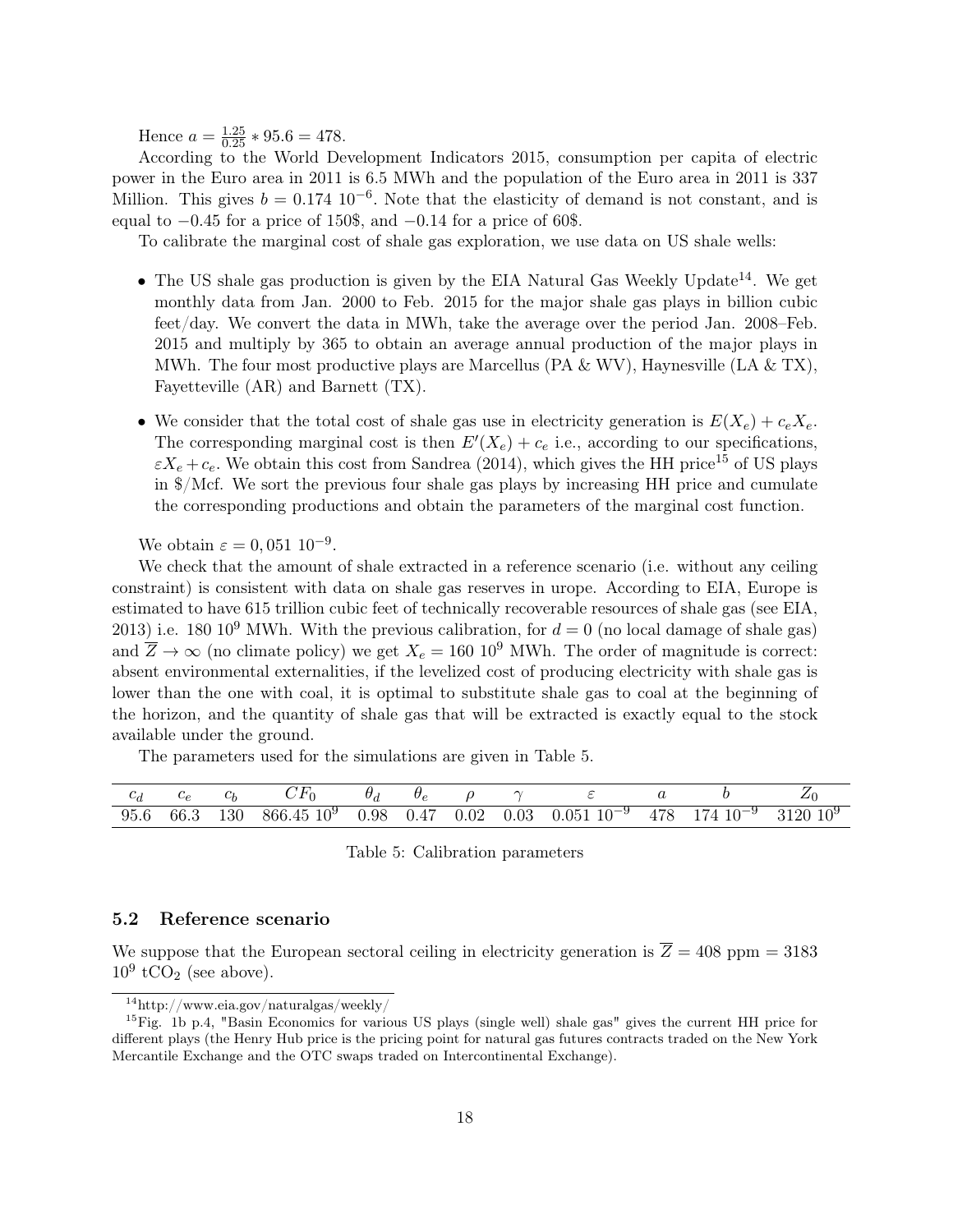In the case of a large marginal local damage, we make the assumption that this damage is equal to 3/4 of the unit cost of shale gas:  $d = 66.3 * 3/4 = 26.52$  \$/MWh. It is then optimal to switch from coal to shale gas in  $T_e = 30$  years, and from shale gas to solar in  $T_b = 34$  years. Very few shale gas is extracted: we obtain  $X_e = 7.8 \times 10^9$  MWh, whereas technically recoverable resources of shale gas in Europe are estimated to  $138 \, 10^9$  MWh; hence only  $5.7\%$  of the total resources are developed. The price path is represented on Fig. 2.



Figure 2: Price path in the reference scenario when the marginal local damage is large (black=coal, blue=shalegas, green=solar)

In the case of a small marginal local damage, we make by symmetry the assumption that this damage is equal to  $1/4$  of the unit cost of shale gas:  $d = 66.3 * (1/4) = 16.575$  \$/MWh. For this level of damage coal is completely evicted by shale gas. To have an interior solution where the three energy sources are used, we then chose to take a local damage equal to 40% of the unit cost of shale gas:  $d = 66.3 * 0.4 = 26.52$ . It is then optimal to switch from shale gas to coal in  $T_d = 60.7$  years, and from coal to solar in  $T_b = 62.5$  years. Now, very few coal is extracted. The quantity of shale gas developed is  $X_e = 126.4 \, 10^9 \,$  MWh, i.e. 92% of the total recoverable resources. The price path is represented on Fig. 3.

The solution is thus extremely sensitive to the magnitude of the marginal local damage. When the marginal damage is small, it is basically optimal to develop all European shale gas reserves, and to substitute shale gas to coal right now. The transition to solar energy will take place in about 60 years. In the most interesting case where the marginal local damage is high, the quantity of shale gas developed as well as the date of the switch to solar decrease rapidly when the damage increases.

### 5.3 The trade-off between local and global damages

Fig.4 shows iso– $X_e$  curves in the plane  $(\overline{Z}, d)$ . For the parameters given above, the local marginal damage is small if  $d < c_d - c_e = 29.3$ , large otherwise. Follow for instance the iso– $X_e$  curve for  $X_e = 100$  from the right to the left. First, the climate constraint is lenient and the local damage small. Shale gas is used first in electricity generation, then coal then solar. As we move to the left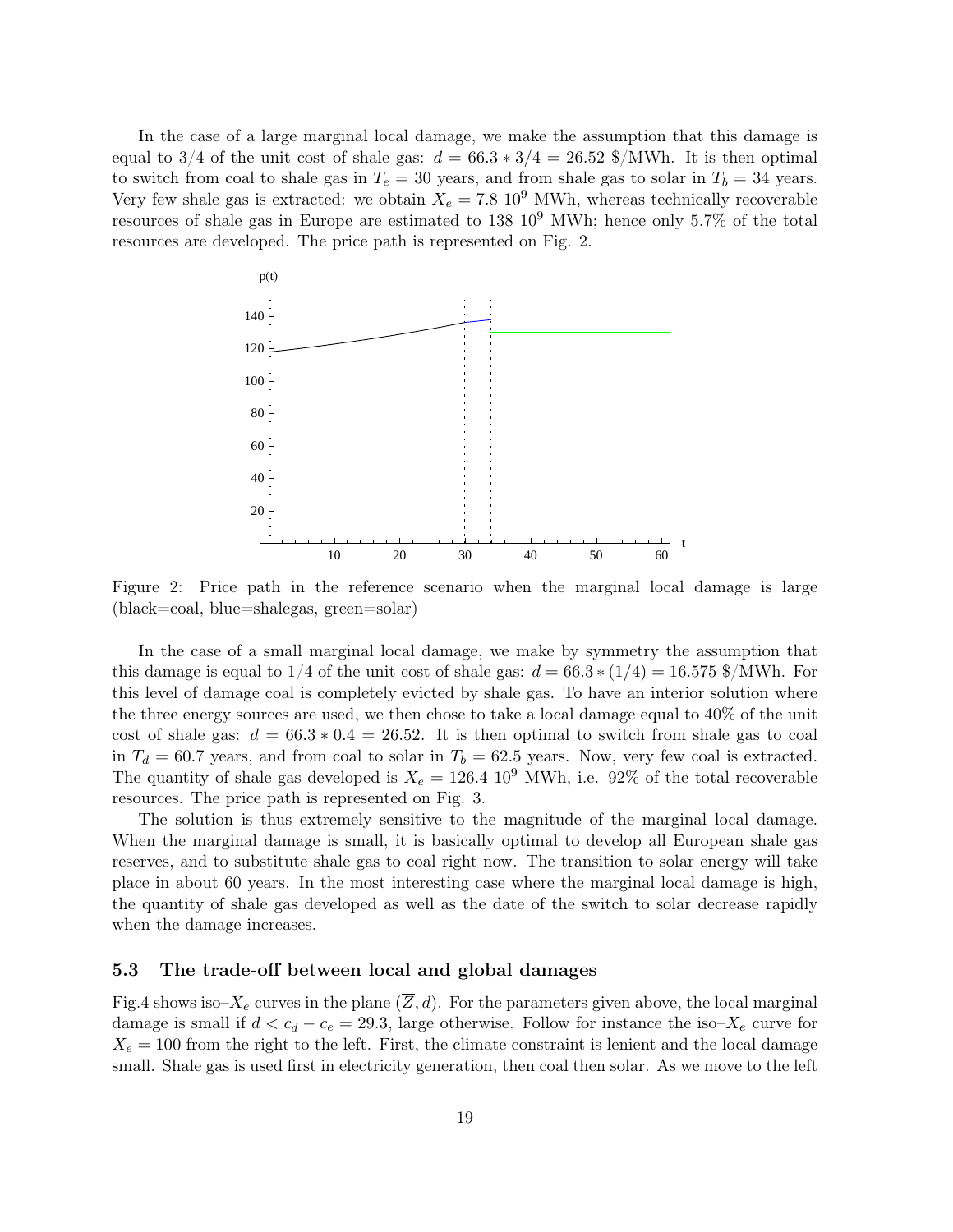

Figure 3: Price path in the reference scenario when the marginal local damage is small (black=coal, blue=shalegas, green=solar)

on Fig. 4, the same quantity of shale gas developed corresponds to a more and more stringent climate constraint and an increasing level of the local damage. The quantity of coal used is lower and lower and the switch to solar occurs earlier and earlier. Coal is progressively evicted by solar. When the local damage becomes larger than the threshold value of 29.3, materialized on Fig.4 by the horizontal dotted line, coal becomes used first in electricity generation, now before shale gas. When the threshold  $\overline{Z}_1$  is met, coal is completely evicted, and the economy switches directly from shale gas to solar.

#### 5.4 The consequences of a financial constraint

We now compare the results of simulations performed with and without the constraint on energy expenditures, in order to see which of the previous effects dominates and in what circumstances. We focus on the case of a large local damage, which is the more interesting.

Fig. 5 represents how  $X_e$  changes with  $\overline{Z}$ , in the reference case (solid line) and the constrained case (dotted line). The quantity of shale gas extracted is larger in the constrained case than in the reference case, which is coherent with Proposition 2. Indeed, we have chosen for the calibration a low price elasticity of electricity demand.

Fig. 6 shows that date  $T_b$  of development of the clean backstop is postponed compared to the reference scenario, while date  $T_e$  of the switch from coal to shale gas is brought forward. The results on date  $T_b$  is robust but the result on date  $T_e$  is not. As  $T_b$  is postponed, if the quantity of shale was unchanged,  $T_e$  would be postponed as well, however, another effect is playing in the other direction: the quantity of shale extracted is increased, so that the total duration of shale gas use is lengthened.

The constraint on energy expenditures actually modifies the arbitrage between the different energy sources. When the price elasticity of demand is low, which is true for electricity demand, the development of the clean backstop is always postponed and the quantity of shale gas developed always increased. The main reason of this over-investment in shale gas due to the financial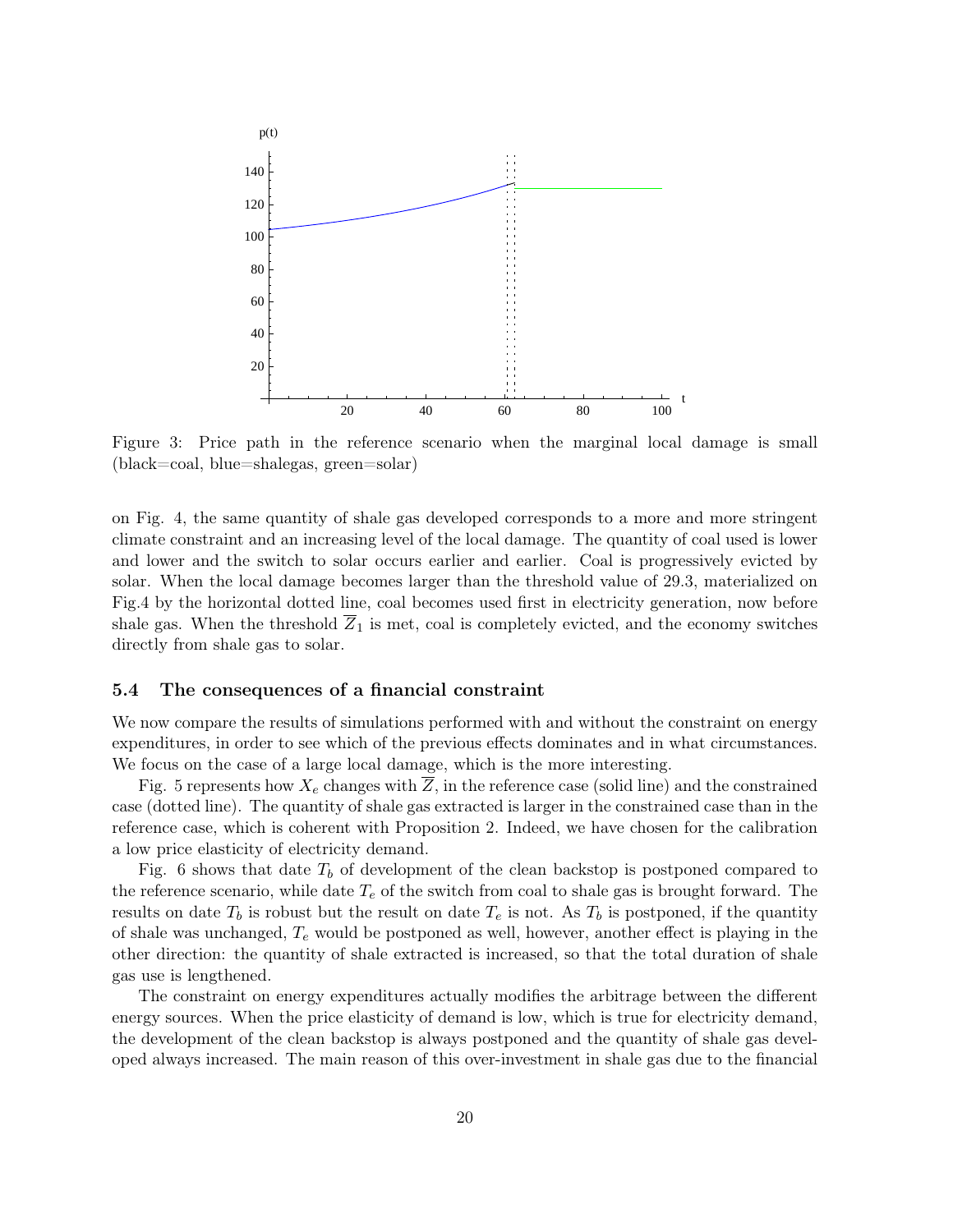

Figure 5: Quantity of shale gas developed as a function of the value of the ceiling in the reference case (solid line) and the constrained case (dotted line) when the marginal local damage is large

3140 3160 3180 3200 3220

*Z*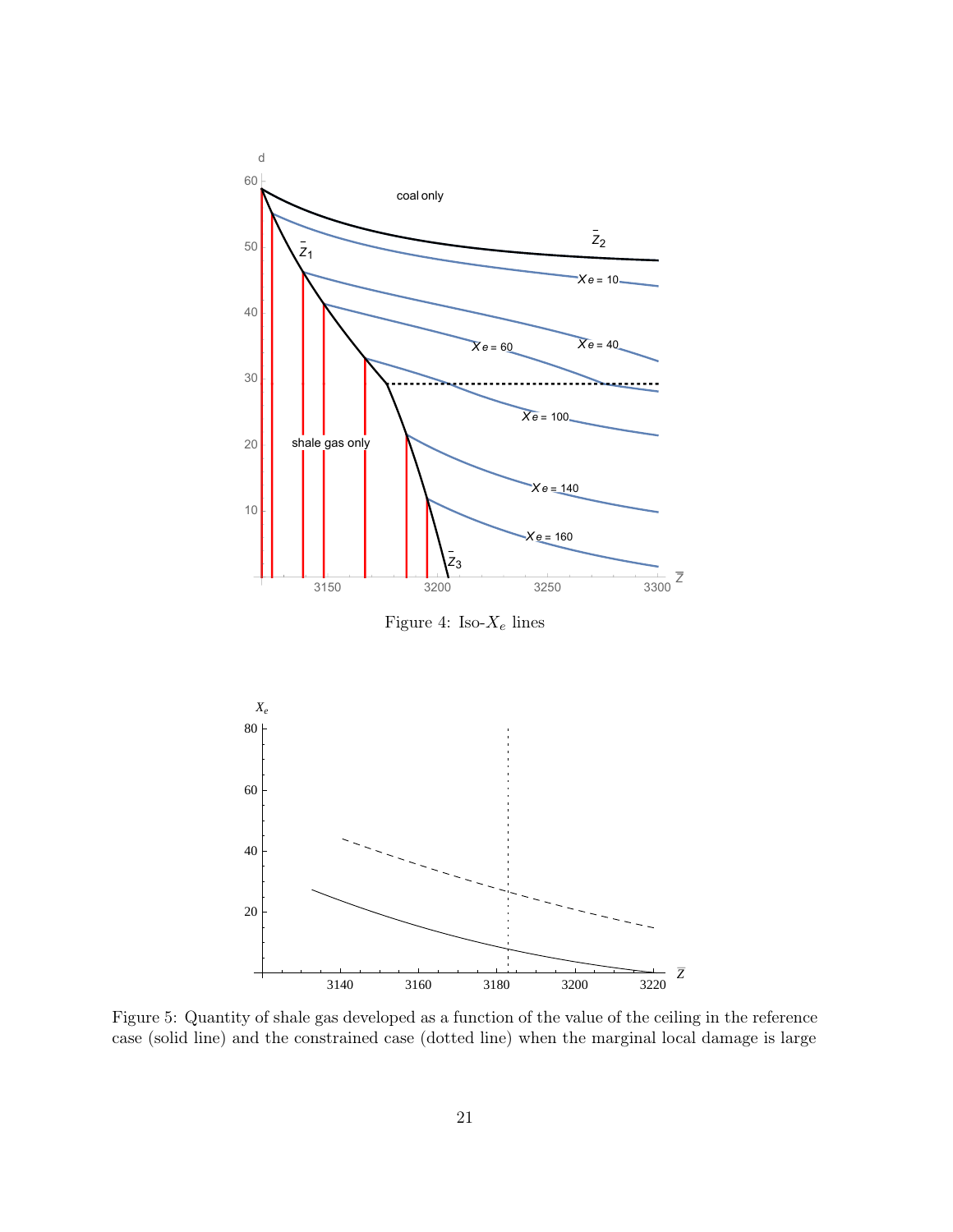

Figure 6: Switching dates  $T_e$  (blue) and  $T_b$  (green) as functions of the value of the ceiling in the reference case (solid line) and the constrained case (dotted line) when the marginal local damage is large

constraint is that as local damages are not monetary costs, the relative total variable cost of shale gas decreases compared to those of coal and solar.

### 5.5 A moratorium on shale gas development

Suppose now that society imposes a moratorium on shale gas development. Then the planner is left with two options for electricity generation: coal and solar energy.

The solution obtained is of course sub-optimal. The moratorium imposes a cost on society in terms of intertemporal welfare. Note nevertheless that it leads to the optimal solution in the case where the development of shale gas is actually not optimal, that is when the local damage is large and climate policy lenient (more precisely,  $\overline{Z} > \overline{Z}_2$ ; see Fig. 1). In this case, the moratorium is inconsequential.

In all other cases, simulations show us that for a given climate policy, the moratorium brings forward the date of the switch to solar energy and increases energy expenditures. It actually makes the transition to the clean backstop happen sooner, but the compliance to climate policy is more costly.

For a large local damage  $d = 66.3 * (3/4)$ , we obtain that the switch to solar occurs 2 years earlier, energy expenditures increase by 1.8% and intertemporal welfare decrease by 3.6%. As the quantity of shale gas optimally developed for this level of the damage is very small, the effect of the moratorium is very moderate.

For a small local damage  $d = 66.3 * 0.4$ , we obtain that the switch to solar occurs 30 years earlier, energy expenditures increase by 26.7% and intertemporal welfare decrease by 33.5%. Now the negative effect of the moratorium is massive.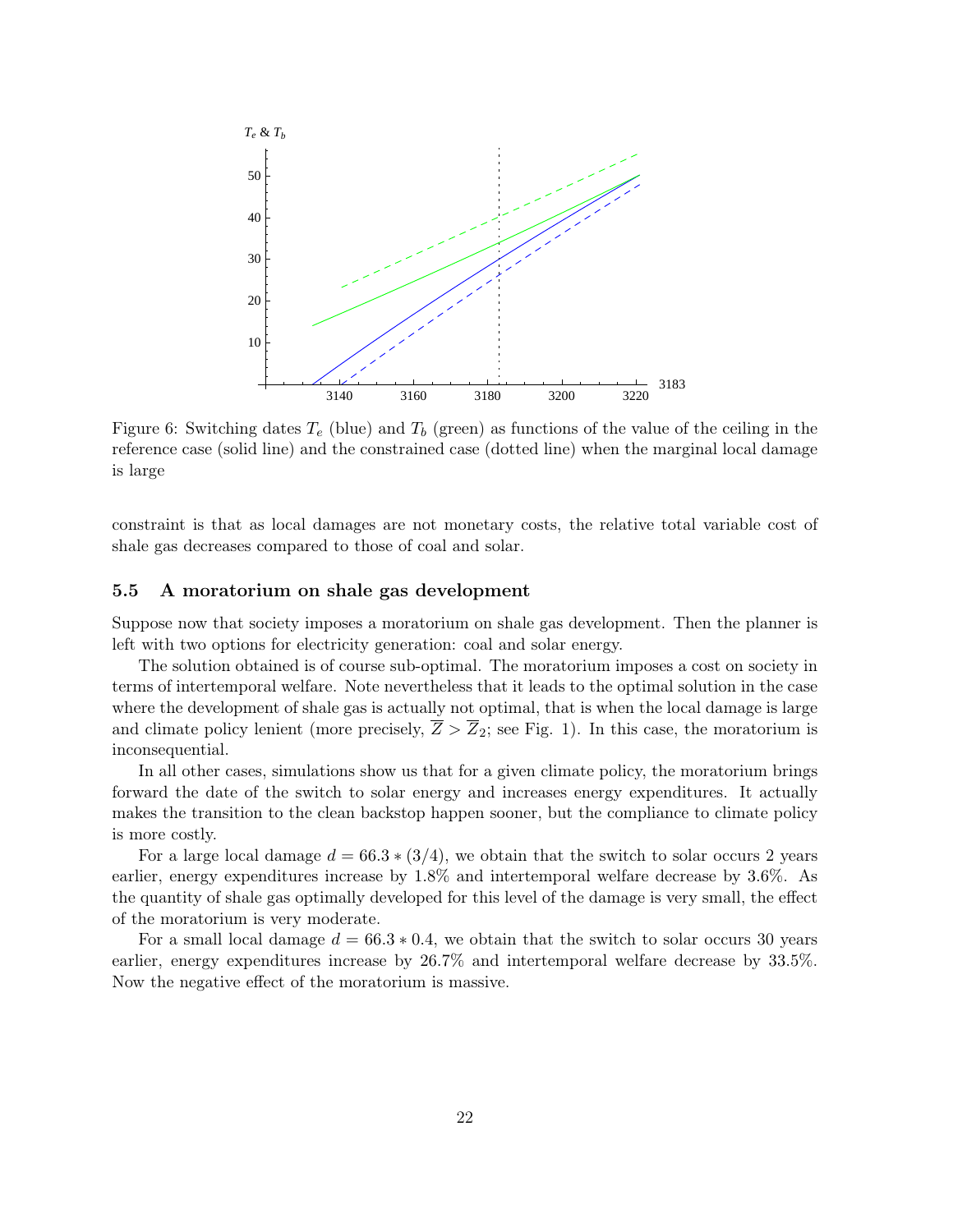### 6 Conclusion

This paper has explored one aspect of the complex problem posed by unconventional gas. A lot of other aspects of the shale gas question are worth studying, among which, in no particular order: the reasons why in France, not only the exploitation of shale gas is banned, but also the exploration of potential reserves; the impact of the subsoil property rights regimes on the decision to develop shale gas; the NIMBY effects of shale gas extraction in densely populated areas; the effect of an asymmetric climate policy (some countries have a ceiling constraint, others do not); etc. The question of the value of local damages associated with extraction should also receive attention, this value may not be exogenous but instead depend on the investment in technology to reduce local damages. These aspects are left for future research.

### 7 References

ADEME (2015), Vers un mix électrique 100% renouvelable en 2050.

Alberini, A., W. Gans and D. Velez-Lopez (2011), "Residential consumption of gas and electricity in the US/ the role of prices and income", Energy Economics, 33:870–881.

Chakravorty, U., B. Magné and M. Moreaux (2006a), "Plafond de concentration en carbone et susbstitutions entre ressources énergétiques", Annales d'Economie et de Statistique, 81:141–168.

Chakravorty, U., B. Magné and M. Moreaux (2006b), "A Hotelling Model with a Ceiling on the Stock of Pollution", Journal of Economic Dynamics and Control, 30(12): 2875–2904.

Coulomb, R., and F. Henriet (2014), "The Grey Paradox: How fossil fuels owners can benefit from carbon taxation", PSE working paper.

Dasgupta, P., R.J. Gilbert and J.E. Stiglitz (1982), "Invention and innovation under alternative market structures: the case of natural resources", Review of Economic Studies, 49, 567–582.

Energy Information Administration (2013 ), "An Assessment of 137 Shale Formations in 41 Countries Outside the United States", http://www.eia.gov/analysis/studies/worldshalegas/pdf/fullreport.pdf Energy Information Administration (2014a), "Levelized Cost and Levelized Avoided Cost of New Generation Resources in the Annual Energy Outlook 2014", April.

Energy Information Administration (2014b), "How is the fuel mix for US electricity generation changing?", April.

Gaudet, G., and P. Lasserre (1988), "On Comparing Monopoly and Competition in Exhaustible Resource Exploitation", Journal of Environmental Economics and Management, 15: 412-418.

Heath, G.A., P. O'Donoughue, D.J. Arent and M. Bazilian (2014), "Harmonization of initial estimates of shale gas life cycle greenhouse gas emissions for electricity generation", Proceedings of the National Academy of Sciences of the United States of America, 111(31): E3167–E3176.

International Energy Agency (2013), Resources to Reserves. Chapter 8: Production costs of fossil fuels.

International Monetary Fund (2014), World Economic Outlook. Chapter 1: Recent Developments, Prospects, and Policy Priorities. Special Feature: Commodity Market Developments and Forecasts, with a Focus on Natural Gas in the World Economy, p. 24–31.

IPCC WGIII AR5 (2014), Climate Change 2014: Mitigation of Climate Change.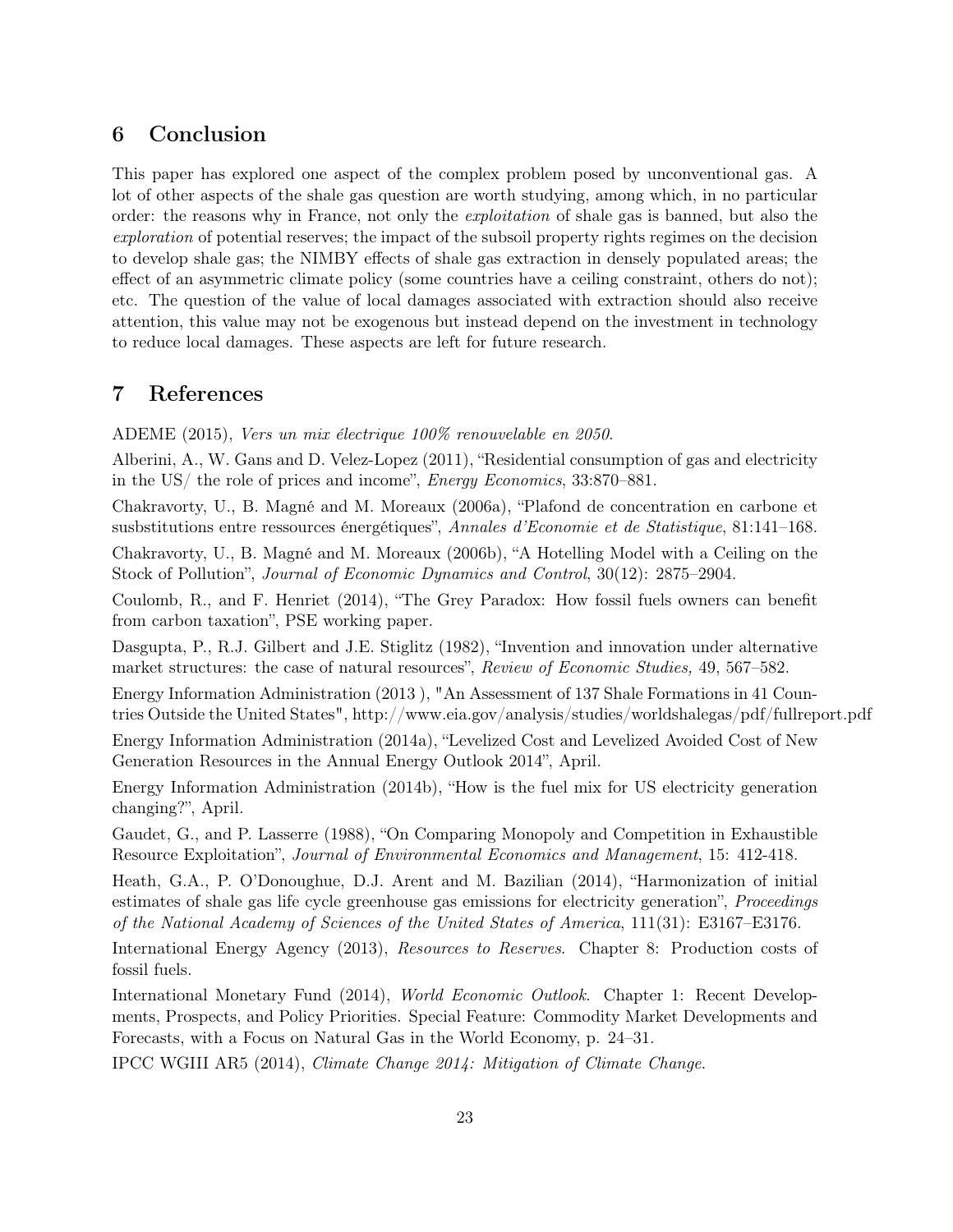Mason, C.F., L. Muehlenbachs and S.M. Olmstead (2014), The Economics of Shale Gas Development, Resources for the Future Discussion Paper 14-42.

Sandrea, I. (2014), "US shale gas and tight oil industry performance: challenges and opportunities", The Oxford Institute for Energy Studies.

Van der Ploeg, F., and C. Withagen, C. (2012), "Too much coal, too little oil", Journal of Public Economics, 96(1), 62–77.

## Appendix

## A Large local damage

In this case, equations (1) and (2) may be written as:

$$
\int_{T_e}^{T_b} x_e(t)dt = X_e
$$
\n
$$
\int_0^{T_e} \theta_d x_d(t)dt + \int_{T_e}^{T_b} \theta_e x_e(t)dt = \overline{Z} - Z_0
$$
\n(38)

Using (38), this last equation reads:

$$
\int_0^{T_e} x_d(t)dt = \frac{1}{\theta_d} \left( \overline{Z} - Z_0 - \theta_e X_e \right) \tag{39}
$$

Totally differentiating system  $(38)$ ,  $(39)$ ,  $(13)$ ,  $(17)$  and  $(16)$  yields:

$$
x_e(T_b)dT_b - x_e(T_e)dT_e + \int_{T_e}^{T_b} dx_e(t)dt = dX_e
$$

$$
x_d(T_e)dT_e + \int_0^{T_e} dx_d(t)dt = \frac{1}{\theta_d} (d\overline{Z} - \theta_e dX_e)
$$

$$
[\theta_d\mu_0 - (\lambda_0 + \theta_e\mu_0)] \rho dT_e + (\theta_d - \theta_e)d\mu_0 - d\lambda_0 = 0
$$

 $[u'(x_e(T_b)) dx_e(T_b) - (c_e + d + (\lambda_0 + \theta_e \mu_0)e^{\rho T_b}) dx_e(T_b) - ((d\lambda_0 + \theta_e d\mu_0) + (\lambda_0 + \theta_e \mu_0)\rho dT_b)e^{\rho T_b}x_e(T_b)]$  $= (CF''(T_b) - \rho CF'(T_b)) dT_b$ 

$$
d\lambda_0 = E''(X_e) dX_e
$$

As

$$
x_d(t) = D(p_d(t)) \Rightarrow dx_d(t) = D'(p_d(t))dp_d(t) = D'(p_d(t))\theta_d e^{\rho t}d\mu_0
$$
  

$$
x_e(t) = D(p_e(t)) \Rightarrow dx_e(t) = D'(p_e(t))dp_e(t) = D'(p_e(t))e^{\rho t}(d\lambda_0 + \theta_e d\mu_0)
$$

the first 2 equations read equivalently:

$$
x_e(T_b)dT_b - x_e(T_e)dT_e + \left[\int_{T_e}^{T_b} D'(p_e(t))e^{\rho t}dt\right](d\lambda_0 + \theta_e d\mu_0) = dX_e
$$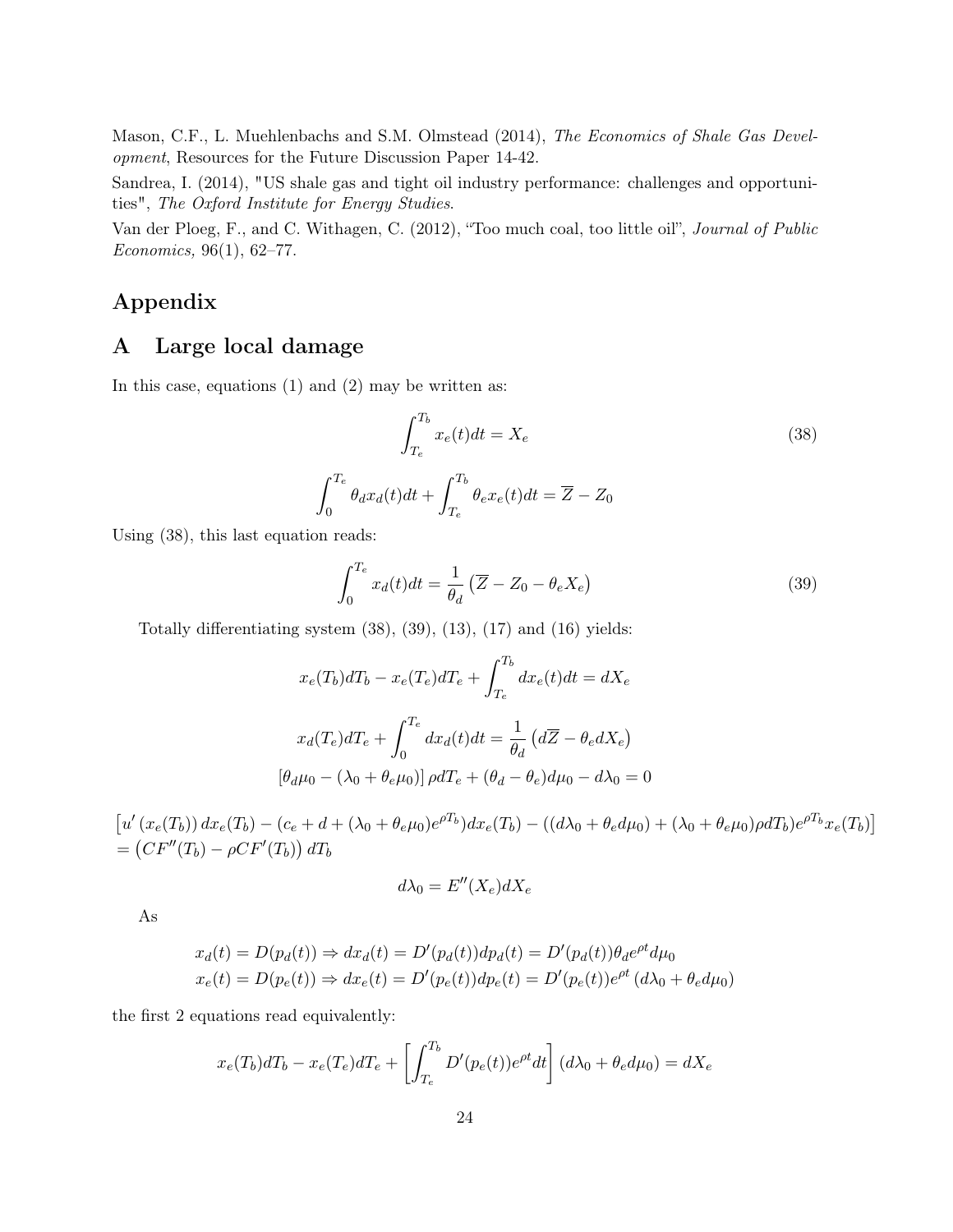$$
x_d(T_e)dT_e + \left[\int_0^{T_e} D'(p_d(t))e^{\rho t}dt\right]\theta_d d\mu_0 = \frac{1}{\theta_d} \left(d\overline{Z} - \theta_e dX_e\right)
$$

Besides,

$$
\dot{D}(p_d(t)) = D'(p_d(t))\dot{p}_d(t) = D'(p_d(t))\theta_d \mu_0 \rho e^{\rho t} \n\Rightarrow \int_0^{T_e} D'(p_d(t))e^{\rho t} dt = \frac{1}{\theta_d \mu_0 \rho} \int_0^{T_e} \dot{D}(p_d(t)dt) = \frac{1}{\theta_d \mu_0 \rho} \left[ D(p_d(T_e)) - D(p_d(0)) \right] = \frac{x_d(T_e) - x_d(0)}{\theta_d \mu_0 \rho}
$$

and

$$
\int_{T_e}^{T_b} D'(p_e(t)) e^{\rho t} dt = \frac{x_e(T_b) - x_e(T_e)}{(\lambda_0 + \theta_e \mu_0)\rho}
$$

Hence the first 2 equations read:

$$
-x_e(T_e)dT_e + x_e(T_b)dT_b - dX_e + \frac{x_e(T_b) - x_e(T_e)}{(\lambda_0 + \theta_e \mu_0)\rho} (d\lambda_0 + \theta_e d\mu_0) = 0
$$
  

$$
x_d(T_e)dT_e + \frac{\theta_e}{\theta_d}dX_e + \frac{x_d(T_e) - x_d(0)}{\mu_0\rho}d\mu_0 = \frac{1}{\theta_d}d\bar{Z}
$$

Using the equality between marginal utilities, the fourth equation simplifies, and we obtain easily:

$$
A \times \begin{pmatrix} dT_e \\ dT_b \\ dX_e \\ d\lambda_0 \\ d\mu_0 \end{pmatrix} = \begin{pmatrix} 0 \\ \frac{1}{\theta_d} \\ 0 \\ 0 \\ 0 \end{pmatrix} d\overline{Z}
$$

with

$$
A = \begin{pmatrix} -x_e(T_e) & x_e(T_b) & -1 & \frac{x_e(T_b) - x_e(T_e)}{(\lambda_0 + \theta_e \mu_0)\rho} & \theta_e \frac{x_e(T_b) - x_e(T_e)}{(\lambda_0 + \theta_e \mu_0)\rho} \\ x_e(T_e) & 0 & \frac{\theta_e}{\theta_d} & 0 & \frac{x_e(T_e) - x_d(0)}{\mu_0\rho} \\ [\lambda_0 + (\theta_e - \theta_d)\mu_0] \rho & 0 & 0 & 1 & \theta_e - \theta_d \\ 0 & (\lambda_0 + \theta_e \mu_0)\rho x_e(T_b) + z_1 & 0 & x_e(T_b) & \theta_e x_e(T_b) \\ 0 & 0 & -z_2 & 1 & 0 \end{pmatrix}
$$

where

$$
z_1 = (CF''(T_b) - \rho CF'(T_b)) e^{-\rho T_b} > 0
$$
  

$$
z_2 = E''(X_e) > 0
$$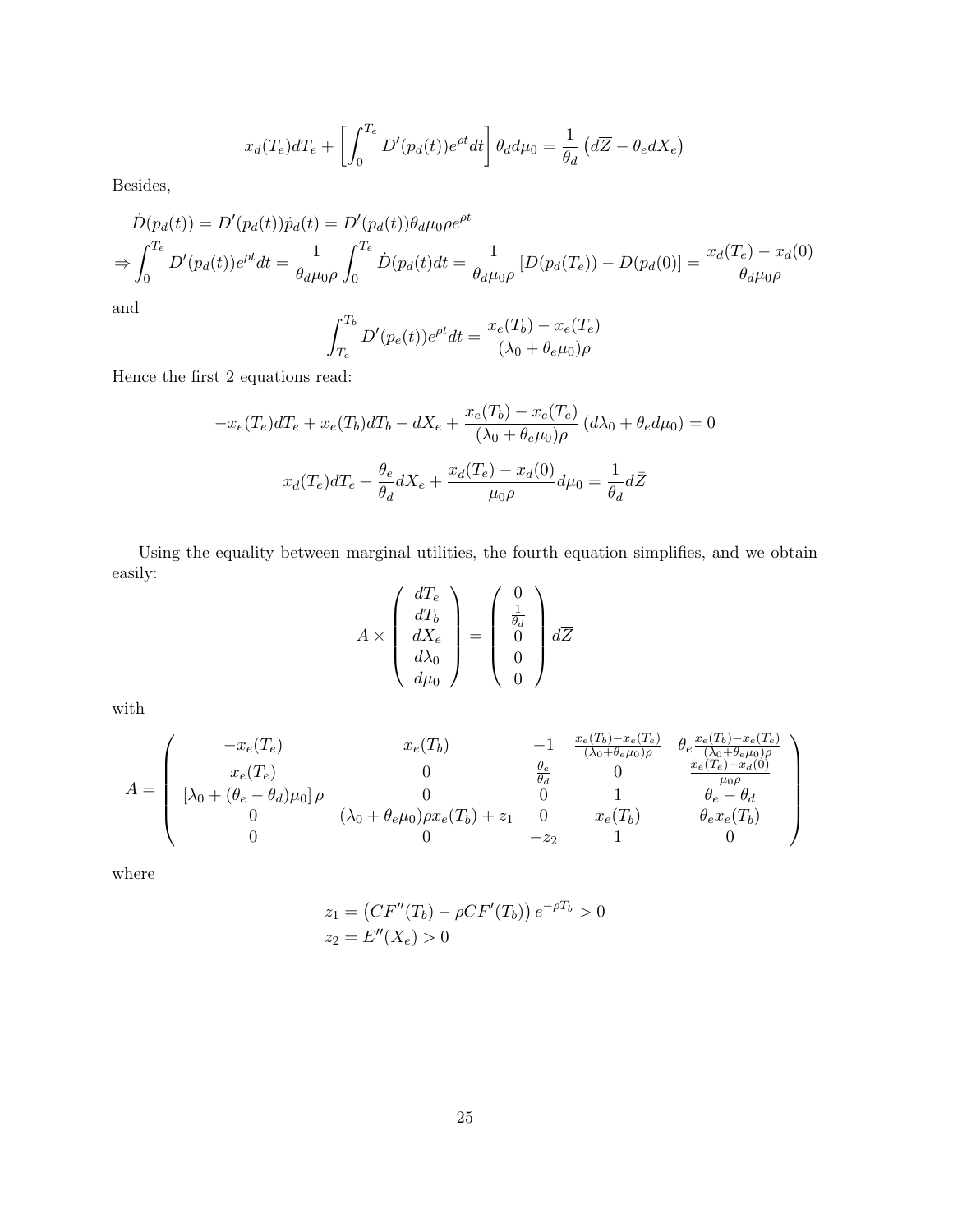Hence:

$$
\rho \theta_d \mu_0(\lambda_0 + \theta_e \mu_0) \det A
$$
\n
$$
= \theta_d \left[ \underbrace{(x_e(T_e) - x_e(T_b))}_{>0} x_d(0) \theta_d \mu_0 + \underbrace{(x_d(0) - x_e(T_e))}_{>0} x_e(T_b) (\lambda_0 + \theta_e \mu_0) \right] z_1 z_2
$$
\n
$$
+ \rho \left\{ \left[ \underbrace{(\theta_e x_e(T_b) - \theta_d x_d(0))}_{<0} \theta_e \mu_0 - x_d(0) \theta_d \lambda_0 \right] \underbrace{(\lambda_0 + (\theta_e - \theta_d) \mu_0)}_{<0} + x_e(T_e) \theta_d \lambda_0^2 \right\} z_1
$$
\n
$$
+ \rho \theta_d x_d(0) x_e(T_e) x_e(T_b) \theta_d \mu_0(\lambda_0 + \theta_e \mu_0) z_2
$$
\n
$$
+ \rho^2 \theta_d(\lambda_0 + \theta_e \mu_0) x_e(T_b) \left[ x_e(T_e) \lambda_0^2 - x_d(0) (\lambda_0 + \theta_e \mu_0) \underbrace{(\lambda_0 + (\theta_e - \theta_d) \mu_0)}_{<0} \right]
$$

i.e.  $\det A > 0.$ 

$$
A^{-1} \times \begin{pmatrix} 0 \\ \frac{1}{\theta_d} \\ 0 \\ 0 \end{pmatrix} = \frac{1}{\rho \theta_d \mu_0 (\lambda_0 + \theta_e \mu_0) \det A} \times
$$
  

$$
\begin{pmatrix} \mu_0 (\lambda_0 + \theta_e \mu_0) \left[ \frac{\theta_d}{\lambda_0 + \theta_e \mu_0} (x_e(T_e) - x_e(T_b)) z_1 z_2 + \rho z_1 (\theta_d - \theta_e) + \rho x_e(T_b) (x_e(T_e) z_2 \theta_d + \rho (\theta_d - \theta_e) (\lambda_0 + \theta_e \mu_0)) \right] \\ - \rho x_e(T_b) \mu_0 (\lambda_0 + \theta_e \mu_0) \left[ -x_e(T_e) \theta_d z_2 + \rho \theta_e \underbrace{(\lambda_0 + (\theta_e - \theta_d) \mu_0)}_{< 0} \right] \\ - \rho \mu_0 \left[ -x_e(T_b) z_1 \theta_e \underbrace{(\lambda_0 + (\theta_e - \theta_d) \mu_0)}_{< 0} + x_e(T_e) \theta_d \lambda_0 (z_1 + \rho x_e(T_b) (\lambda_0 + \theta_e \mu_0)) \right] \\ - z_2 \rho \mu_0 \left[ -x_e(T_b) z_1 \theta_e (\lambda_0 + (\theta_e - \theta_d) \mu_0) + x_e(T_e) \theta_d \lambda_0 (z_1 + \rho x_e(T_b) (\lambda_0 + \theta_e \mu_0)) \right] \\ - \rho \mu_0 (\lambda_0 + \theta_e \mu_0) \left[ \begin{array}{cc} \frac{\theta_d \mu_0}{\lambda_0 + \theta_e \mu_0} (x_e(T_e) - x_e(T_b)) z_1 z_2 + x_e(T_b) z_1 z_2 - \rho z_1 (\lambda_0 + (\theta_e - \theta_d) \mu_0) \\ - \rho x_e(T_b) \left[ -x_e(T_e) \theta_d \mu_0 z_2 + \rho (\lambda_0 + \theta_e \mu_0) (\lambda_0 + (\theta_e - \theta_d) \mu_0) \right] \end{array} \right]
$$

As  $\det A>0,$  we deduce:

$$
\frac{\partial T_e}{\partial \overline{Z}} > 0, \quad \frac{\partial T_b}{\partial \overline{Z}} > 0, \quad \frac{\partial X_e}{\partial \overline{Z}} < 0, \quad \frac{\partial \lambda_0}{\partial \overline{Z}} < 0, \quad \frac{\partial \mu_0}{\partial \overline{Z}} < 0
$$

# B Small local damage

In this case, equations (1) and (2) may be written as:

$$
\int_0^{T_d} x_e(t)dt = X_e \tag{40}
$$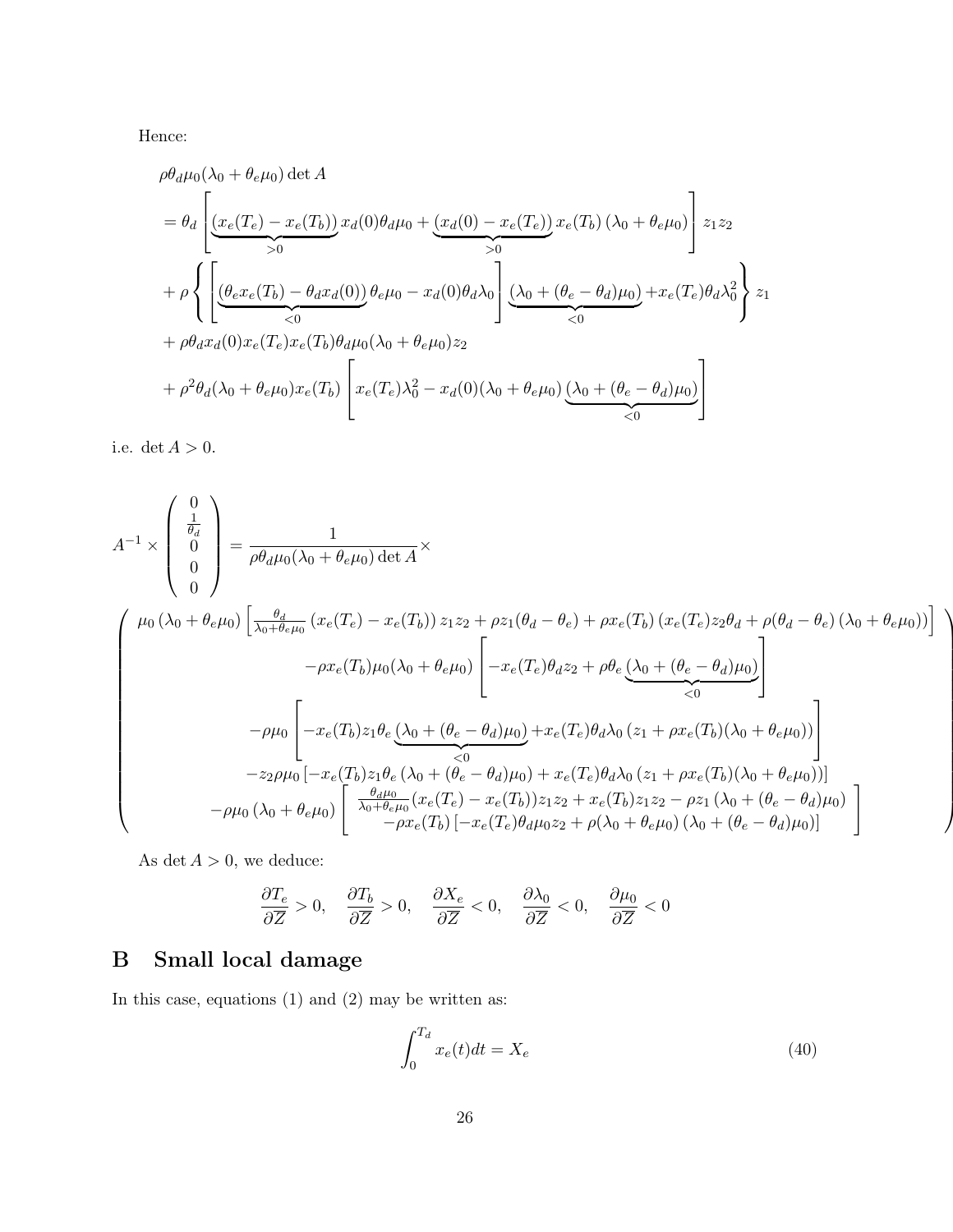$$
\int_{T_d}^{T_b} x_d(t)dt = \frac{1}{\theta_d} \left( \overline{Z} - Z_0 - \theta_e X_e \right)
$$
\n(41)

Totally differentiating system (40), (41), (15), (17) and (16) yields:

$$
x_e(T_d)dT_d + \frac{x_e(T_d) - x_e(0)}{(\lambda_0 + \theta_e \mu_0)\rho} = dX_e
$$
  

$$
x_d(T_b)dT_b - x_d(T_d)dT_d + \frac{x_d(T_b) - x_d(T_d)}{\theta_d \mu_0 \rho} = \frac{1}{\theta_d} (d\overline{Z} - \theta_e dX_e)
$$
  

$$
-( (d\lambda_0 + \theta_e d\mu_0) + (\lambda_0 + \theta_e \mu_0)\rho dT_d)e^{\rho T_d}x_e(T_d) + \theta_d (d\mu_0 + \mu_0\rho dT_d)e^{\rho T_d}x_d(T_d) = 0
$$
  

$$
-\theta_d (d\mu_0 + \rho dT_b)e^{\rho T_b}x_d(T_b) = (CF''(T_b) - \rho CF'(T_b)) dT_b
$$
  

$$
d\lambda_0 = E''(X_e)dX_e
$$

Using  $x_e(T_d) = x_d(T_d)$ , we obtain:

$$
A \times \begin{pmatrix} dT_d \\ dT_b \\ dX_e \\ d\lambda_0 \\ d\mu_0 \end{pmatrix} = \begin{pmatrix} 0 \\ \frac{1}{\theta_d} \\ 0 \\ 0 \\ 0 \end{pmatrix} d\overline{Z}
$$

with

$$
A = \begin{pmatrix} x_d(T_d) & 0 & -1 & \frac{x_d(T_d) - x_e(0)}{(\lambda_0 + \theta_e \mu_0)\rho} & \theta_e \frac{x_d(T_d) - x_e(0)}{(\lambda_0 + \theta_e \mu_0)\rho} \\ -x_d(T_d) & x_d(T_b) & \frac{\theta_e}{\theta_d} & 0 & \frac{x_d(T_b) - x_d(T_d)}{\mu_0 \rho} \\ [-\theta_d \mu_0 + (\lambda_0 + \theta_e \mu_0)] \rho & 0 & 0 & 1 & -(\theta_d - \theta_e) \\ 0 & y_1 & 0 & 0 & \theta_d x_d(T_b) \\ 0 & 0 & -E''(X_e) & 1 & 0 \end{pmatrix}
$$

where

$$
y_1 = (CF''(T_b) - \rho CF'(T_b)) e^{-\rho T_b} + \rho x_d(T_b) \theta_d \mu_0 > 0
$$

Let's denote

$$
y_2 = E''(X_e) [x_d(T_d)\theta_d\mu_0 + x_e(0) (\lambda_0 + (\theta_e - \theta_d) \mu_0)]
$$

According to (15), we have:

$$
\lambda_0 + (\theta_e - \theta_d) \mu_0 = (c_d - (c_e + d)) e^{-\rho T_d} > 0
$$

which implies that  $y_2$  is also positive.

We have

$$
- \rho \theta_d \mu_0 (\lambda_0 + \theta_e \mu_0) \det A
$$
  
=  $\rho x_d (T_b)^2 \theta_d^2 \mu_0 \left\{ \rho (\lambda_0 + \theta_e \mu_0) (\lambda_0 + (\theta_e - \theta_d) \mu_0) + E''(X_e) [x_d (T_d) \theta_d \mu_0 + x_e (0) (\lambda_0 + (\theta_e - \theta_d) \mu_0)] \right\}$   
+  $y_1 \rho \left\{ x_d (T_d) \theta_d \lambda_0^2 + x_e (0) \theta_e^2 \mu_0 (\lambda_0 + (\theta_e - \theta_d) \mu_0) - x_d (T_b) \theta_d (\lambda_0 + \theta_e \mu_0) (\lambda_0 + (\theta_e - \theta_d) \mu_0) \right\}$   
+  $y_1 E''(X_e) \theta_d \left\{ x_e (0) (\lambda_0 + \theta_e \mu_0) (x_d (T_d) - x_d (T_b)) + x_d (T_b) \theta_d \mu_0 (x_e (0) - x_d (T_d)) \right\}$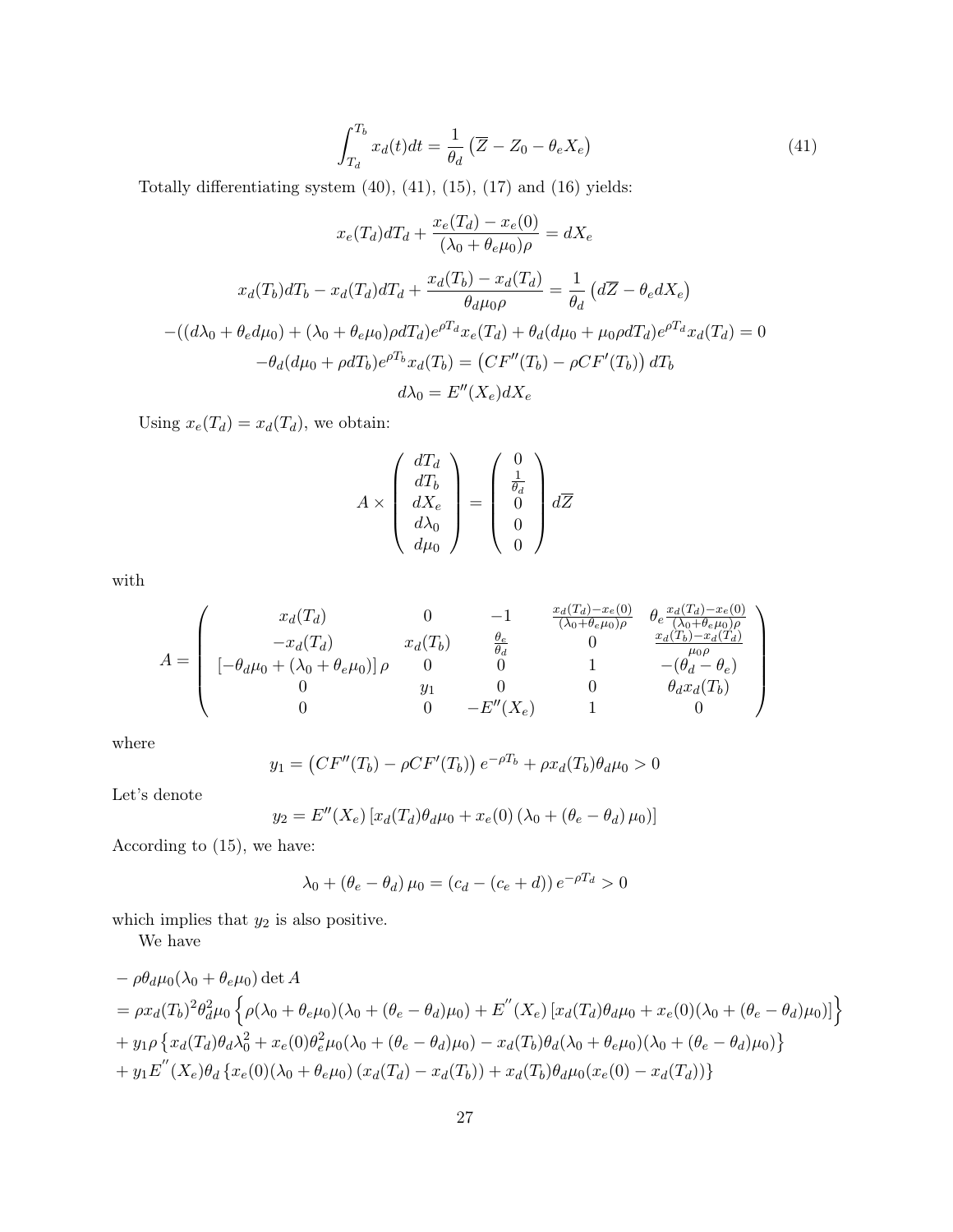It is straightforward that the terms of the first and third lines are positive. Let look at the term of the second line:

$$
y_1 \rho \left\{ x_d(T_d) \theta_d \lambda_0^2 + x_e(0) \theta_e^2 \mu_0(\lambda_0 + (\theta_e - \theta_d)\mu_0) - x_d(T_b) \theta_d(\lambda_0 + \theta_e \mu_0)(\lambda_0 + (\theta_e - \theta_d)\mu_0) \right\}
$$

Dividing by  $y_1 \rho > 0$ , it has the sign of:

$$
\lambda_0^2(\theta_d x_d(T_d) - \theta_d x_d(T_b))
$$
  
+ 
$$
\lambda_0 \mu_0(\theta_e^2 x_e(0) + \theta_d^2 x_d(T_b) - 2\theta_e \theta_d x_d(T_b))
$$
  
+ 
$$
\mu_0^2 \theta_e(\theta_e^2 x_e(0) + \theta_d^2 x_d(T_b) - \theta_e \theta_d x_d(T_b) - \theta_e \theta_d x_e(0))
$$

It is straightforward that  $\lambda_0^2(\theta_d x_d(T_d) - \theta_d x_d(T_b)) > 0$ . Moreover

$$
\lambda_0 \mu_0(\theta_e^2 x_e(0) + \theta_d^2 x_d(T_b) - 2\theta_e \theta_d x_d(T_b)) = \lambda_0 \mu_0 x_d(T_b)(\theta_d - \theta_e)^2 + \lambda_0 \mu_0 \theta_e^2(x_e(0) - x_d(T_b))
$$
 (42)

and

$$
\mu_0^2 \theta_e(\theta_e^2 x_e(0) + \theta_d^2 x_d(T_b) - \theta_e \theta_d x_d(T_b) - \theta_e \theta_d x_e(0)) = \mu_0^2 \theta_e(\theta_d - \theta_e)(\theta_d x_d(T_b) - \theta_e x_e(0)) \tag{43}
$$

so that regrouping the last two terms (42) and (43), one gets :

$$
\lambda_0 \mu_0 \left( \theta_e^2 x_e(0) + \theta_d^2 x_d(T_b) - 2\theta_e \theta_d x_d(T_b) \right) + \mu_0^2 \theta_e \left( \theta_e^2 x_e(0) + \theta_d^2 x_d(T_b) - \theta_e \theta_d x_d(T_b) - \theta_e \theta_d x_e(0) \right) \n= \lambda_0 \mu_0 x_d(T_b) (\theta_d - \theta_e)^2 + \lambda_0 \mu_0 \theta_e^2 (x_e(0) - x_d(T_b)) + \mu_0^2 \theta_e (\theta_d - \theta_e) (\theta_d x_d(T_b) - \theta_e x_e(0)) \n= \lambda_0 \mu_0 x_d(T_b) (\theta_d - \theta_e)^2 + \lambda_0 \mu_0 \theta_e^2 (x_e(0) - x_d(T_b)) + \mu_0^2 \theta_e (\theta_d - \theta_e) ((\theta_d - \theta_e) x_d(T_b) - \theta_e (x_e(0) - x_d(T_b))) \n= \lambda_0 \mu_0 x_d(T_b) (\theta_d - \theta_e)^2 + \lambda_0 \mu_0 \theta_e^2 (x_e(0) - x_d(T_b)) + \mu_0^2 \theta_e (\theta_d - \theta_e)^2 x_d(T_b) - \mu_0^2 \theta_e^2 (\theta_d - \theta_e) (x_e(0) - x_d(T_b)) \n= \mu_0 x_d(T_b) (\theta_d - \theta_e)^2 (\lambda_0 + \theta_e \mu_0) + \mu_0 \theta_e^2 (x_e(0) - x_d(T_b)) (\lambda_0 + \mu_0 (\theta_e - \theta_d))
$$

which is positive. As a result:

$$
\det A < 0
$$

We also obtain:

$$
A^{-1} \times \begin{pmatrix} 0 \\ \frac{1}{\theta_d} \\ 0 \\ 0 \\ 0 \end{pmatrix} = \frac{1}{\theta_d(\lambda_0 + \theta_e \mu_0) \det A} \begin{pmatrix} y_1 \left[ E''(X_e)(x_e(0) - x_d(T_d))\theta_d + \rho(\theta_d - \theta_e) (\lambda_0 + \theta_e \mu_0) \right] / \rho \\ -x_d(T_b)\theta_d \left[ \rho(\lambda_0 + \theta_e \mu_0) (\lambda_0 + (\theta_e - \theta_d) \mu_0) + y_2 \right] \\ y_1 \left[ x_d(T_d)\theta_d\lambda_0 - x_e(0)\theta_e (\lambda_0 + (\theta_e - \theta_d) \mu_0) \right] \\ y_1 E''(X_e) \left[ x_d(T_d)\theta_d\lambda_0 - x_e(0)\theta_e (\lambda_0 + (\theta_e - \theta_d) \mu_0) \right] \\ y_1 \left[ \rho(\lambda_0 + \theta_e \mu_0) (\lambda_0 + (\theta_e - \theta_d) \mu_0) + y_2 \right] \end{pmatrix}
$$

As det  $A < 0$ , we deduce:

$$
\frac{\partial T_d}{\partial \overline{Z}} < 0, \quad \frac{\partial T_b}{\partial \overline{Z}} > 0, \quad \frac{\partial X_e}{\partial \overline{Z}} \text{ ambiguous}, \quad \frac{\partial \lambda_0}{\partial \overline{Z}} \text{ ambiguous}, \quad \frac{\partial \mu_0}{\partial \overline{Z}} < 0
$$

 $\underline{\partial X_e}$  $\frac{\partial X_e}{\partial \overline{Z}}$  and  $\frac{\partial \lambda_0}{\partial \overline{Z}}$  have the same sign as  $x_e(0)\theta_e(\lambda_0 + (\theta_e - \theta_d)\mu_0) - x_d(T_d)\theta_d\lambda_0$ . It is negative when  $\ddot{\theta_e} = 0$ , and positive when  $\theta_e = \theta_d$ .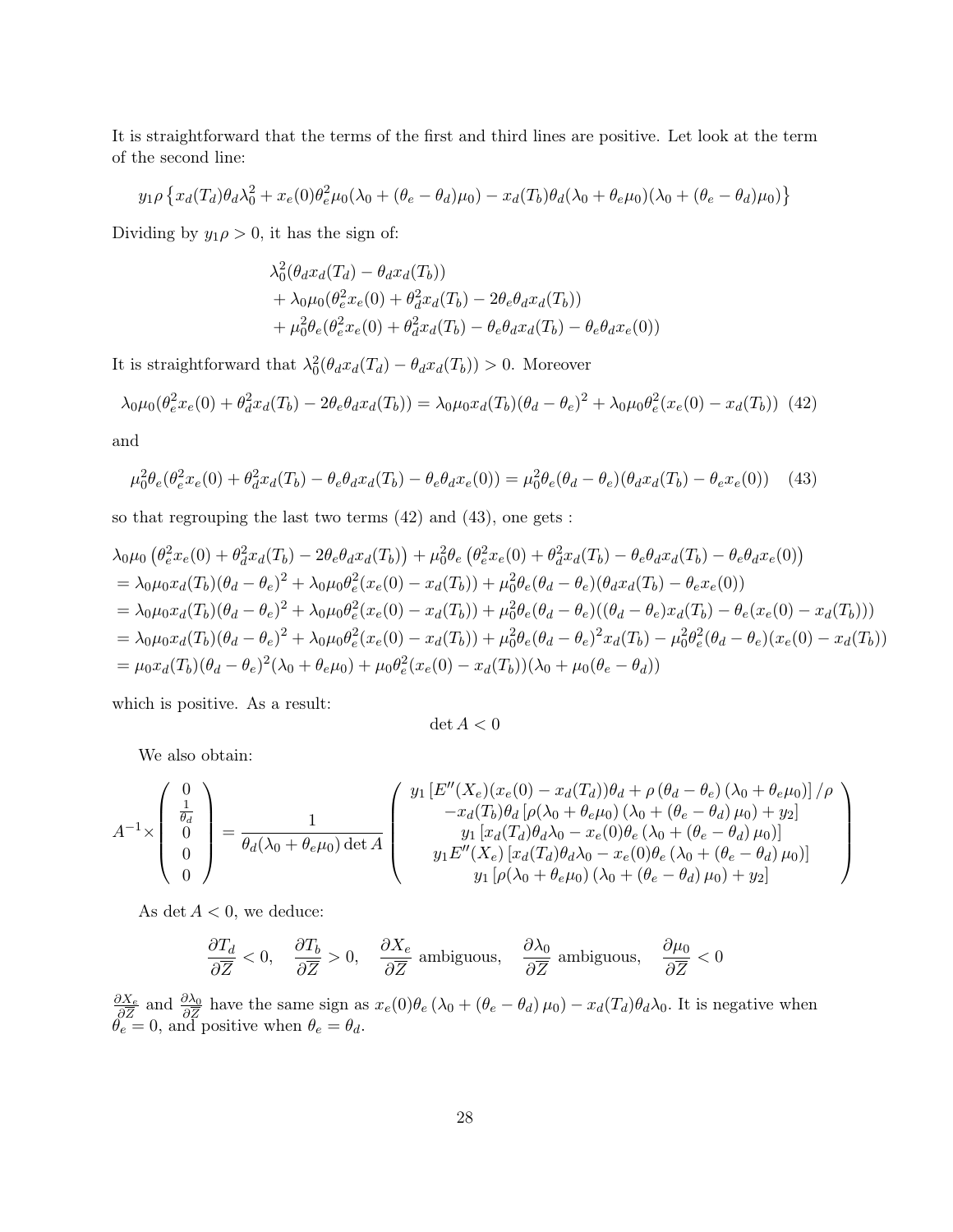### C Low price elasticity of demand

**Step 1.** Expenditure  $px(p)$  is continuous and increasing with p. From Lagrange theorem, denoting  $p_{T_b} \equiv p(T_b)$  and  $x_{T_b} = x(p(T_b))$  there exists a price  $p_i \in ]c_b, p_{T_b}[$  such that:

$$
p_{T_b} x_{T_b} = c_b x_b + (x(p_i) + p_i x'(p_i))(p_{T_b} - c_b)
$$

The elasticity of demand at price  $p_i$  is  $\epsilon_i = -\frac{p_i x'(p_i)}{x(p_i)}$  $\frac{x(p_i)}{x(p_i)}$  so that the above equation can be rewritten:

$$
\frac{x_{T_b}}{x(p_i)} = \frac{c_b x_b}{p_{T_b} x(p_i)} + (1 - \epsilon_i)(1 - \frac{c_b}{p_{T_b}})
$$

or

$$
\frac{x_{T_b}}{x(p_i)} - 1 = \frac{c_b}{p_{T_b}} \left( \frac{x_b}{x(p_i)} - 1 \right) - \epsilon_i (1 - \frac{c_b}{p_{T_b}})
$$

As  $\frac{x_{T_b}}{x(p_i)} - 1 < 0$  and  $\frac{c_b}{p_{T_b}}$  $\left(\frac{x_b}{x(p_i)}-1\right) > 0$ , denoting  $\epsilon = \max_i(\epsilon_i)$ , it comes that

$$
\frac{x_{T_b}}{x(p_i)} - 1 = O(\epsilon) \tag{44}
$$

$$
\frac{x_b}{x(p_i)} - 1 = O(\epsilon) \frac{p_{T_b}}{c_b} \tag{45}
$$

Similarly, using Lagrange theorem between prices  $c_e$  and  $c_b$ , one gets, with  $p_j \in ]c_e, c_b[$ :

$$
\frac{x_b}{x(p_j)} - 1 = O(\epsilon) \tag{46}
$$

$$
\frac{x_{c_e}}{x(p_j)} - 1 = O(\epsilon) \frac{c_b}{c_e} \tag{47}
$$

So that, if the price elasticity of demand is such that  $\epsilon_{c}^{cb}$  $\frac{cb}{c_e} = O(\zeta)$ , then  $\frac{x_b}{x(c_e)} - 1 = O(\zeta)$ . Step 2. Recall that:

$$
(u(x_b) - c_b x_b) - (u(x_{T_b}) - p_{T_b} x_{T_b}) = -(CF'(T_b) - \rho CF(T_b))
$$
\n(48)

But  $-(CF'(T_b) - \rho CF(T_b))$  is decreasing with  $T_b$  (as  $CF'' > 0$ ) so that  $-(CF'(T_b) - \rho CF(T_b)) <$  $-\left(CF'(\frac{\bar{Z}}{a_{1}x}\right)$  $\frac{\bar{Z}}{\theta_d x_{ce}}$ ) –  $\rho C F(\frac{\bar{Z}}{\theta_d x}$  $\left(\frac{\bar{Z}}{\theta_d x_{ce}}\right)$  and using equation (47), it comes that  $\forall c_b, c_e$ , there exists  $\epsilon$  such that  $-(CF'(T_b) - \rho CF(T_b)) \leq -\left(CF'(\frac{\bar{Z}}{\theta_{AB}})\right)$  $\frac{\bar{Z}}{\theta_d x_b}) - \rho C F(\frac{\bar{Z}}{\theta_d x_b})$  $\left(\frac{\bar{Z}}{\theta_d x_b}\right)$ . Equation (48) thus implies that:

$$
(u(x_b) - c_b x_b) - (u(x_{T_b}) - p_{T_b} x_{T_b}) \le -\left( CF'(\frac{\bar{Z}}{\theta_d x_b}) - \rho CF(\frac{\bar{Z}}{\theta_d x_b}) \right)
$$

so that

$$
0 \le p_{T_b} x_{T_b} - c_b x_b \le -\left( CF'(\frac{\bar{Z}}{\theta_d x_b}) - \rho CF(\frac{\bar{Z}}{\theta_d x_b}) \right)
$$

so that

$$
0 \leq \frac{p_{T_b} x_{T_b}}{c_b x_b} - 1 \leq \frac{-\left(C F'(\frac{\bar{Z}}{\theta_d x_b}) - \rho C F(\frac{\bar{Z}}{\theta_d x_b})\right)}{c_b x_b}
$$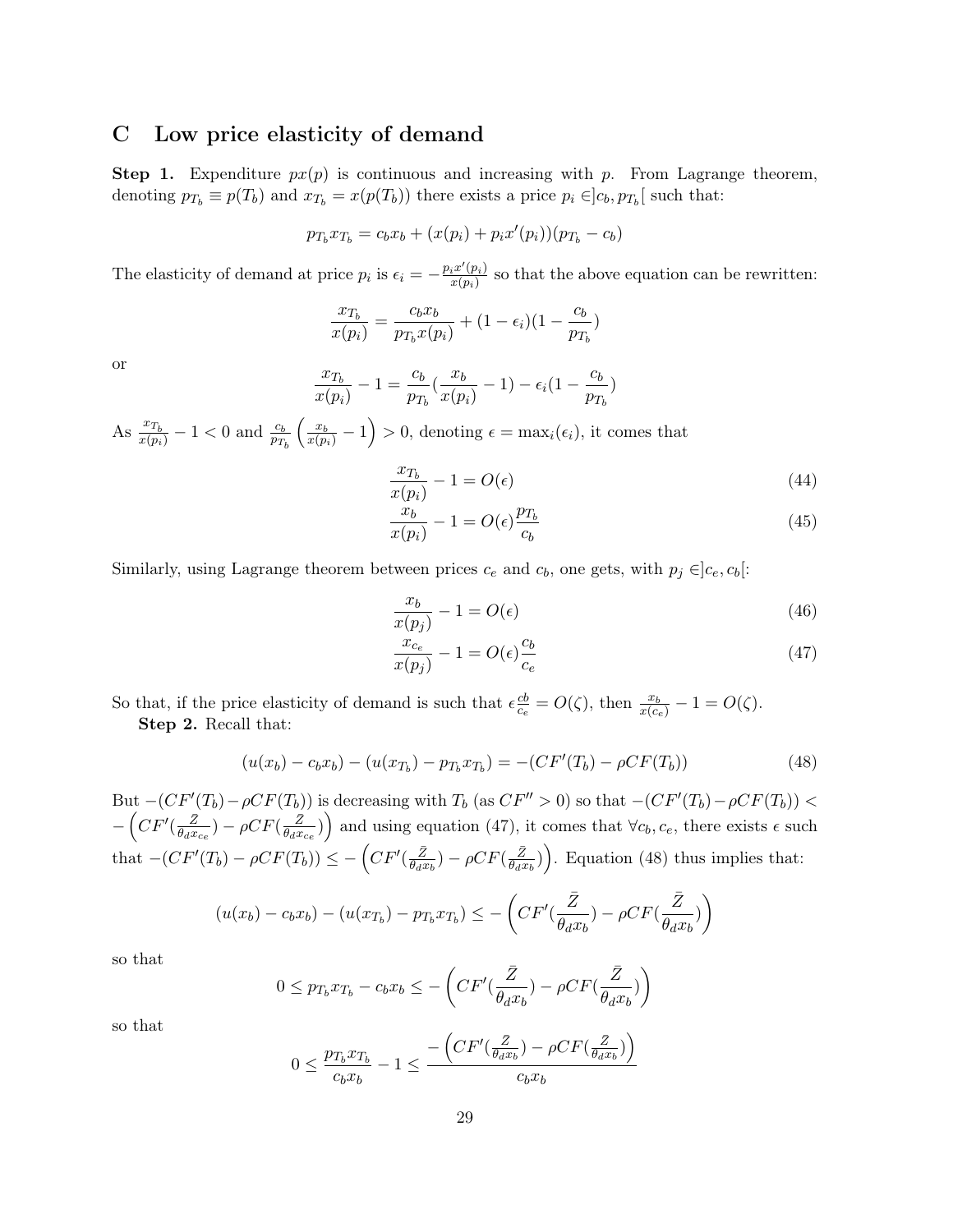and thus

$$
1 \leq \frac{p_{T_b}}{c_b} \leq \left[1 + \frac{-\left(CF'(\frac{\bar{Z}}{\theta_d x_b}) - \rho C F(\frac{\bar{Z}}{\theta_d x_b})\right)}{c_b x_b}\right] \frac{x_b}{x_{T_b}}
$$

Substituting the equation above in equation (45), it comes that:

$$
\frac{x_b}{x(p_i)} - 1 \le O(\epsilon) \left[ 1 + \frac{-\left(CF'(\frac{\bar{Z}}{\theta_d x_b}) - \rho C F(\frac{\bar{Z}}{\theta_d x_b})\right)}{c_b x_b} \right] \frac{x_b}{x_{T_b}}
$$

which can be rewritten, multiplying both sides by  $\frac{x_{T_b}}{x_b}$ :

$$
\frac{x_{T_b}}{x(p_i)} - \frac{x_{T_b}}{x_b} \le O(\epsilon) \left[ 1 + \frac{-\left(CF'(\frac{\bar{Z}}{\theta_d x_b}) - \rho C F(\frac{\bar{Z}}{\theta_d x_b})\right)}{c_b x_b} \right]
$$

For an arbitrarily small  $\zeta$ , one can find  $\epsilon$  such that  $\epsilon$  $\lceil$  $1+\frac{-\left(CF'(\frac{\bar{Z}}{\theta_d x_b})-\rho C F(\frac{\bar{Z}}{\theta_d x_b})\right)}{C T}$  $\overline{c_bx_b}$ 1  $\leq \zeta$ . As a  $result,$  if  $\epsilon$  $\sqrt{ }$  $1+\frac{-\left(CF'(\frac{\bar{Z}}{\theta_d x_b})-\rho C F(\frac{\bar{Z}}{\theta_d x_b})\right)}{C T}$  $\overline{c_bx_b}$  $= O(\zeta)$ , then, using equation (44):  $\frac{x_{T_b}}{x_b} = \frac{x_{T_b}}{x(p_i)} + O(\zeta) =$  $1 + O(\zeta)$ 

So that,  $\forall \zeta, c_e, c_b, x_b, \bar{Z}$ , there exists  $\epsilon$  such that, if the elasticity of demand is always below  $\epsilon$  then  $\forall p \in [c_e, p_{T_b}].$ 

$$
\frac{x_p}{x_e} = 1 + O(\zeta)
$$

For a small local damage, we have shown that  $\frac{dX_e}{dZ}$  has the sign of  $x_e(0)\theta_e(\lambda_0 + \theta_e - \theta_d)\mu_0$  $x_d(T_d)\theta_d\lambda_0$ . Using that, for a sufficiently low elasticity of demand  $x_e(0) = x_d(T_d) + O(x_e(0)\zeta)$ , it comes that  $\frac{dX_e}{dZ}$  has the sign of  $-x_e(0)((\theta_d - \theta_e)(\lambda_0 + \theta_e \mu_0) + O(\zeta \theta_d \lambda_0)) < 0$ .

### D Decentralized equilibrium

### D.1 Behaviors

The three energy production sectors are supposed to be perfectly competitive.

The producer prices of coal and solar energy are respectively  $q_d(t) = c_d$  and  $q_b(t) = c_b$ . No profit.

The producer price of shale gas is:

$$
q_e(t) = c_e + t + \tilde{\lambda}_0 e^{R(t)}
$$

with  $R(t) = \int_0^t r(s)ds$ . t is the tax rate used to curb the local damage due to shale gas extraction.  $\tilde{\lambda}_0$  is the initial scarcity rent.

Instantaneous profit stemming from the scarcity rent:

$$
\pi_e(t) = \tilde{\lambda}_0 e^{R(t)} x_e(t)
$$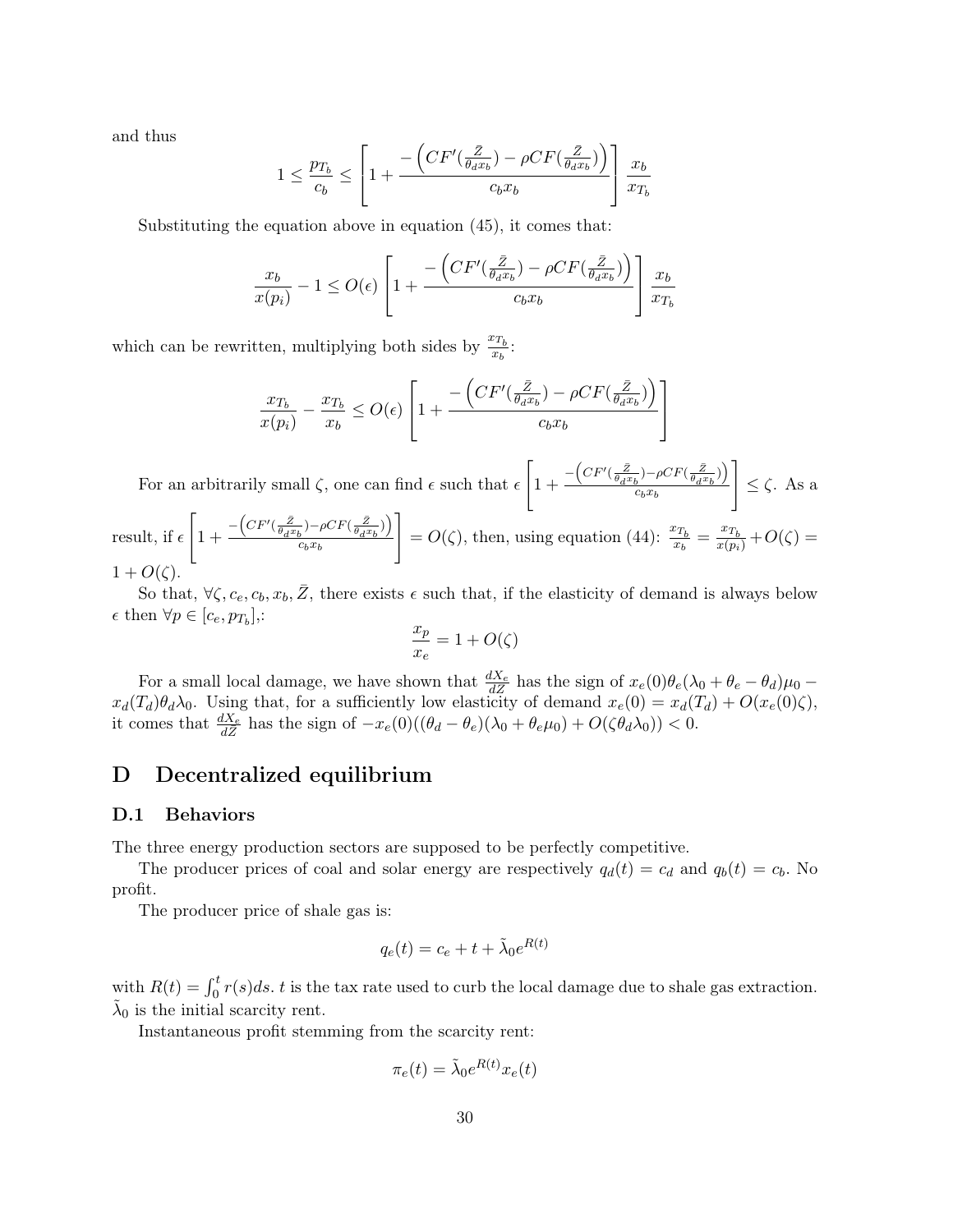Exhaustion condition:

$$
\int_0^\infty x_e(t)dt = X_e
$$

Optimal choice of the exploration effort:

$$
\tilde{\lambda}_0 = E'(X_e)
$$

Notice that the discounted sum of profits of shale gas producers is:

$$
\Pi_e = \int_0^\infty e^{-R(t)} \pi_e(t) dt - E(X_e) = \tilde{\lambda}_0 \int_0^\infty x_e(t) dt - E(X_e) = \tilde{\lambda}_0 X_e - E(X_e)
$$

At the optimum,

$$
\Pi_e = X_e E'(X_e) - E(X_e) > 0 \Leftrightarrow \frac{X_e E'(X_e)}{E(X_e)} > 1
$$

We suppose this condition satisfied  $\forall X_e$ .

Households maximize their intertemporal utility. Utility is derived from a generic good  $y$ and electricity services. The utility function is quasi-linear in good  $y$ , taken as numeraire. The program reads:

$$
\max \int_0^\infty e^{-\rho t} \left[ y(t) + u \left( x_d(t) + x_e(t) + x_b(t) \right) \right] dt
$$
  
\n
$$
\dot{W}(t) = r(t)W(t) - y(t) - \left[ p_d(t)x_d(t) + p_e(t)x_e(t) + p_b(t)x_b(t) \right] + \pi_e(t) + T_h(t)
$$
  
\n
$$
x_d(t) \ge 0, \ x_e(t) \ge 0, \ x_b(t) \ge 0
$$
  
\n
$$
W(0) = W_0 \text{ given}
$$

where  $W_0$  is households's initial wealth,  $p_d(t)$ ,  $p_e(t)$  and  $p_b(t)$  the consumer prices of energy at date t, and  $T_h(t)$  the tax receipts redistributed lump sum to consumers by the government. Let  $w(t)$  be the shadow price of wealth. FOC read:

$$
1 = w(t)
$$
  

$$
u'(x_d(t)) \le w(t)p_d(t)
$$
  

$$
u'(x_e(t)) \le w(t)p_e(t)
$$
  

$$
u'(x_b(t)) \le w(t)p_b(t)
$$

with equality when the energy is actually used, and:

$$
\dot{w}(t) = (\rho - r(t))w(t)
$$

 $w(t) = 1 \ \forall t$  implies that  $r(t) = \rho \ \forall t$ .

### D.2 Equilibrium

The equilibrium conditions on each energy market are:

$$
p_d(t) = q_d(t) + \theta_d \tau_0 e^{\rho t}
$$
  
\n
$$
p_e(t) = q_e(t) + \theta_e \tau_0 e^{\rho t}
$$
  
\n
$$
p_b(t) = q_b(t)
$$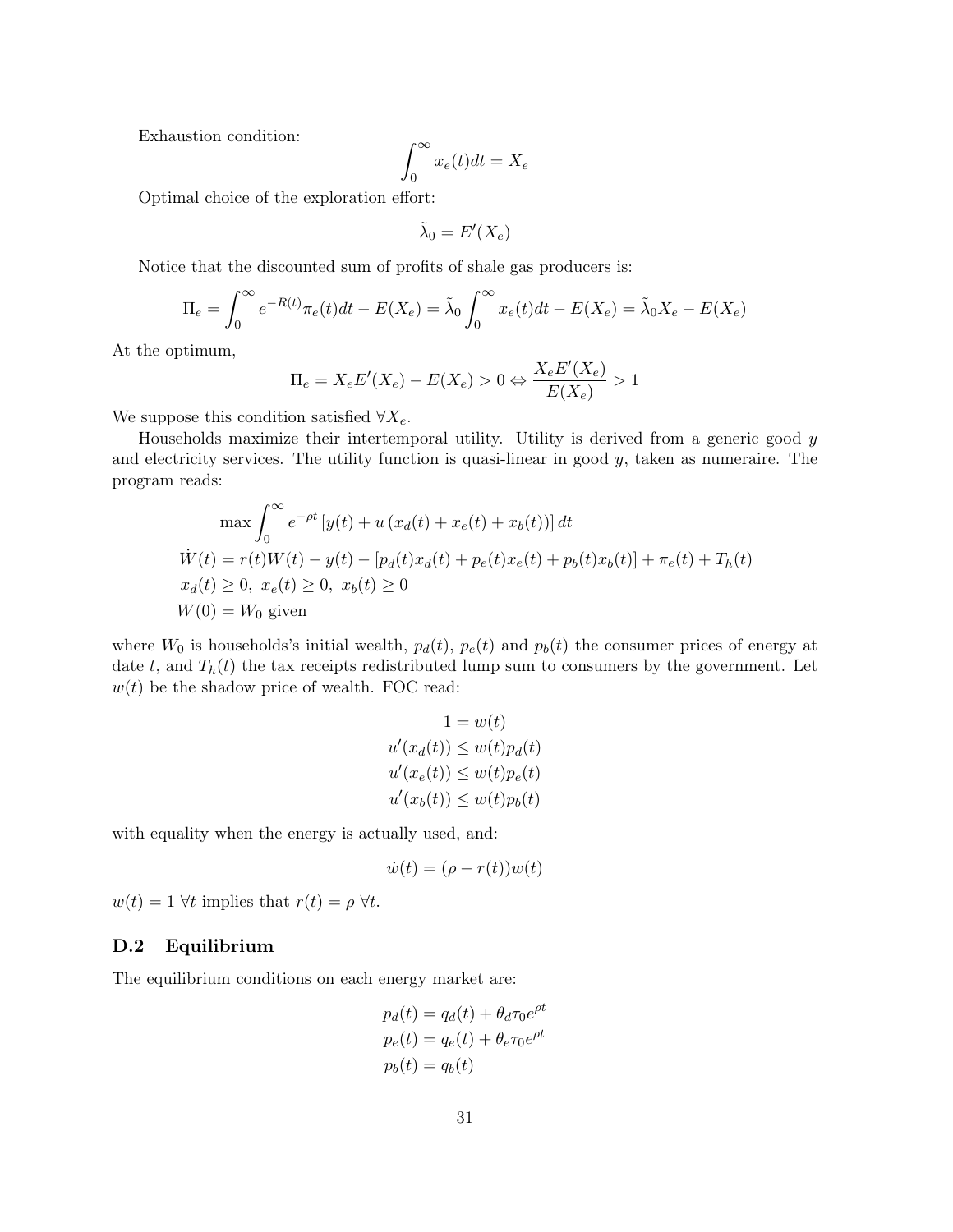where  $\tau_0 e^{\rho t}$  is the carbon tax paid by consumers on carbon emissions due to the use of fossil fuels in electricity generation, supposed to increase at rate  $\rho$ .

We consider the case  $c_e + t + (\tilde{\lambda}_0 + \theta_e \tau_0) > c_d + \theta_d \tau_0$ . Then coal is used from the origin to date  $\widetilde{T}_e$ , shale gas from  $\widetilde{T}_e$  to  $\widetilde{T}_b$  and solar energy is used from  $\widetilde{T}_b$  onwards. The opposite case is treated in a similar way. Then the equilibrium is characterized by the following set of equations:

$$
u'(x_d(t)) = p_d(t) = c_d + \theta_d \tau_0 e^{\rho t}, \ 0 \le t < \widetilde{T}_e
$$
\n<sup>(49)</sup>

$$
u'(x_e(t)) = p_e(t) = c_e + t + \left(\tilde{\lambda}_0 + \theta_e \tau_0\right) e^{\rho t}, \ \tilde{T}_e \le t < \tilde{T}_b \tag{50}
$$

$$
u'(x_b) = p_b = c_b, \ t \ge \widetilde{T}_b \tag{51}
$$

and

$$
\int_{\widetilde{T}_e}^{T_b} x_e(t)dt = X_e \tag{52}
$$

$$
\tilde{\lambda}_0 = E'(X_e) \tag{53}
$$

Moreover, continuity of prices at date  $\widetilde{T}_e$  allows to determine this date endogenously, whereas date  $\widetilde{T}_b$  will be optimally chosen by the regulator.

### D.3 Regulator

The regulator collects environmental taxes:

$$
T(t) = \begin{cases} \theta_d x_d(t) \tau_0 e^{\rho t}, & 0 \le t < \widetilde{T}_e \\ (\theta_e \tau_0 e^{\rho t} + t) x_e(t), & \widetilde{T}_e \le t < \widetilde{T}_b \end{cases}
$$

and finances R&D costs  $CF(\widetilde{T}_b)$ . The type of R&D we have in mind produces innovations that allow to rely on solar energy only for electricity generation. These innovations must solve the intermittence problem inherent to solar energy. They allow to develop for instance large scale electricity storage device and enhanced electric grid. We suppose that this R&D is financed by public funds. We make this assumption because it corresponds to the actual situation in many countries, and also in order to avoid the problem of the existence of a competitive equilibrium when fixed costs must be paid by producers.

The regulator's intertemporal budget constraint reads:

$$
\int_0^{\widetilde{T}_b} e^{-\rho t} (T(t) - T_h(t)) dt = C F(\widetilde{T}_b) e^{-\rho \widetilde{T}_b}
$$

The initial households' wealth is:

$$
W_0 = \int_0^\infty e^{-\rho t} \left[ y(t) + p_d(t)x_d(t) + p_e(t)x_e(t) + p_b(t)x_b(t) - T_h(t) \right] dt - \Pi_e
$$
  
\n
$$
= \int_0^\infty e^{-\rho t} \left[ y(t) + \left( c_d + \theta_d \tau_0 e^{\rho t} \right) x_d(t) + \left( c_e + t + \left( \tilde{\lambda}_0 + \theta_e \tau_0 \right) e^{\rho t} \right) x_e(t) + c_b x_b \right] dt
$$
  
\n
$$
- \int_0^\infty e^{-\rho t} \left[ (\theta_d x_d(t) + \theta_e x_e(t)) \tau_0 e^{\rho t} + tx_e(t) \right] dt + C F(\tilde{T}_b) e^{-\rho \tilde{T}_b} - \tilde{\lambda}_0 X_e + E(X_e)
$$
  
\n
$$
= \int_0^\infty e^{-\rho t} \left[ y(t) + c_d x_d(t) + c_e x_e(t) + c_b x_b \right] dt + C F(\tilde{T}_b) e^{-\rho \tilde{T}_b} + E(X_e)
$$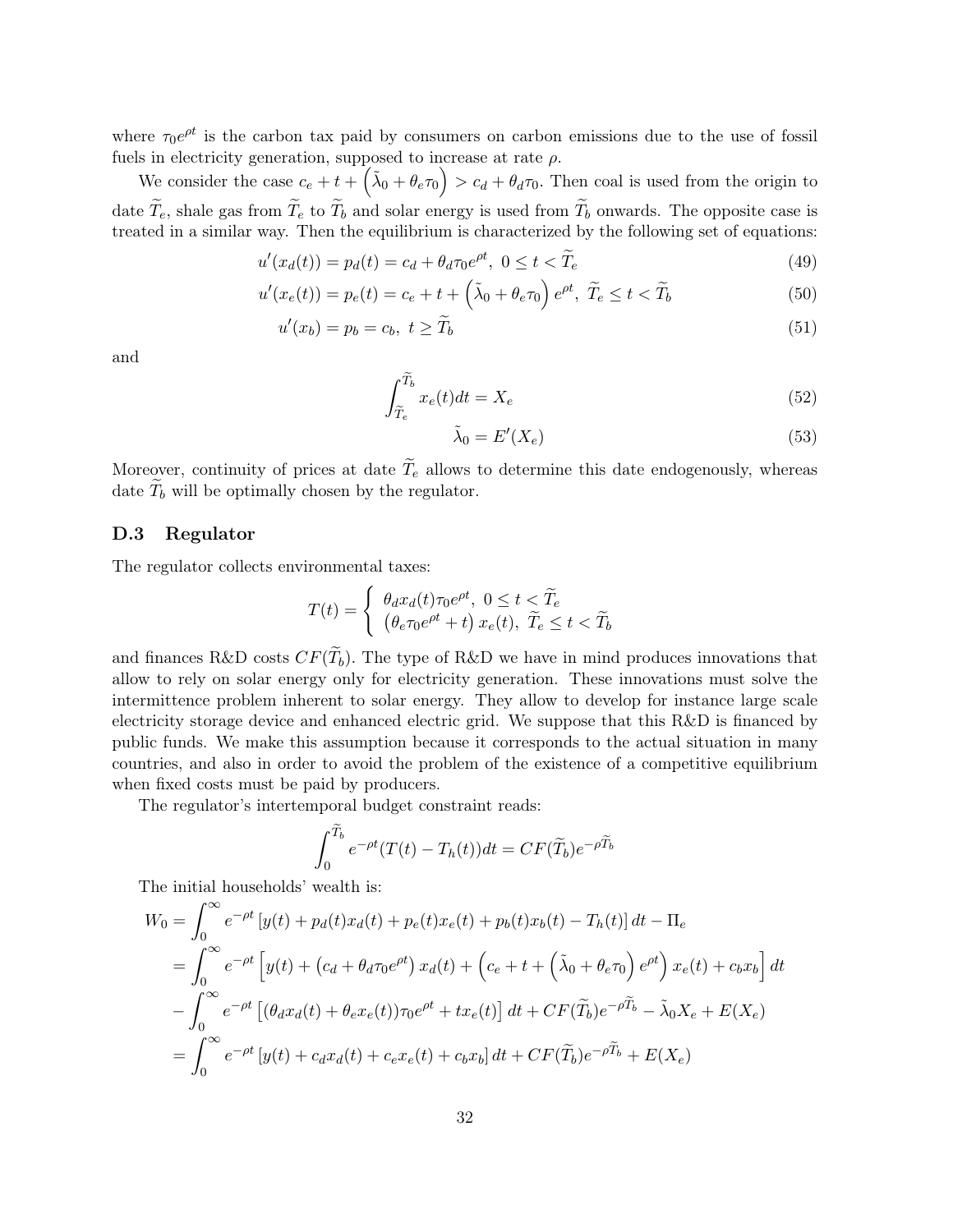Hence the present value of expenditures in the generic good, difference between the households' initial wealth and the present value of energy expenditures:

$$
Y = \int_0^\infty e^{-\rho t} y(t) dt = W_0 - \int_0^\infty e^{-\rho t} \left[ c_d x_d(t) + c_e x_e(t) + c_b x_b \right] dt - C F(\widetilde{T}_b) e^{-\rho \widetilde{T}_b} - E(X_e) \tag{54}
$$

and we obtain:

$$
\int_0^\infty e^{-\rho t} \left[ y(t) + u \left( x_d(t) + x_e(t) + x_b(t) \right) \right] dt
$$
  
=  $W_0 + \int_0^\infty e^{-\rho t} \left[ u \left( x_d(t) + x_e(t) + x_b(t) \right) - c_d x_d(t) - c_e x_e(t) - c_b x_b \right] dt - C F(\tilde{T}_b) e^{-\rho \tilde{T}_b} - E(X_e)$ 

from which we deduce the intertemporal indirect utility function.

The regulator's objective is to internalize environmental externalities. It chooses the tax rates  $\tau_0$  and t and date  $T_b$  to maximize the households' indirect intertemporal utility function subject to the climate constraint:

$$
\max_{\tau_0, t, \widetilde{T}_b} \int_0^{\widetilde{T}_e} e^{-\rho t} \left[ u \left( x_d^*(t) \right) - c_d x_d^*(t) \right] dt + \int_{\widetilde{T}_e}^{\widetilde{T}_b} e^{-\rho t} \left[ u \left( x_e^*(t) \right) - (c_e + d) x_e^*(t) \right] dt
$$

$$
+ \int_{\widetilde{T}_b}^{\infty} e^{-\rho t} \left[ u \left( x_b^* \right) - c_b x_b^* \right] dt - C F(\widetilde{T}_b) e^{-\rho \widetilde{T}_b} - E(X_e^*)
$$

$$
\int_0^{\widetilde{T}_e} x_d^*(t) dt \le \frac{\overline{Z} - Z_0 - \theta_e X_e^*}{\theta_d}
$$

where the superscript  $*$  indicates optimal choices.

Comparing the first order conditions of this program and equations  $(11)$ ,  $(12)$ ,  $(14)$ ,  $(13)$ , (16) and (17) it is straightforward to show that  $\tilde{\lambda}_0 = \lambda_0$ ,  $\tau_0 = \mu_0$ ,  $t = d$  and  $\tilde{T}_b = T_b$ .

### D.4 Financial constraint

Households may want to add to their program a constraint stipulating that their expenditures in the generic good are not harmed by energy transition:

$$
\int_0^\infty e^{-\rho t} y(t) dt \ge Y^{\text{ref}}
$$

where  $Y<sup>ref</sup>$  is the optimal level of these expenditures without climate policy. According to equation (54), this is equivalent to say that energy transition does not increase energy expenditures (equal to  $W_0 - Y$ ).

Let  $\alpha$  be the Lagrange multiplier associated to the previous constraint. FOC now read:

$$
1 + \alpha = w(t)
$$
  
u'(x<sub>d</sub>(t))  $\leq$  w(t)p<sub>d</sub>(t)  
u'(x<sub>e</sub>(t))  $\leq$  w(t)p<sub>e</sub>(t)  
u'(x<sub>b</sub>(t))  $\leq$  w(t)p<sub>b</sub>(t)